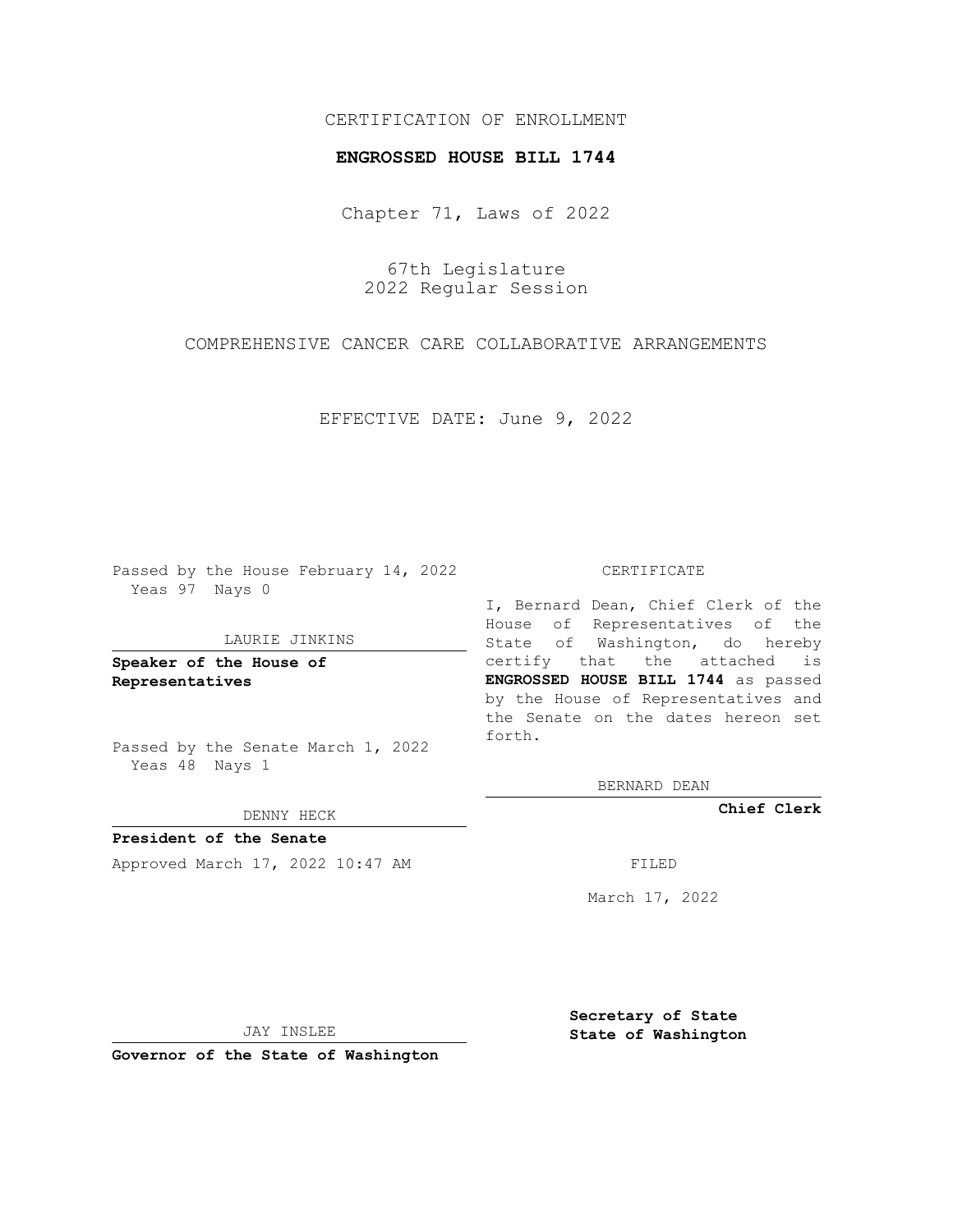## **ENGROSSED HOUSE BILL 1744**

Passed Legislature - 2022 Regular Session

# **State of Washington 67th Legislature 2022 Regular Session**

**By** Representatives Dolan, Harris, Leavitt, Senn, Ryu, J. Johnson, Chambers, Davis, Macri, Corry, Tharinger, Valdez, and Frame

Prefiled 01/04/22. Read first time 01/10/22. Referred to Committee on State Government & Tribal Relations.

 AN ACT Relating to collaborative arrangements between institutions of higher education and nonprofit private entities that provide comprehensive cancer care; amending RCW 42.56.010, 43.09.290, 41.40.010, 41.56.030, 41.80.005, 42.30.020, 39.26.010, 41.06.020, and 42.17A.005; reenacting and amending RCW 42.52.010; adding a new section to chapter 28B.10 RCW; adding a new section to chapter 36.01 RCW; adding a new section to chapter 35.21 RCW; adding a new section 8 to chapter 35A.21 RCW; and creating a new section.

BE IT ENACTED BY THE LEGISLATURE OF THE STATE OF WASHINGTON:

 NEW SECTION. **Sec. 1.** (1) The legislature finds that Washington benefits from its outstanding university research and health care delivery for cancer patients. The legislature finds that Washington state's citizens and its economy are benefited from the ability to attract and retain private, not-for-profit cancer research and health care delivery institutions. The legislature finds it is in the interest of the citizens of the state of Washington to promote collaboration between public universities and private not-for-profit entities in health care that will provide the highest level of cancer 19 care for patients and advance the prevention, treatment, and cure of cancer through advanced research. The legislature intends to foster the development of cooperative and collaborative arrangements between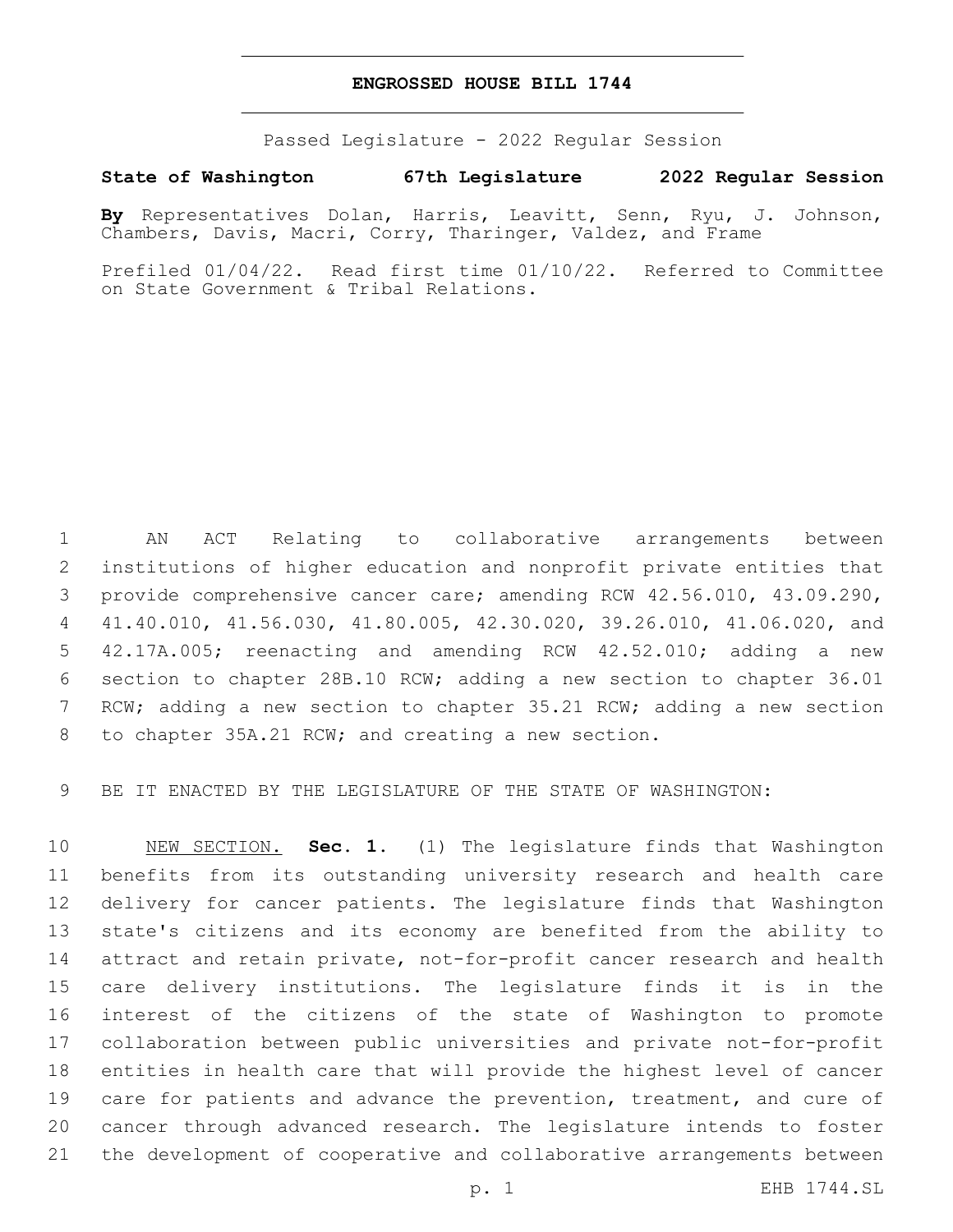institutions of higher education and private nonprofit comprehensive cancer centers, for the effective and efficient delivery of cancer- related clinical care and as a platform to further advance cancer-4 related education and research.

 (2) Further, the legislature intends that private nonprofit comprehensive cancer centers are not hindered in entering into such collaborations that would benefit the state of Washington and its residents by the application of certain laws governing state 9 agencies.

 (3) The legislature intends that private nonprofit comprehensive cancer centers in such collaborative arrangements are not state entities, or quasi-government entities, as a result of any such collaborative arrangement so long as the parties to the collaborative arrangement operate in conformance with section 2 of this act. The legislature further intends that employees of such private nonprofit entities are not state employees as a result of the collaboration so long as the parties to the collaborative arrangement operate in 18 conformance with section 2 of this act.

 (4) The legislature intends to maintain existing responsibilities that state institutions of higher education, as state agencies, owe to the citizens of the state, including but not limited to being 22 subject to state audit and public records requirements, and preserving assets in the interest of the citizens of the state. Further, the legislature intends for private comprehensive cancer centers to retain their private status as they enter into the collaborative agreements with state institutions of higher education, described herein. The legislature intends that collaborations between state institutions of higher education and comprehensive cancer centers be governed by contractual arrangements that address, as necessary and appropriate, the intellectual property rights and 31 obligations of the state.

 NEW SECTION. **Sec. 2.** A new section is added to chapter 28B.10 33 RCW to read as follows:

 (1) To facilitate a public-private collaborative arrangement between a comprehensive cancer center and an institution of higher education and maintain the independence of the comprehensive cancer center as a nonprofit private entity, a comprehensive cancer center that is operated in conformance with subsection (3) of this section 39 is not: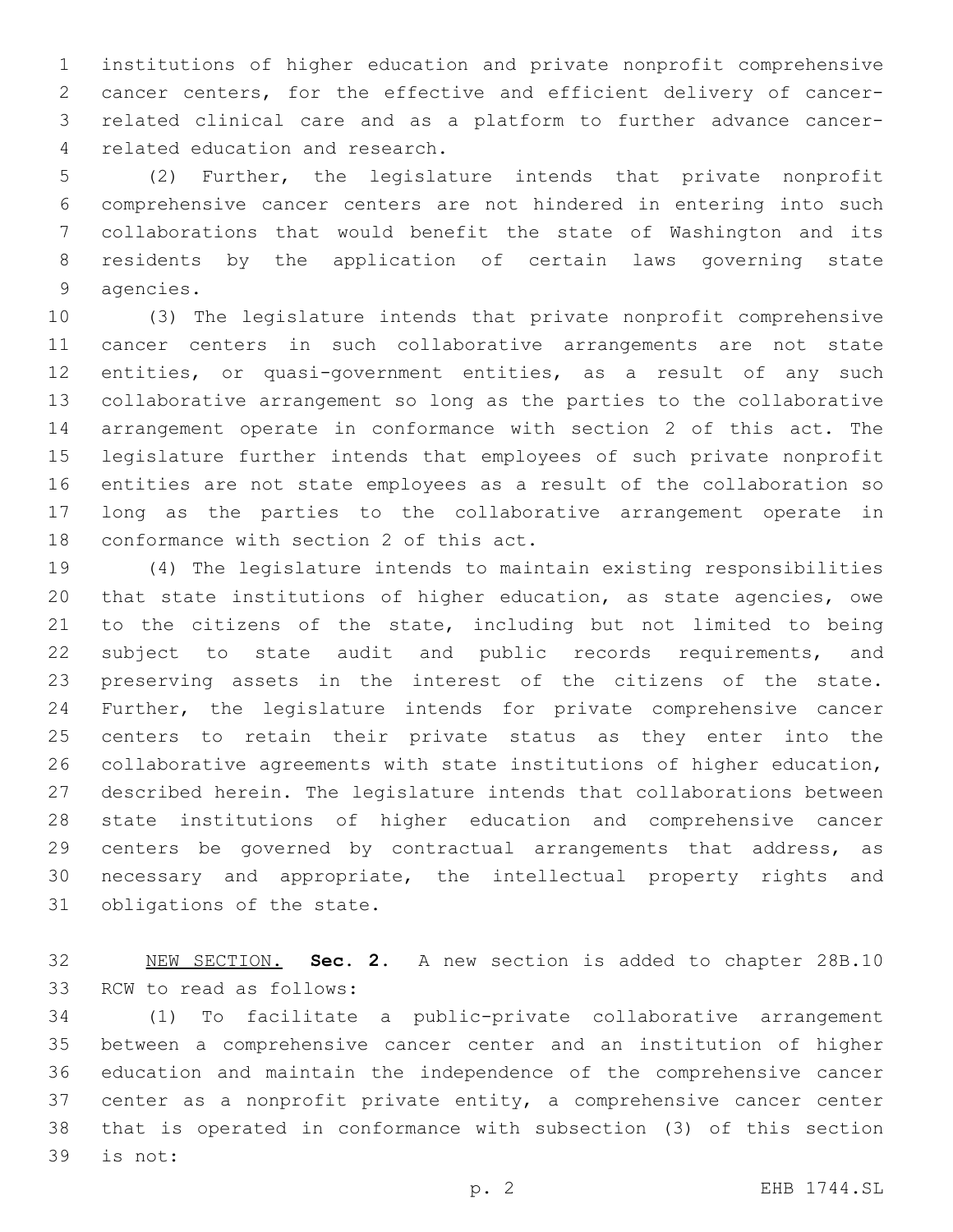(a) A state agency, state employer, quasi-government entity, or the functional equivalent of a state entity for any purpose under 3 Washington law;

 (b) Subject to any obligation or duty of a state agency, state employer, or quasi-government entity under any Washington law; and

 (c) Subject to state laws or rules and local ordinances, resolutions, or rules specifically applicable to state agencies solely because of an entity's status as a state agency, but is subject to generally applicable state laws and rules and local 10 ordinances, resolutions, and rules.

 (2) Employees of a comprehensive cancer center that is operated in conformance with subsection (3) of this section are not employees of a state agency, nor have any right or entitlement to any benefits 14 conferred upon employees of a state agency.

 (3)(a) For purposes of this act, and to ensure that a comprehensive cancer center maintains its character as a nonpublic 17 entity, a comprehensive cancer center must not:

 (i) Perform an exclusively governmental function, but perform cancer research and medical treatment that are traditionally performed by both governmental and nongovernmental entities;

 (ii) Receive a majority of its operations funding from the government of the state of Washington or its agencies or institutions, but perform research and medical services under contract to both governmental and nongovernmental entities;

 (iii) Be subject to day-to-day management by any state agency or 26 institution of higher education; and

 (iv) Be created solely by a state agency or an institution of 28 higher education.

 (b) For purposes of this act, and to ensure that the employees of a comprehensive cancer center are at no times employees of a state agency or institution of higher education, state employer, quasi- government entity, or the functional equivalent of a state entity, no state agency or institution of higher education, nor the employees, designees, or agents of a state agency or institution of higher 35 education, may:

 (i) Directly exercise employer management over comprehensive cancer center employees' day-to-day operation of the comprehensive 38 cancer center;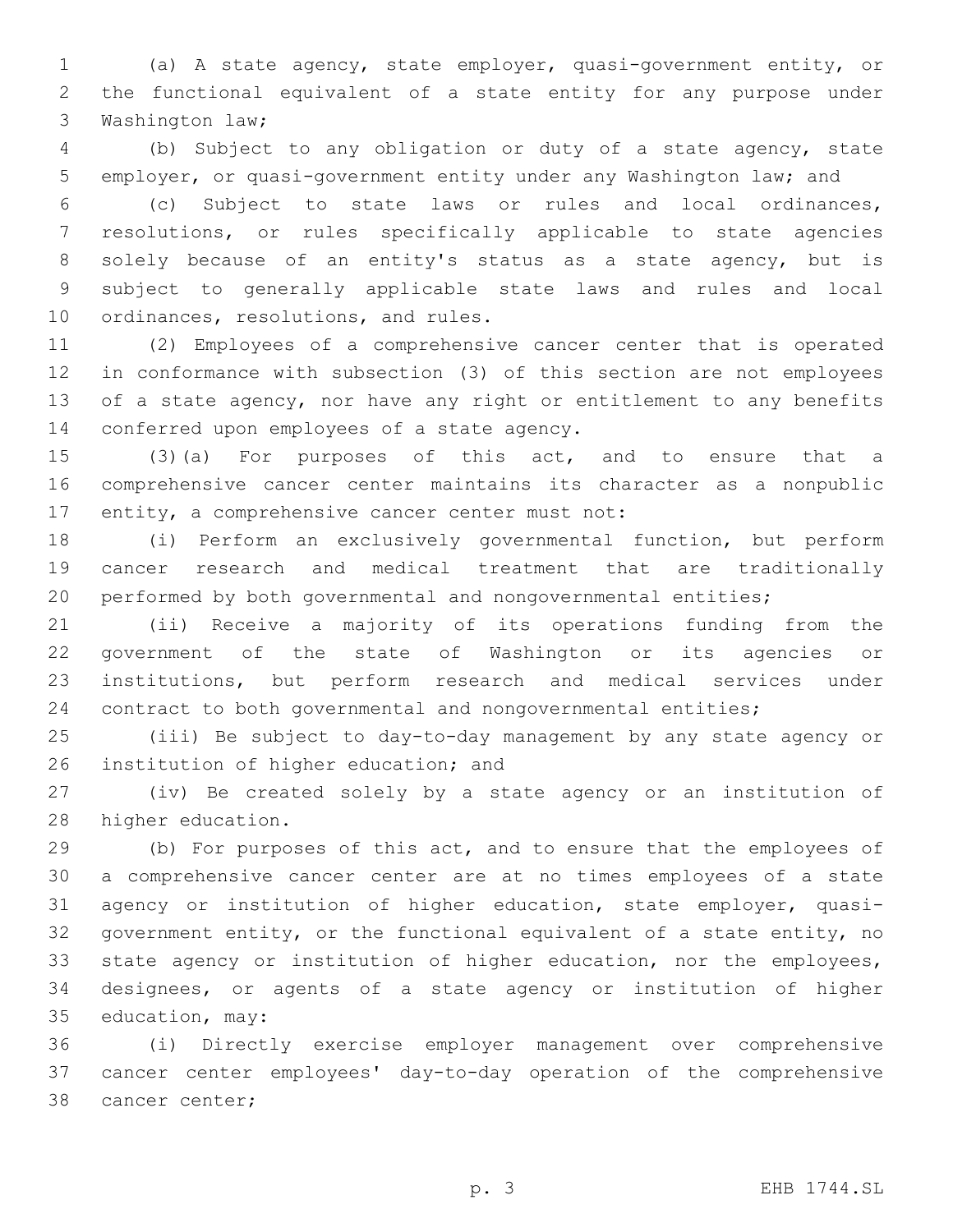(ii) Solely determine the compensation, benefits, and working conditions of comprehensive cancer center employees for their 3 comprehensive cancer center employment; or

 (iii) Engage in collective bargaining, the ratification of collective bargaining agreements as an employer, or other discussion with the exclusive bargaining representatives of the employees of a comprehensive cancer center related to comprehensive cancer center 8 employees.

 (4) For the purposes of this act, the following definitions 10 apply:

 (a) "Collaborative arrangement" means a written arrangement between a comprehensive cancer center and an institution of higher education, through which the cancer care programs of the comprehensive cancer center and institution of higher education will 15 be aligned and managed.

 (b) "Comprehensive cancer center" means a comprehensive cancer center as defined in RCW 82.04.4265 that enters into a collaborative arrangement with an institution of higher education and is operated 19 in conformance with this section.

 NEW SECTION. **Sec. 3.** A new section is added to chapter 36.01 21 RCW to read as follows:

 No county may enact, enforce, or maintain an ordinance, regulation, or rule that regulates or otherwise treats a comprehensive cancer center participating in a collaborative arrangement as defined in section 2 of this act that is operated in conformance with section 2 of this act as a state agency. Such a comprehensive cancer center is still subject to ordinances, regulations, and rules that are generally applicable in nature.

 NEW SECTION. **Sec. 4.** A new section is added to chapter 35.21 30 RCW to read as follows:

 No city or town may enact, enforce, or maintain an ordinance, regulation, or rule that regulates or otherwise treats a comprehensive cancer center participating in a collaborative arrangement as defined in section 2 of this act that is operated in conformance with section 2 of this act as a state agency. Such a comprehensive cancer center is still subject to ordinances, regulations, and rules that are generally applicable in nature.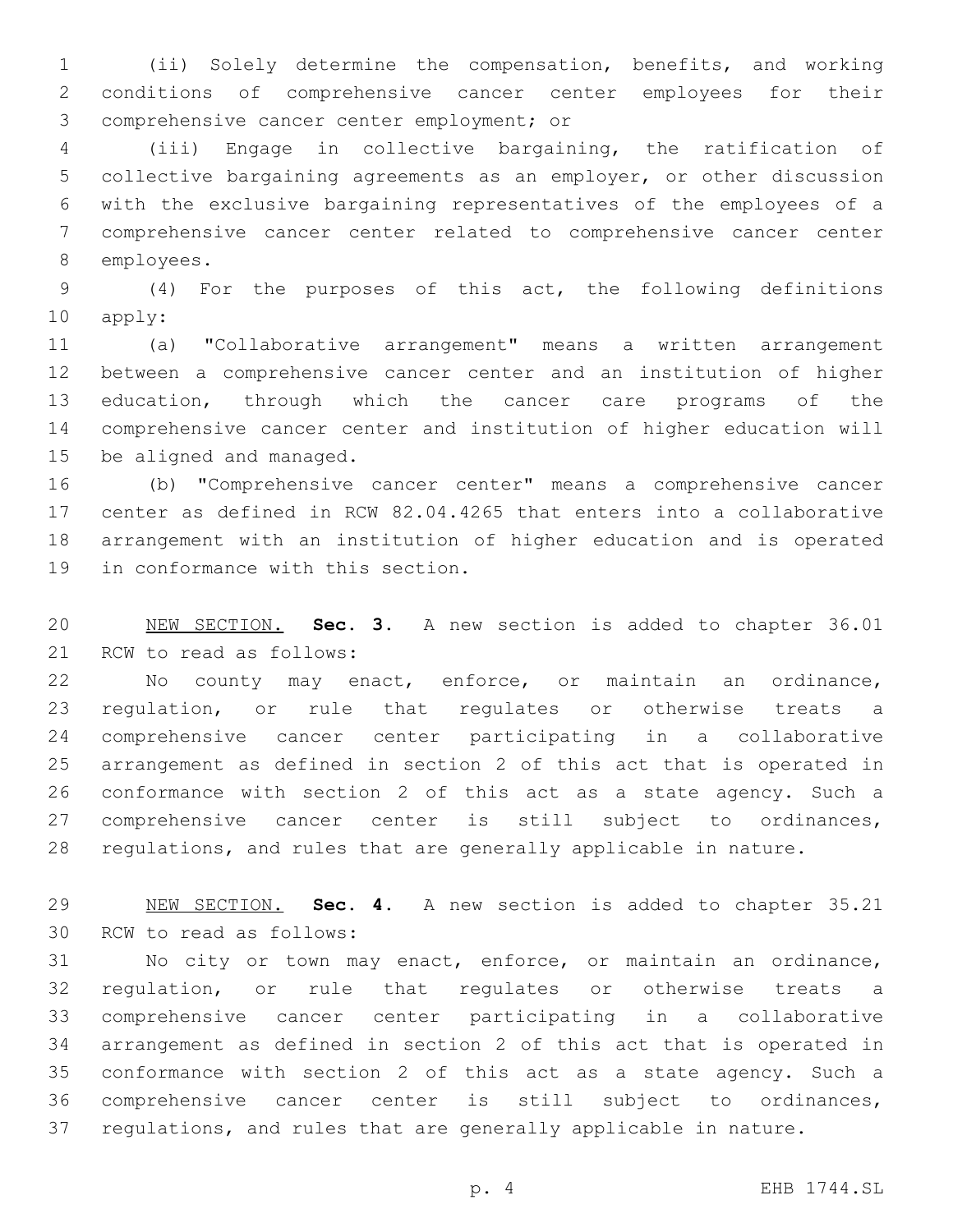NEW SECTION. **Sec. 5.** A new section is added to chapter 35A.21 2 RCW to read as follows:

 No code city may enact, enforce, or maintain an ordinance, regulation, or rule that regulates or otherwise treats a comprehensive cancer center participating in a collaborative arrangement as defined in section 2 of this act that is operated in conformance with section 2 of this act as a state agency. Such a comprehensive cancer center is still subject to ordinances, regulations, and rules that are generally applicable in nature.

 **Sec. 6.** RCW 42.56.010 and 2017 c 303 s 1 are each amended to read as follows:11

 The definitions in this section apply throughout this chapter 13 unless the context clearly requires otherwise.

 (1) "Agency" includes all state agencies and all local agencies. "State agency" includes every state office, department, division, bureau, board, commission, or other state agency. "Local agency" includes every county, city, town, municipal corporation, quasi- municipal corporation, or special purpose district, or any office, department, division, bureau, board, commission, or agency thereof, 20 or other local public agency. "Agency" does not include a comprehensive cancer center participating in a collaborative arrangement as defined in section 2 of this act that is operated in 23 conformance with section 2 of this act.

 (2) "Person in interest" means the person who is the subject of a record or any representative designated by that person, except that if that person is under a legal disability, "person in interest" means and includes the parent or duly appointed legal representative.

 (3) "Public record" includes any writing containing information relating to the conduct of government or the performance of any governmental or proprietary function prepared, owned, used, or retained by any state or local agency regardless of physical form or characteristics. For the office of the secretary of the senate and the office of the chief clerk of the house of representatives, public records means legislative records as defined in RCW 40.14.100 and also means the following: All budget and financial records; personnel leave, travel, and payroll records; records of legislative sessions; reports submitted to the legislature; and any other record designated a public record by any official action of the senate or the house of representatives. This definition does not include records that are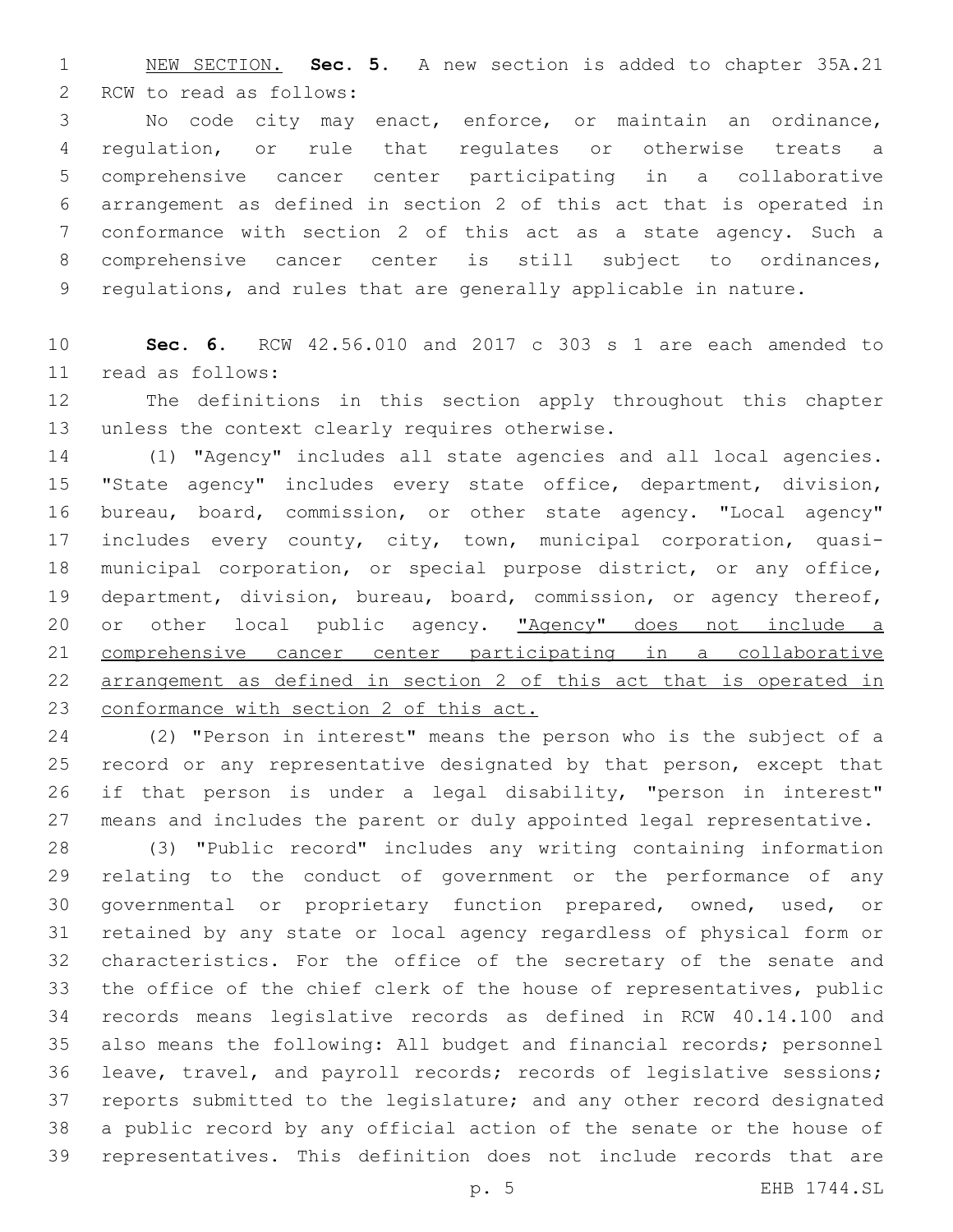not otherwise required to be retained by the agency and are held by 2 volunteers who:

(a) Do not serve in an administrative capacity;

 (b) Have not been appointed by the agency to an agency board, 5 commission, or internship; and

(c) Do not have a supervisory role or delegated agency authority.

 (4) "Writing" means handwriting, typewriting, printing, photostating, photographing, and every other means of recording any form of communication or representation including, but not limited to, letters, words, pictures, sounds, or symbols, or combination thereof, and all papers, maps, magnetic or paper tapes, photographic films and prints, motion picture, film and video recordings, magnetic 13 or punched cards, discs, drums, diskettes, sound recordings, and other documents including existing data compilations from which 15 information may be obtained or translated.

 **Sec. 7.** RCW 43.09.290 and 1995 c 301 s 21 are each amended to 17 read as follows:

 For the purposes of RCW 43.09.290 through 43.09.340 and 43.09.410 through 43.09.418, post-audit means an audit of the books, records, funds, accounts, and financial transactions of a state agency for a complete fiscal period; pre-audit means all other audits and examinations; state agency means elective officers and offices, and every other office, officer, department, board, council, committee, commission, or authority of the state government now existing or hereafter created, supported, wholly or in part, by appropriations 26 from the state treasury or funds under its control, or by the levy, 27 assessment, collection, or receipt of fines, penalties, fees, licenses, sales of commodities, service charges, rentals, grants-in- aid, or other income provided by law, and all state educational, penal, reformatory, charitable, eleemosynary, or other institutions, supported, wholly or in part, by appropriations from the state 32 treasury or funds under its control, but not including a comprehensive cancer center participating in a collaborative arrangement as defined in section 2 of this act that is operated in 35 conformance with section 2 of this act.

 **Sec. 8.** RCW 41.40.010 and 2021 c 12 s 7 are each amended to read as follows:37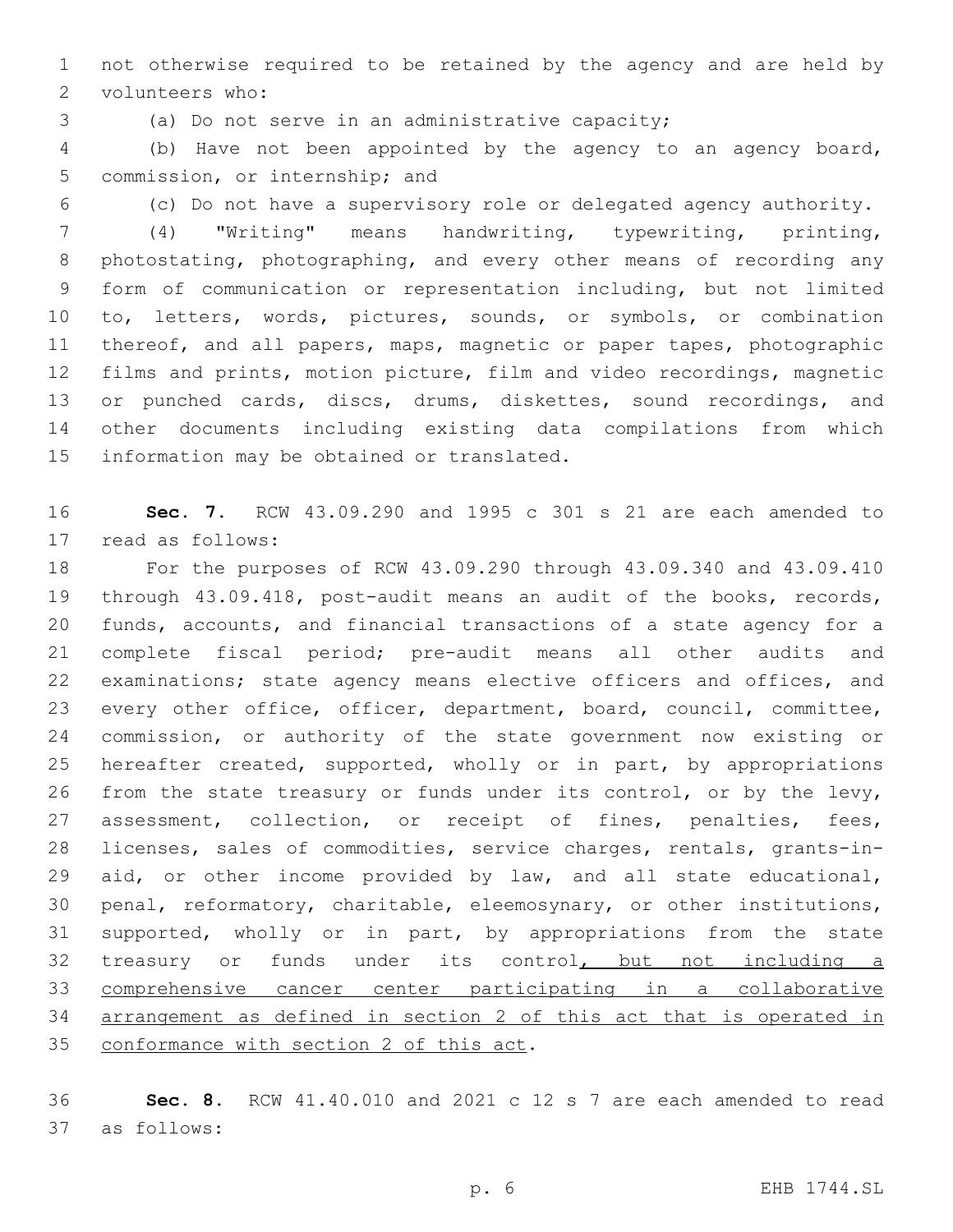As used in this chapter, unless a different meaning is plainly 2 required by the context:

 (1) "Accumulated contributions" means the sum of all contributions standing to the credit of a member in the member's individual account, including any amount paid under RCW 41.50.165(2), 6 together with the regular interest thereon.

 (2) "Actuarial equivalent" means a benefit of equal value when computed upon the basis of such mortality and other tables as may be 9 adopted by the director.

 (3) "Adjustment ratio" means the value of index A divided by 11 index B.

 (4) "Annual increase" means, initially, fifty-nine cents per month per year of service which amount shall be increased each July 14 1st by three percent, rounded to the nearest cent.

 (5) "Annuity" means payments for life derived from accumulated contributions of a member. All annuities shall be paid in monthly 17 installments.

 (6)(a) "Average final compensation" for plan 1 members, means the annual average of the greatest compensation earnable by a member during any consecutive two year period of service credit months for which service credit is allowed; or if the member has less than two years of service credit months then the annual average compensation earnable during the total years of service for which service credit 24 is allowed.

 (b) "Average final compensation" for plan 2 and plan 3 members, means the member's average compensation earnable of the highest consecutive sixty months of service credit months prior to such member's retirement, termination, or death. Periods constituting authorized leaves of absence may not be used in the calculation of average final compensation except under RCW 41.40.710(2) or (c) of 31 this subsection.

 (c) In calculating average final compensation under this subsection for a member of plan 1, 2, or 3, the department of 34 retirement systems shall include:

 (i) Any compensation forgone by the member during the 2009-2011 fiscal biennium as a result of reduced work hours, voluntary leave without pay, temporary reduction in pay implemented prior to December 11, 2010, or temporary furloughs if the reduced compensation is an integral part of the employer's expenditure reduction efforts, as 40 certified by the employer;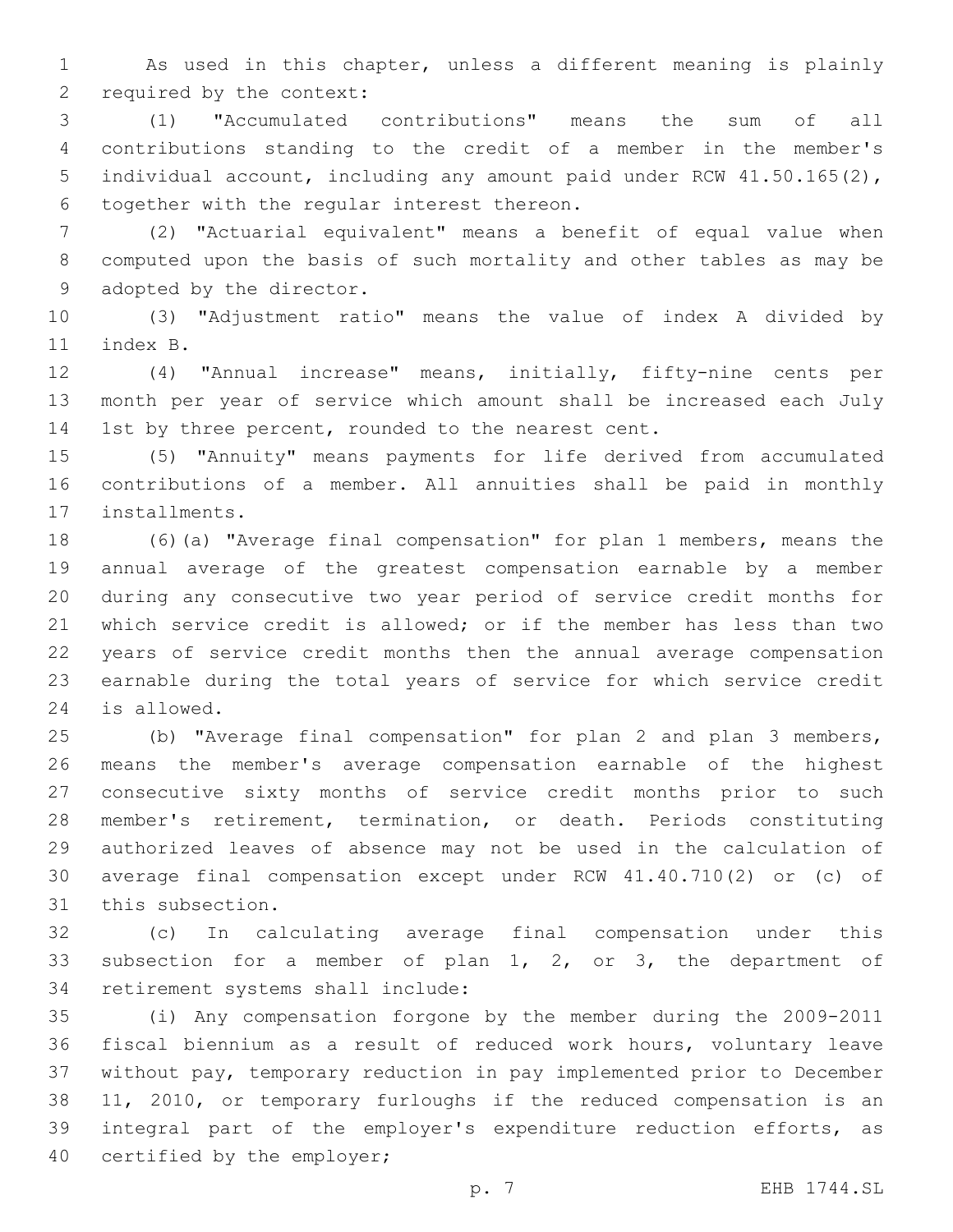(ii) Any compensation forgone by a member employed by the state or a local government during the 2011-2013 fiscal biennium as a result of reduced work hours, mandatory leave without pay, temporary layoffs, or reductions to current pay if the reduced compensation is an integral part of the employer's expenditure reduction efforts, as certified by the employer. Reductions to current pay shall not include elimination of previously agreed upon future salary 8 increases; and

 (iii) Any compensation forgone by a member during the 2019-2021 and 2021-2023 fiscal biennia as a result of reduced work hours, mandatory leave without pay, temporary layoffs, furloughs, reductions to current pay, or other similar measures resulting from the COVID-19 budgetary crisis, if the reduced compensation is an integral part of the employer's expenditure reduction efforts, as certified by the employer. Reductions to current pay shall not include elimination of 16 previously agreed upon future salary increases.

 (7)(a) "Beneficiary" for plan 1 members, means any person in receipt of a retirement allowance, pension or other benefit provided 19 by this chapter.

 (b) "Beneficiary" for plan 2 and plan 3 members, means any person in receipt of a retirement allowance or other benefit provided by this chapter resulting from service rendered to an employer by 23 another person.

 (8)(a) "Compensation earnable" for plan 1 members, means salaries or wages earned during a payroll period for personal services and where the compensation is not all paid in money, maintenance compensation shall be included upon the basis of the schedules 28 established by the member's employer.

 (i) "Compensation earnable" for plan 1 members also includes the following actual or imputed payments, which are not paid for personal 31 services:

 (A) Retroactive payments to an individual by an employer on reinstatement of the employee in a position, or payments by an employer to an individual in lieu of reinstatement in a position which are awarded or granted as the equivalent of the salary or wage which the individual would have earned during a payroll period shall be considered compensation earnable and the individual shall receive 38 the equivalent service credit;

 (B) If a leave of absence is taken by an individual for the purpose of serving in the state legislature, the salary which would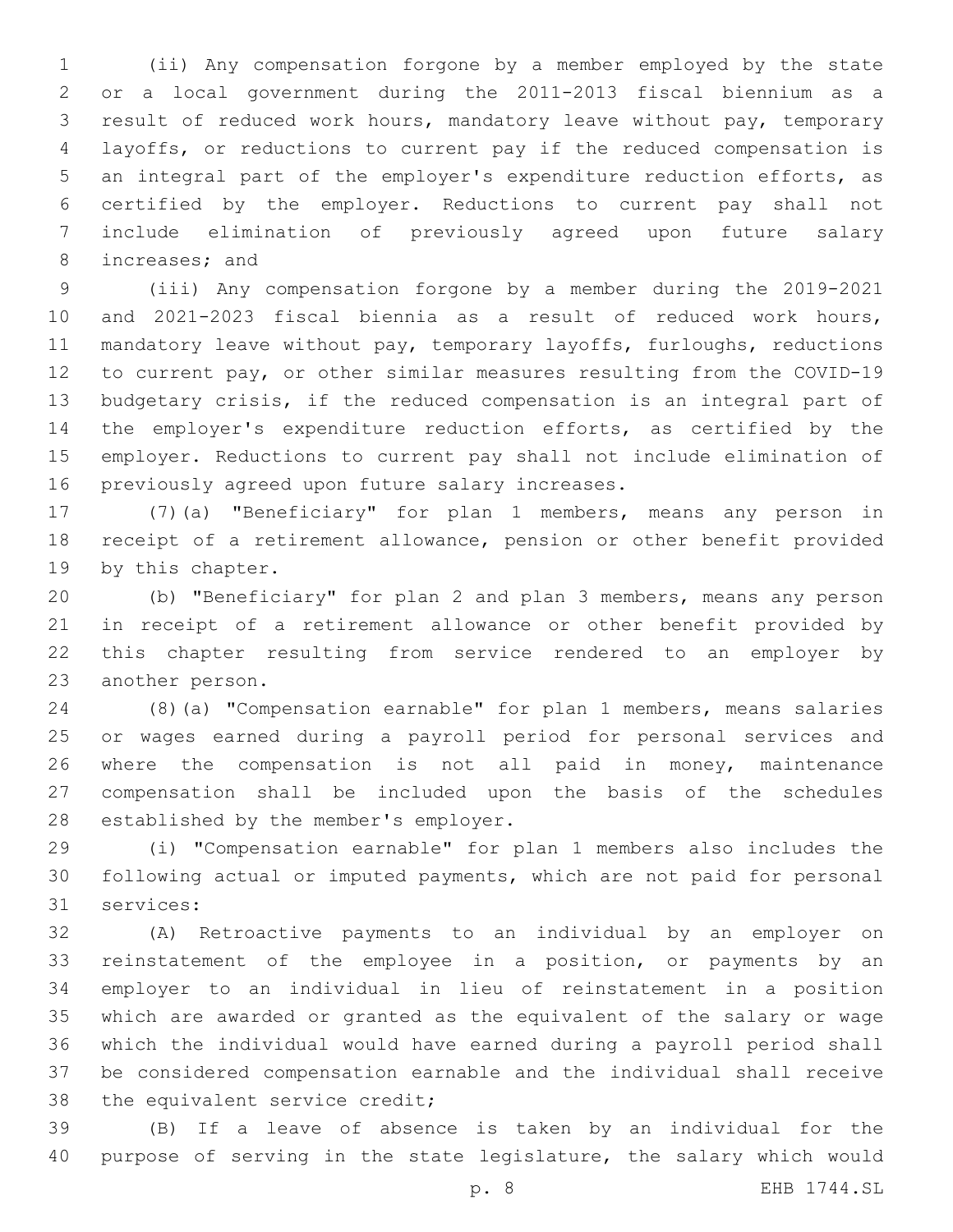have been received for the position from which the leave of absence was taken, shall be considered as compensation earnable if the employee's contribution is paid by the employee and the employer's contribution is paid by the employer or employee;4

 (C) Assault pay only as authorized by RCW 27.04.100, 72.01.045, 6 and 72.09.240;

 (D) Compensation that a member would have received but for a disability occurring in the line of duty only as authorized by RCW 41.40.038;9

 (E) Compensation that a member receives due to participation in the leave sharing program only as authorized by RCW 41.04.650 through 12 41.04.670; and

 (F) Compensation that a member receives for being in standby status. For the purposes of this section, a member is in standby status when not being paid for time actually worked and the employer requires the member to be prepared to report immediately for work, if 17 the need arises, although the need may not arise.

(ii) "Compensation earnable" does not include:

 (A) Remuneration for unused sick leave authorized under RCW 41.04.340, 28A.400.210, or 28A.310.490;20

21 (B) Remuneration for unused annual leave in excess of ((thirty 22  $\frac{1}{4}$   $\frac{1}{4}$   $\frac{1}{4}$   $\frac{1}{4}$   $\frac{1}{4}$   $\frac{1}{4}$   $\frac{1}{4}$   $\frac{1}{4}$   $\frac{1}{4}$   $\frac{1}{4}$   $\frac{1}{4}$   $\frac{1}{4}$   $\frac{1}{4}$   $\frac{1}{4}$   $\frac{1}{4}$   $\frac{1}{4}$   $\frac{1}{4}$   $\frac{1}{4}$   $\frac{1}{4}$   $\frac{1}{4}$   $\frac{1}{4}$   $\frac{1}{4}$ 

 (b) "Compensation earnable" for plan 2 and plan 3 members, means salaries or wages earned by a member during a payroll period for personal services, including overtime payments, and shall include wages and salaries deferred under provisions established pursuant to sections 403(b), 414(h), and 457 of the United States Internal Revenue Code, but shall exclude nonmoney maintenance compensation and lump sum or other payments for deferred annual sick leave, unused accumulated vacation, unused accumulated annual leave, or any form of 31 severance pay.

 "Compensation earnable" for plan 2 and plan 3 members also includes the following actual or imputed payments, which are not paid 34 for personal services:

 (i) Retroactive payments to an individual by an employer on reinstatement of the employee in a position, or payments by an employer to an individual in lieu of reinstatement in a position which are awarded or granted as the equivalent of the salary or wage which the individual would have earned during a payroll period shall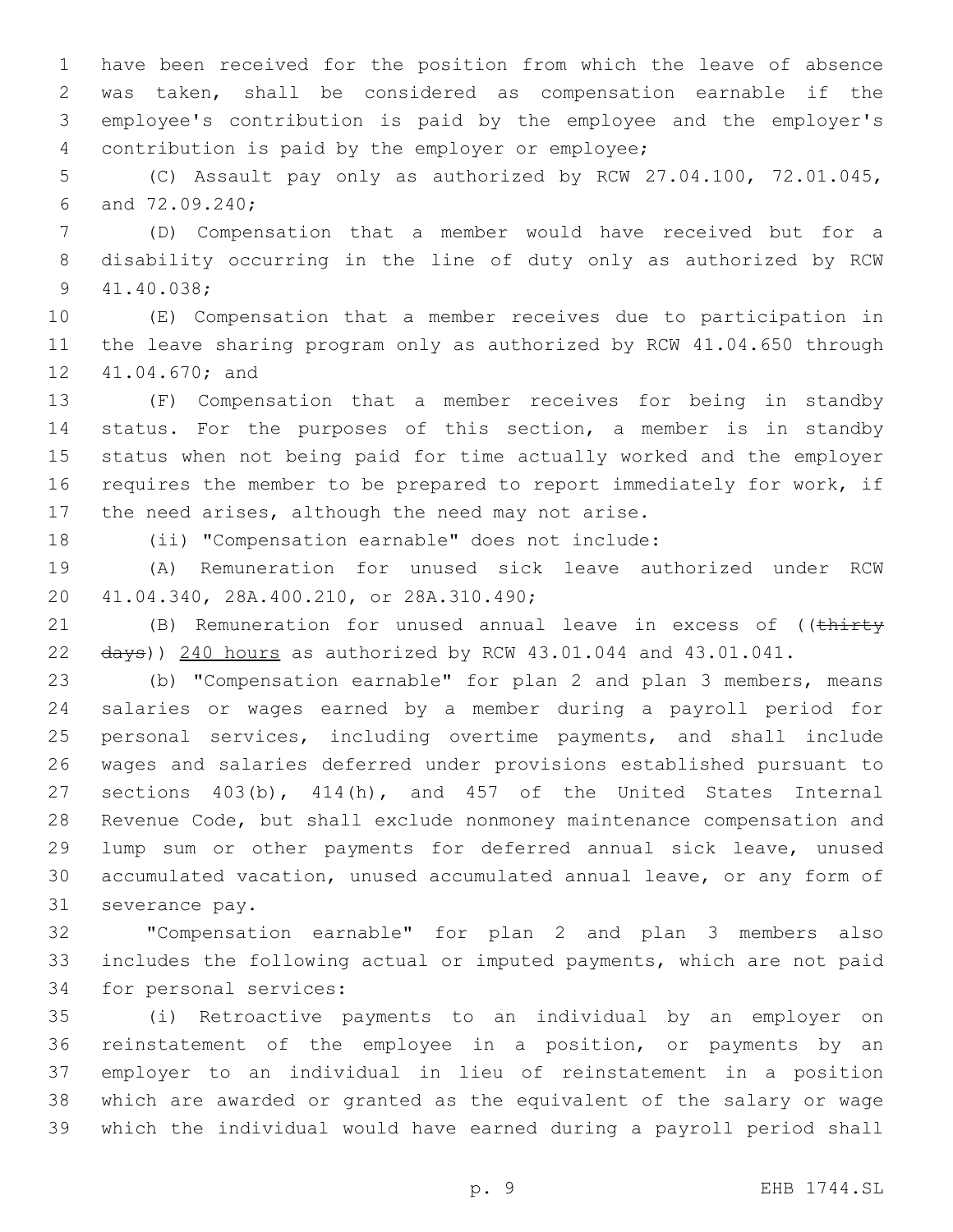be considered compensation earnable to the extent provided above, and 2 the individual shall receive the equivalent service credit;

 (ii) In any year in which a member serves in the legislature, the member shall have the option of having such member's compensation 5 earnable be the greater of:

 (A) The compensation earnable the member would have received had 7 such member not served in the legislature; or

 (B) Such member's actual compensation earnable received for nonlegislative public employment and legislative service combined. Any additional contributions to the retirement system required because compensation earnable under (b)(ii)(A) of this subsection is greater than compensation earnable under (b)(ii)(B) of this subsection shall be paid by the member for both member and employer 14 contributions;

 (iii) Assault pay only as authorized by RCW 27.04.100, 72.01.045, 16 and 72.09.240;

 (iv) Compensation that a member would have received but for a disability occurring in the line of duty only as authorized by RCW 19 41.40.038;

 (v) Compensation that a member receives due to participation in the leave sharing program only as authorized by RCW 41.04.650 through 22 41.04.670; and

 (vi) Compensation that a member receives for being in standby status. For the purposes of this section, a member is in standby status when not being paid for time actually worked and the employer requires the member to be prepared to report immediately for work, if 27 the need arises, although the need may not arise.

 (9) "Department" means the department of retirement systems 29 created in chapter 41.50 RCW.

(10) "Director" means the director of the department.

31 (11) "Eligible position" means:

 (a) Any position that, as defined by the employer, normally requires five or more months of service a year for which regular compensation for at least seventy hours is earned by the occupant thereof. For purposes of this chapter an employer shall not define "position" in such a manner that an employee's monthly work for that 37 employer is divided into more than one position;

 (b) Any position occupied by an elected official or person appointed directly by the governor, or appointed by the chief justice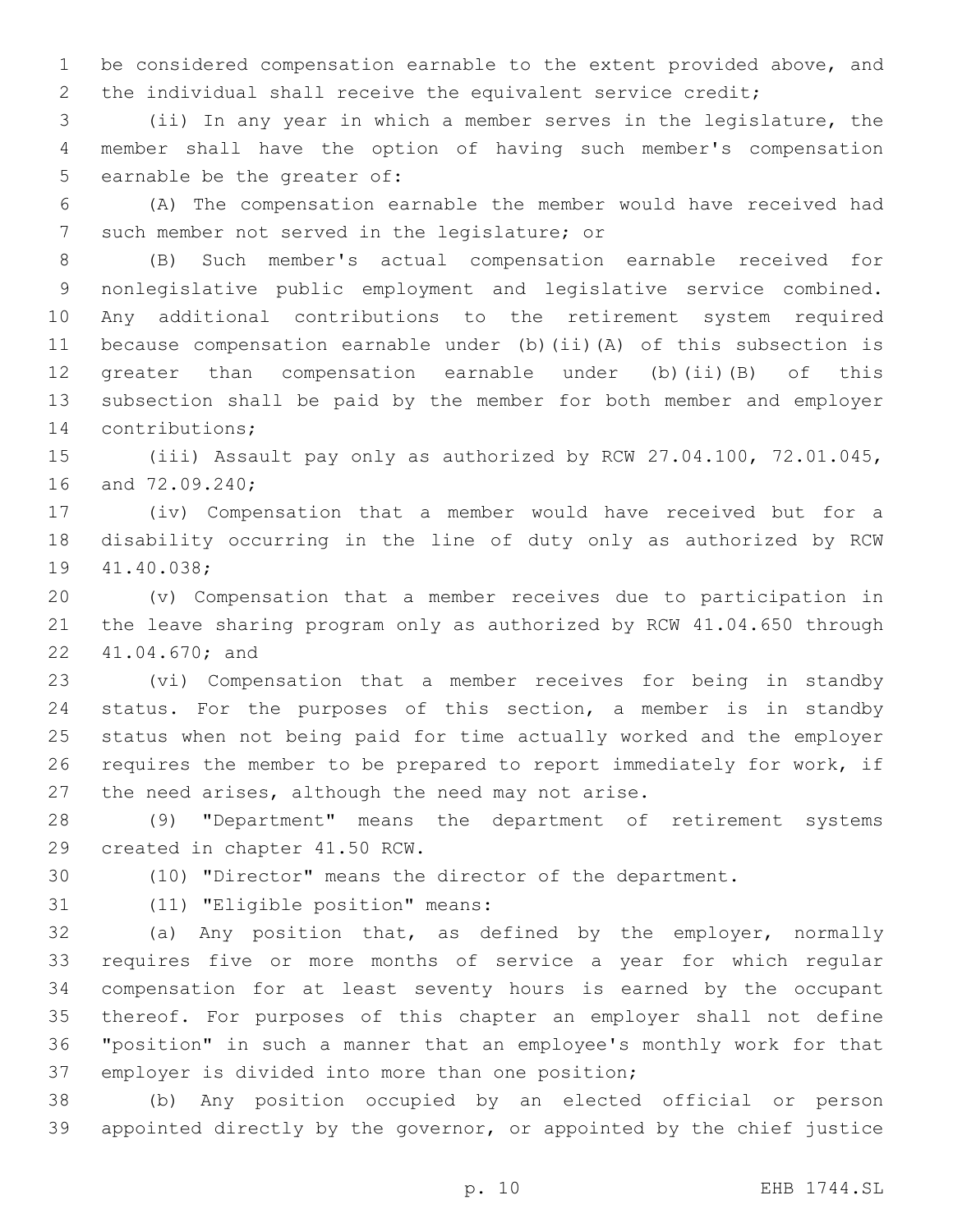of the supreme court under RCW 2.04.240(2) or 2.06.150(2), for which 2 compensation is paid.

 (12) "Employee" or "employed" means a person who is providing services for compensation to an employer, unless the person is free from the employer's direction and control over the performance of work. The department shall adopt rules and interpret this subsection 7 consistent with common law.

 (13)(a) "Employer" for plan 1 members, means every branch, 9 department, agency, commission, board, and office of the state, any political subdivision or association of political subdivisions of the state admitted into the retirement system, and legal entities authorized by RCW 35.63.070 and 36.70.060 or chapter 39.34 RCW; and the term shall also include any labor guild, association, or organization the membership of a local lodge or division of which is comprised of at least forty percent employees of an employer (other than such labor guild, association, or organization) within this chapter. The term may also include any city of the first class that 18 has its own retirement system.

 (b) "Employer" for plan 2 and plan 3 members, means every branch, department, agency, commission, board, and office of the state, and any political subdivision and municipal corporation of the state admitted into the retirement system, including public agencies created pursuant to RCW 35.63.070, 36.70.060, and 39.34.030; except that after August 31, 2000, school districts and educational service districts will no longer be employers for the public employees' 26 retirement system plan 2.

 (c) Except as otherwise specifically provided in this chapter, "employer" does not include a government contractor. For purposes of this subsection, a "government contractor" is any entity, including a partnership, limited liability company, for-profit or nonprofit corporation, or person, that provides services pursuant to a contract with an "employer." The determination whether an employer-employee relationship has been established is not based on the relationship between a government contractor and an "employer," but is based solely on the relationship between a government contractor's employee 36 and an "employer" under this chapter.

 (d) "Employer" does not include a comprehensive cancer center participating in a collaborative arrangement as defined in section 2 of this act that is operated in conformance with section 2 of this

act.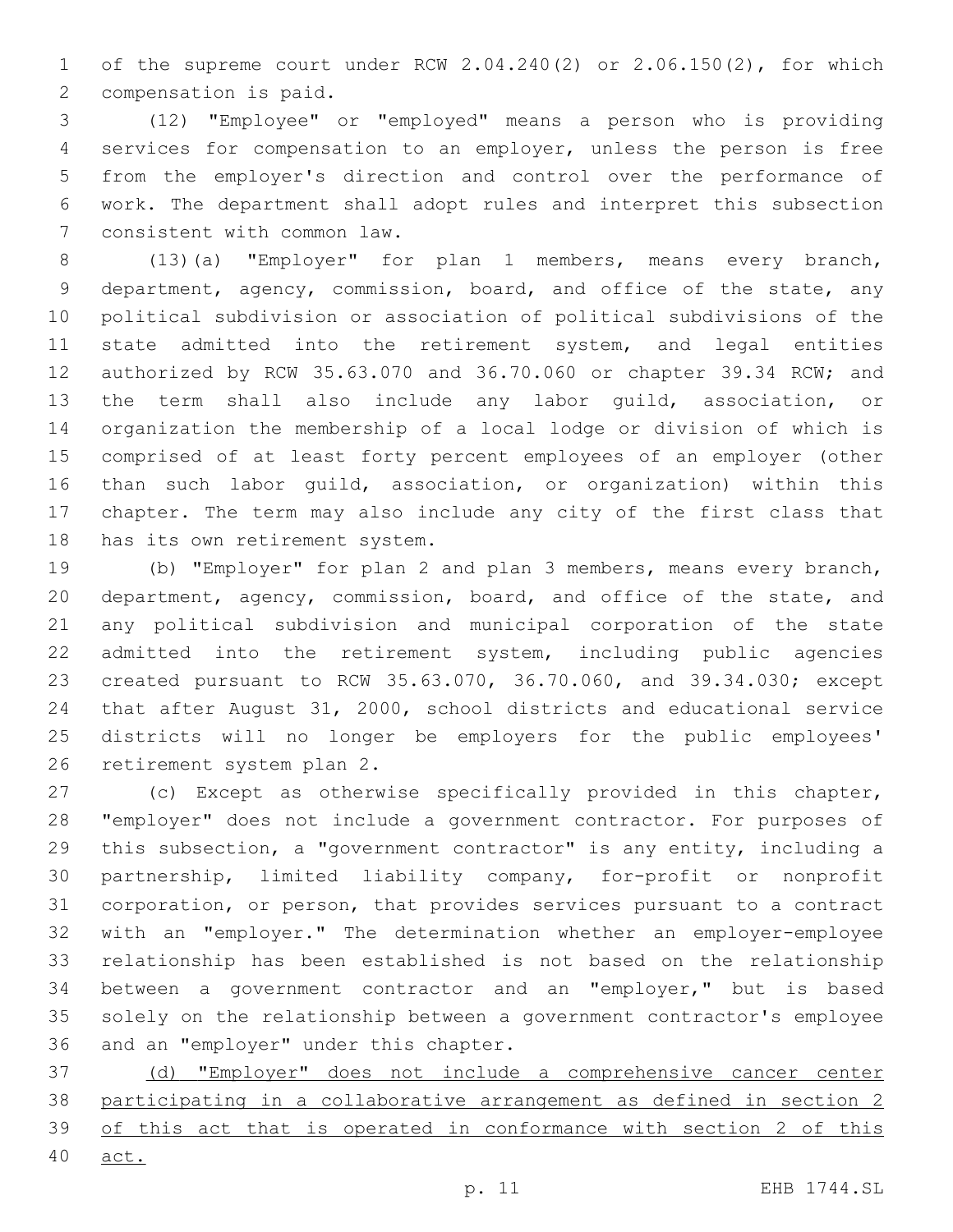(14) "Final compensation" means the annual rate of compensation earnable by a member at the time of termination of employment.

 (15) "Index" means, for any calendar year, that year's annual average consumer price index, Seattle, Washington area, for urban wage earners and clerical workers, all items, compiled by the bureau of labor statistics, United States department of labor.

 (16) "Index A" means the index for the year prior to the 8 determination of a postretirement adjustment.

(17) "Index B" means the index for the year prior to index A.

 (18) "Index year" means the earliest calendar year in which the 11 index is more than sixty percent of index A.

 (19) "Ineligible position" means any position which does not conform with the requirements set forth in subsection (11) of this 14 section.

 (20) "Leave of absence" means the period of time a member is authorized by the employer to be absent from service without being 17 separated from membership.

 (21) "Member" means any employee included in the membership of the retirement system, as provided for in RCW 41.40.023. RCW 41.26.045 does not prohibit a person otherwise eligible for membership in the retirement system from establishing such membership effective when he or she first entered an eligible position.

 (22) "Member account" or "member's account" for purposes of plan 3 means the sum of the contributions and earnings on behalf of the member in the defined contribution portion of plan 3.

(23) "Membership service" means:26

(a) All service rendered, as a member, after October 1, 1947;

 (b) All service after October 1, 1947, to any employer prior to the time of its admission into the retirement system for which member and employer contributions, plus interest as required by RCW 41.50.125, have been paid under RCW 41.40.056 or 41.40.057;

 (c) Service not to exceed six consecutive months of probationary service rendered after April 1, 1949, and prior to becoming a member, in the case of any member, upon payment in full by such member of the total amount of the employer's contribution to the retirement fund which would have been required under the law in effect when such probationary service was rendered if the member had been a member during such period, except that the amount of the employer's contribution shall be calculated by the director based on the first 40 month's compensation earnable as a member;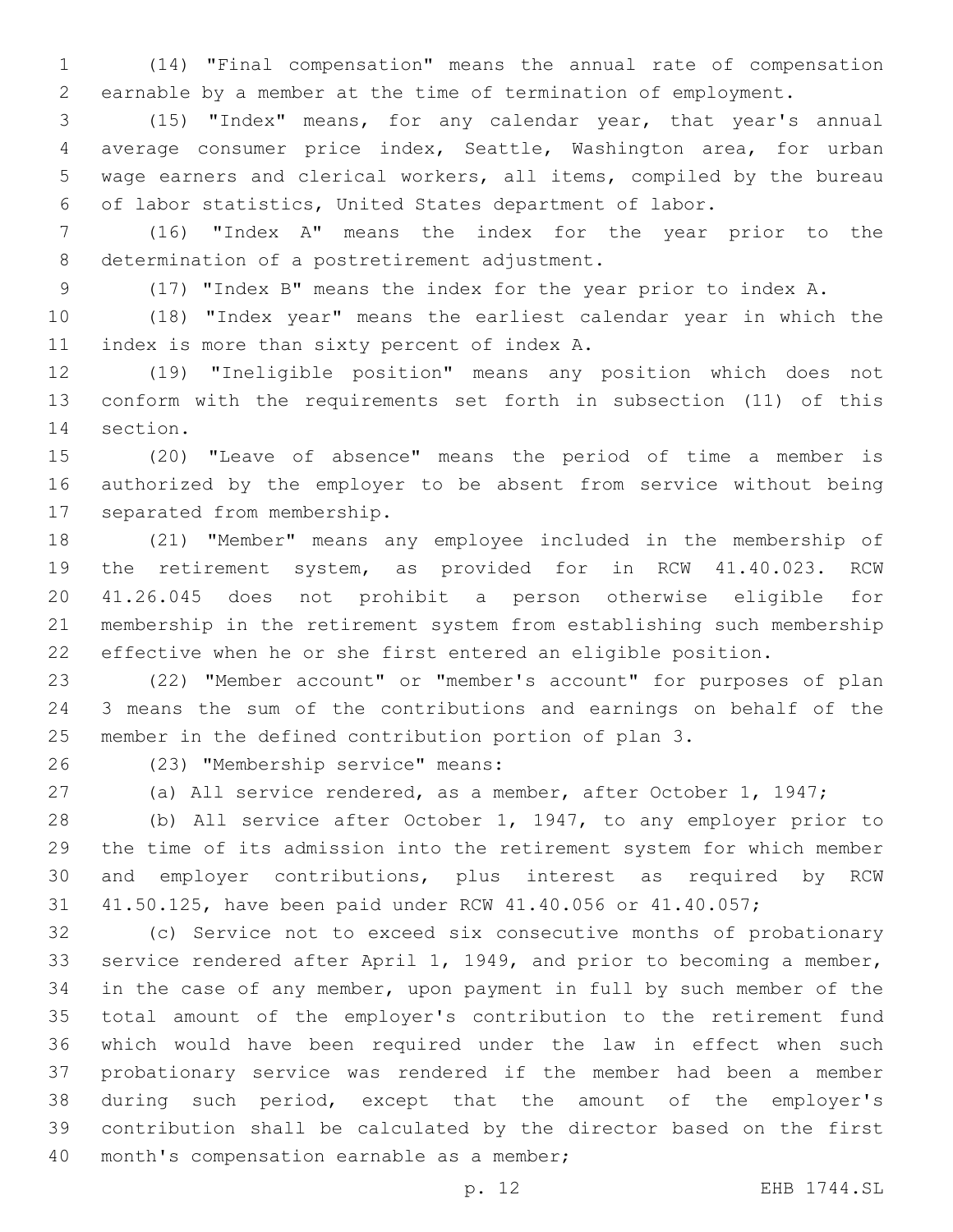(d) Service not to exceed six consecutive months of probationary service, rendered after October 1, 1947, and before April 1, 1949, and prior to becoming a member, in the case of any member, upon payment in full by such member of five percent of such member's salary during said period of probationary service, except that the amount of the employer's contribution shall be calculated by the director based on the first month's compensation earnable as a 8 member.

 (24) "New member" means a person who becomes a member on or after April 1, 1949, except as otherwise provided in this section.

(25) "Original member" of this retirement system means:

 (a) Any person who became a member of the system prior to April 13 1, 1949;

 (b) Any person who becomes a member through the admission of an 15 employer into the retirement system on and after April 1, 1949, and 16 prior to April 1, 1951;

 (c) Any person who first becomes a member by securing employment with an employer prior to April 1, 1951, provided the member has rendered at least one or more years of service to any employer prior 20 to October 1, 1947;

 (d) Any person who first becomes a member through the admission of an employer into the retirement system on or after April 1, 1951, provided, such person has been in the regular employ of the employer for at least six months of the twelve-month period preceding the said 25 admission date;

 (e) Any member who has restored all contributions that may have been withdrawn as provided by RCW 41.40.150 and who on the effective date of the individual's retirement becomes entitled to be credited with ten years or more of membership service except that the provisions relating to the minimum amount of retirement allowance for the member upon retirement at age seventy as found in RCW 32 41.40.190(4) shall not apply to the member;

 (f) Any member who has been a contributor under the system for two or more years and who has restored all contributions that may have been withdrawn as provided by RCW 41.40.150 and who on the effective date of the individual's retirement has rendered five or more years of service for the state or any political subdivision prior to the time of the admission of the employer into the system; except that the provisions relating to the minimum amount of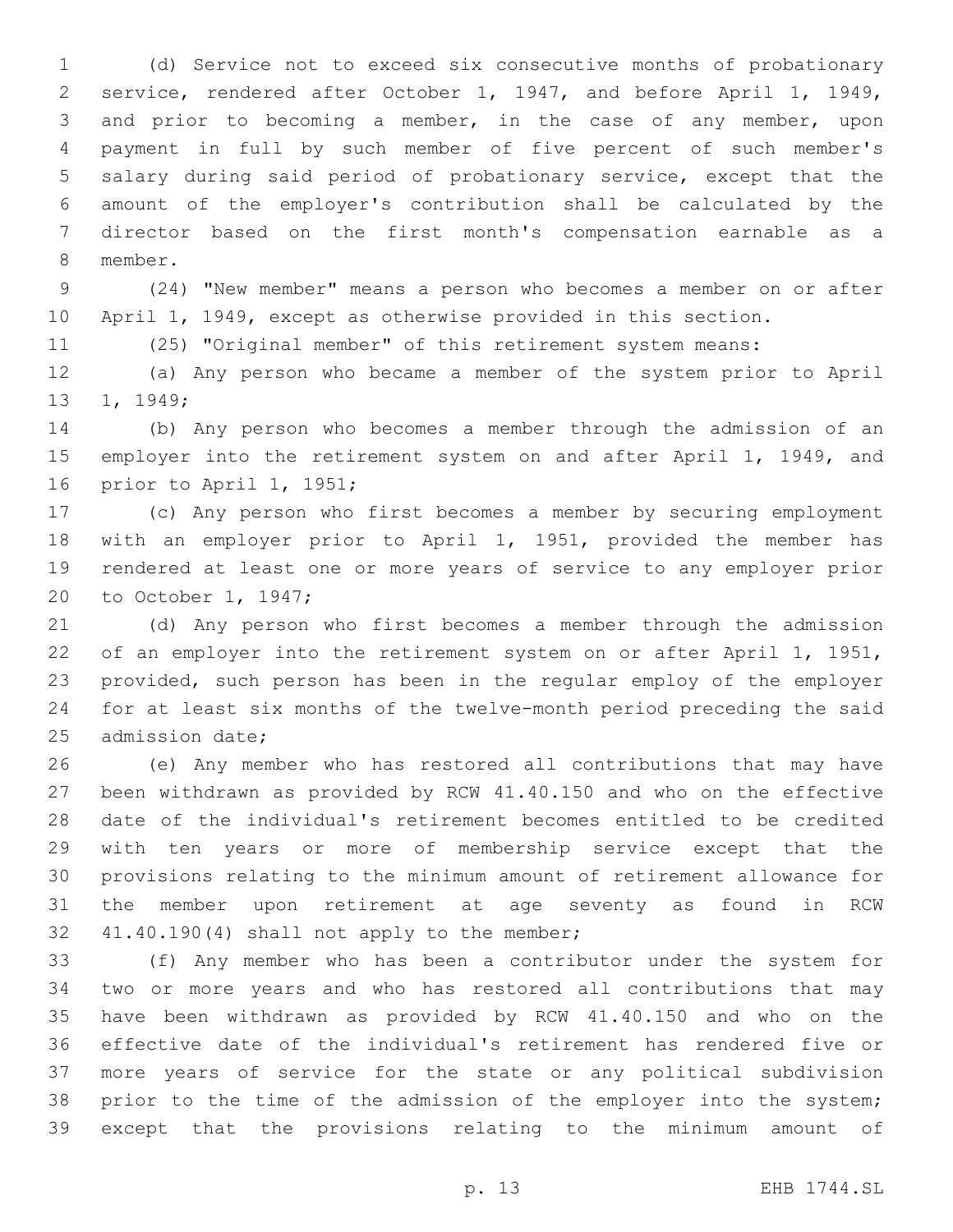retirement allowance for the member upon retirement at age seventy as found in RCW 41.40.190(4) shall not apply to the member.

 (26) "Pension" means payments for life derived from contributions made by the employer. All pensions shall be paid in monthly installments.5

 (27) "Plan 1" means the public employees' retirement system, plan 1 providing the benefits and funding provisions covering persons who first became members of the system prior to October 1, 1977.

 (28) "Plan 2" means the public employees' retirement system, plan 2 providing the benefits and funding provisions covering persons who first became members of the system on and after October 1, 1977, and 12 are not included in plan 3.

 (29) "Plan 3" means the public employees' retirement system, plan 3 providing the benefits and funding provisions covering persons who:

15 (a) First become a member on or after:

 (i) March 1, 2002, and are employed by a state agency or 17 institute of higher education and who did not choose to enter plan 2; 18 or

 (ii) September 1, 2002, and are employed by other than a state agency or institute of higher education and who did not choose to 21 enter plan 2; or

(b) Transferred to plan 3 under RCW 41.40.795.

 (30) "Prior service" means all service of an original member rendered to any employer prior to October 1, 1947.

 (31) "Regular interest" means such rate as the director may 26 determine.

 (32) "Retiree" means any person who has begun accruing a retirement allowance or other benefit provided by this chapter resulting from service rendered to an employer while a member.

 (33) "Retirement" means withdrawal from active service with a 31 retirement allowance as provided by this chapter.

 (34) "Retirement allowance" means the sum of the annuity and the 33 pension.

 (35) "Retirement system" means the public employees' retirement 35 system provided for in this chapter.

 (36) "Separation from service" occurs when a person has terminated all employment with an employer. Separation from service or employment does not occur, and if claimed by an employer or employee may be a violation of RCW 41.40.055, when an employee and employer have a written or oral agreement to resume employment with

p. 14 EHB 1744.SL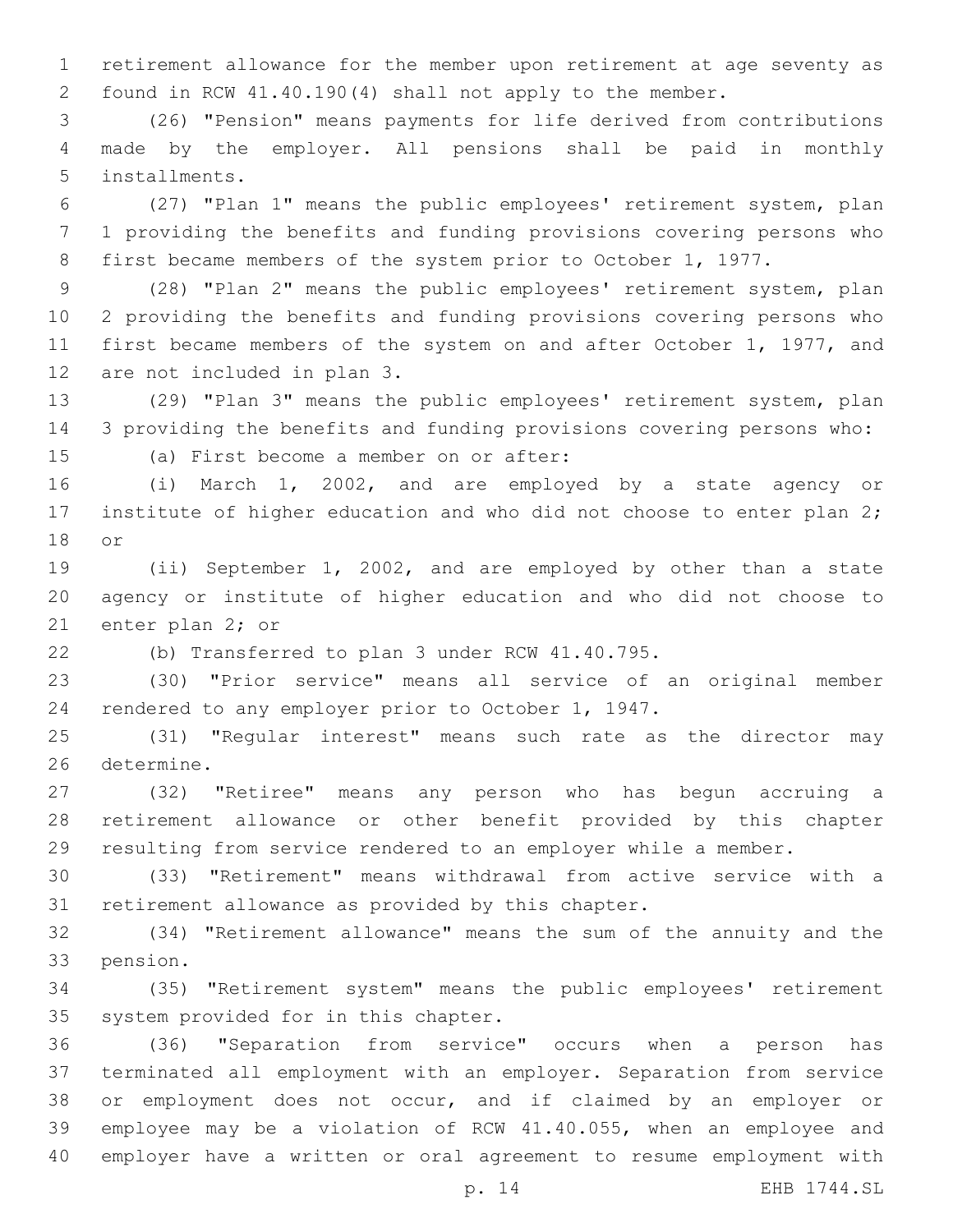the same employer following termination. Mere expressions or inquiries about postretirement employment by an employer or employee that do not constitute a commitment to reemploy the employee after retirement are not an agreement under this subsection.

 (37)(a) "Service" for plan 1 members, except as provided in RCW 41.40.088, means periods of employment in an eligible position or positions for one or more employers rendered to any employer for which compensation is paid, and includes time spent in office as an elected or appointed official of an employer. Compensation earnable earned in full time work for seventy hours or more in any given calendar month shall constitute one service credit month except as provided in RCW 41.40.088. Compensation earnable earned for less than seventy hours in any calendar month shall constitute one-quarter service credit month of service except as provided in RCW 41.40.088. Only service credit months and one-quarter service credit months shall be counted in the computation of any retirement allowance or other benefit provided for in this chapter. Any fraction of a year of service shall be taken into account in the computation of such retirement allowance or benefits. Time spent in standby status, 20 whether compensated or not, is not service.

 (i) Service by a state employee officially assigned by the state on a temporary basis to assist another public agency, shall be considered as service as a state employee: PROVIDED, That service to any other public agency shall not be considered service as a state employee if such service has been used to establish benefits in any 26 other public retirement system.

 (ii) An individual shall receive no more than a total of twelve service credit months of service during any calendar year. If an individual is employed in an eligible position by one or more employers the individual shall receive no more than one service credit month during any calendar month in which multiple service for 32 seventy or more hours is rendered.

 (iii) A school district employee may count up to forty-five days of sick leave as creditable service solely for the purpose of determining eligibility to retire under RCW 41.40.180 as authorized by RCW 28A.400.300. For purposes of plan 1 "forty-five days" as used in RCW 28A.400.300 is equal to two service credit months. Use of less than forty-five days of sick leave is creditable as allowed under 39 this subsection as follows: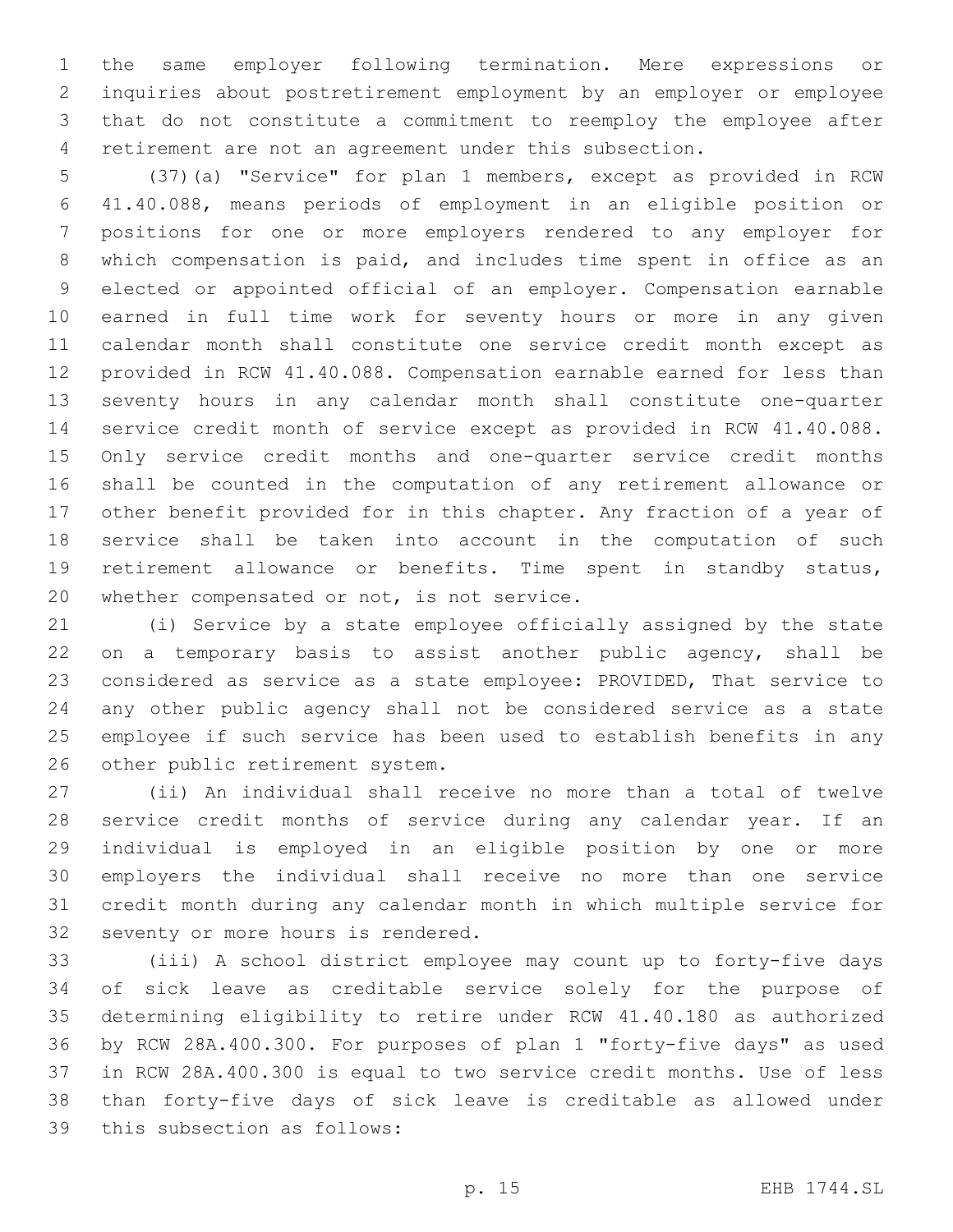(A) Less than twenty-two days equals one-quarter service credit 2 month;

(B) Twenty-two days equals one service credit month;

 (C) More than twenty-two days but less than forty-five days 5 equals one and one-quarter service credit month.

 (iv) Reduction efforts such as furloughs, reduced work hours, mandatory leave without pay, temporary layoffs, or other similar situations as contemplated by subsection (6)(c)(iii) of this section do not result in a reduction in service credit that otherwise would have been earned for that month of work, and the member shall receive the full service credit for the hours that were scheduled to be 12 worked before the reduction.

 (b) "Service" for plan 2 and plan 3 members, means periods of employment by a member in an eligible position or positions for one or more employers for which compensation earnable is paid. Compensation earnable earned for ninety or more hours in any calendar month shall constitute one service credit month except as provided in RCW 41.40.088. Compensation earnable earned for at least seventy hours but less than ninety hours in any calendar month shall constitute one-half service credit month of service. Compensation earnable earned for less than seventy hours in any calendar month shall constitute one-quarter service credit month of service. Time spent in standby status, whether compensated or not, is not service.

 Any fraction of a year of service shall be taken into account in the computation of such retirement allowance or benefits.

 (i) Service in any state elective position shall be deemed to be full time service, except that persons serving in state elective positions who are members of the Washington school employees' retirement system, teachers' retirement system, public safety employees' retirement system, or law enforcement officers' and firefighters' retirement system at the time of election or appointment to such position may elect to continue membership in the Washington school employees' retirement system, teachers' retirement system, public safety employees' retirement system, or law enforcement officers' and firefighters' retirement system.

 (ii) A member shall receive a total of not more than twelve service credit months of service for such calendar year. If an individual is employed in an eligible position by one or more employers the individual shall receive no more than one service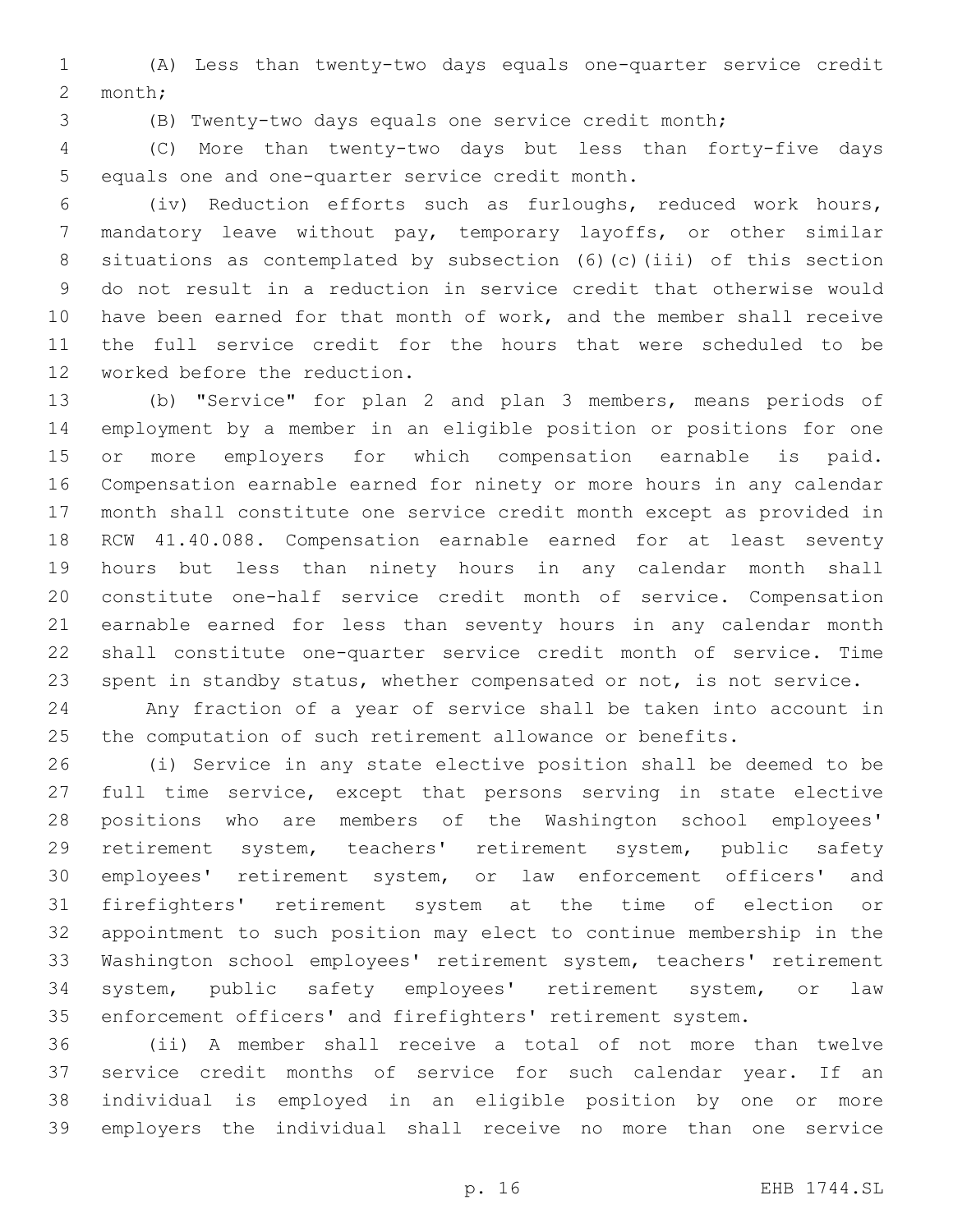credit month during any calendar month in which multiple service for 2 ninety or more hours is rendered.

 (iii) Up to forty-five days of sick leave may be creditable as service solely for the purpose of determining eligibility to retire under RCW 41.40.180 as authorized by RCW 28A.400.300. For purposes of plan 2 and plan 3 "forty-five days" as used in RCW 28A.400.300 is equal to two service credit months. Use of less than forty-five days of sick leave is creditable as allowed under this subsection as 9 follows:

 (A) Less than eleven days equals one-quarter service credit 11 month;

 (B) Eleven or more days but less than twenty-two days equals one-13 half service credit month;

(C) Twenty-two days equals one service credit month;

 (D) More than twenty-two days but less than thirty-three days 16 equals one and one-quarter service credit month;

 (E) Thirty-three or more days but less than forty-five days 18 equals one and one-half service credit month.

 (iv) Reduction efforts such as furloughs, reduced work hours, mandatory leave without pay, temporary layoffs, or other similar situations as contemplated by subsection (6)(c)(iii) of this section do not result in a reduction in service credit that otherwise would have been earned for that month of work, and the member shall receive the full service credit for the hours that were scheduled to be 25 worked before the reduction.

 (38) "Service credit month" means a month or an accumulation of 27 months of service credit which is equal to one.

 (39) "Service credit year" means an accumulation of months of service credit which is equal to one when divided by twelve.

 (40) "State actuary" or "actuary" means the person appointed 31 pursuant to RCW 44.44.010(2).

 (41) "State elective position" means any position held by any person elected or appointed to statewide office or elected or 34 appointed as a member of the legislature.

 (42) "State treasurer" means the treasurer of the state of 36 Washington.

 (43) "Totally incapacitated for duty" means total inability to perform the duties of a member's employment or office or any other work for which the member is qualified by training or experience.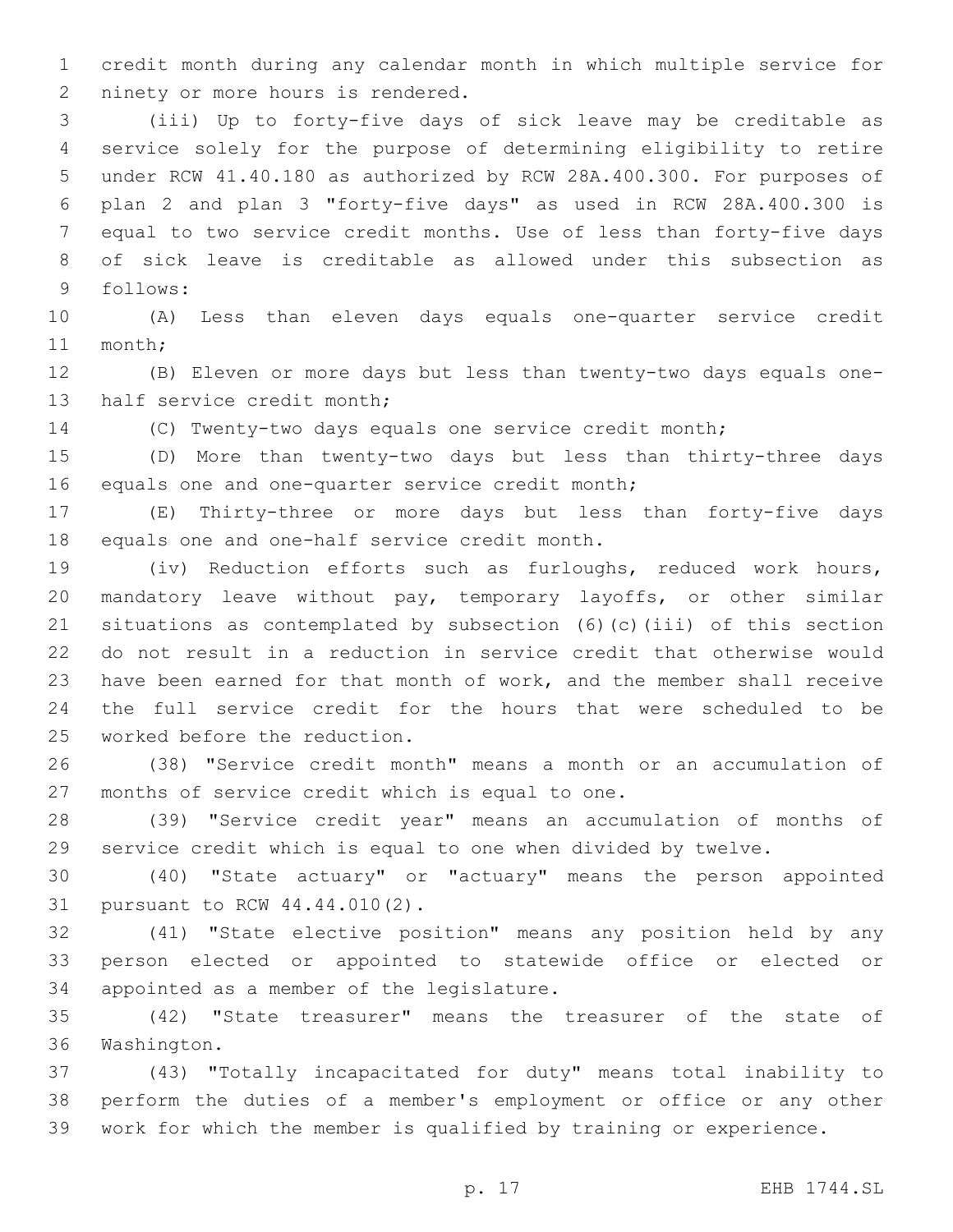**Sec. 9.** RCW 41.56.030 and 2021 c 13 s 7 are each amended to read 2 as follows:

3 As used in this chapter:

 (1) "Adult family home provider" means a provider as defined in RCW 70.128.010 who receives payments from the medicaid and statefunded long-term care programs.6

 (2) "Bargaining representative" means any lawful organization which has as one of its primary purposes the representation of employees in their employment relations with employers.

 (3) "Child care subsidy" means a payment from the state through a child care subsidy program established pursuant to RCW 74.12.340, 45 12 C.F.R. Sec. 98.1 through 98.17, or any successor program.

 (4) "Collective bargaining" means the performance of the mutual obligations of the public employer and the exclusive bargaining representative to meet at reasonable times, to confer and negotiate in good faith, and to execute a written agreement with respect to grievance procedures, subject to RCW 41.58.070, and collective negotiations on personnel matters, including wages, hours, and working conditions, which may be peculiar to an appropriate bargaining unit of such public employer, except that by such obligation neither party shall be compelled to agree to a proposal or be required to make a concession unless otherwise provided in this 23 chapter.

 (5) "Commission" means the public employment relations 25 commission.

 (6) "Executive director" means the executive director of the commission.27

 (7) "Family child care provider" means a person who: (a) Provides regularly scheduled care for a child or children in the home of the provider or in the home of the child or children for periods of less than twenty-four hours or, if necessary due to the nature of the parent's work, for periods equal to or greater than twenty-four hours; (b) receives child care subsidies; and (c) under chapter 43.216 RCW, is either licensed by the state or is exempt from 35 licensing.

 (8) "Fish and wildlife officer" means a fish and wildlife officer as defined in RCW 77.08.010 who ranks below lieutenant and includes officers, detectives, and sergeants of the department of fish and wildlife.39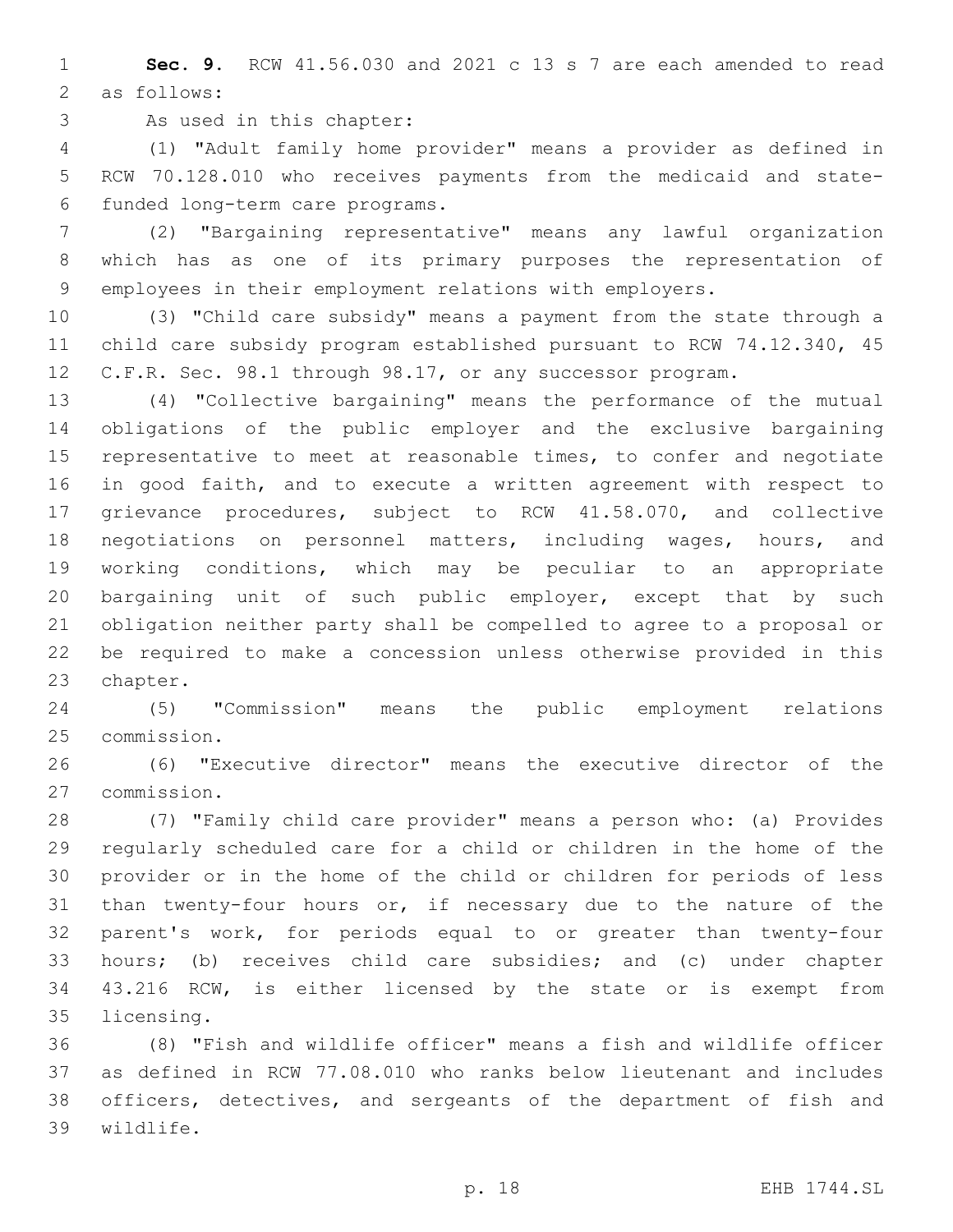(9) "Individual provider" means an individual provider as defined in RCW 74.39A.240(3) who, solely for the purposes of collective bargaining, is a public employee as provided in RCW 74.39A.270.

 (10) "Institution of higher education" means the University of Washington, Washington State University, Central Washington University, Eastern Washington University, Western Washington University, The Evergreen State College, and the various state 8 community colleges.

 (11)(a) "Language access provider" means any independent contractor who provides spoken language interpreter services, whether 11 paid by a broker, language access agency, or the respective 12 department:

 (i) For department of social and health services appointments, department of children, youth, and families appointments, medicaid enrollee appointments, or who provided these services on or after 16 January 1, 2011, and before June 10, 2012;

 (ii) For department of labor and industries authorized medical and vocational providers who provided these services on or after 19 January 1, 2019; or

 (iii) For state agencies who provided these services on or after 21 January 1, 2019.

 (b) "Language access provider" does not mean a manager or 23 employee of a broker or a language access agency.

 (12) "Public employee" means any employee of a public employer except any person (a) elected by popular vote, or (b) appointed to office pursuant to statute, ordinance or resolution for a specified term of office as a member of a multimember board, commission, or committee, whether appointed by the executive head or body of the public employer, or (c) whose duties as deputy, administrative assistant or secretary necessarily imply a confidential relationship to (i) the executive head or body of the applicable bargaining unit, or (ii) any person elected by popular vote, or (iii) any person appointed to office pursuant to statute, ordinance or resolution for a specified term of office as a member of a multimember board, commission, or committee, whether appointed by the executive head or body of the public employer, or (d) who is a court commissioner or a court magistrate of superior court, district court, or a department of a district court organized under chapter 3.46 RCW, or (e) who is a personal assistant to a district court judge, superior court judge, or court commissioner. For the purpose of (e) of this subsection, no

p. 19 EHB 1744.SL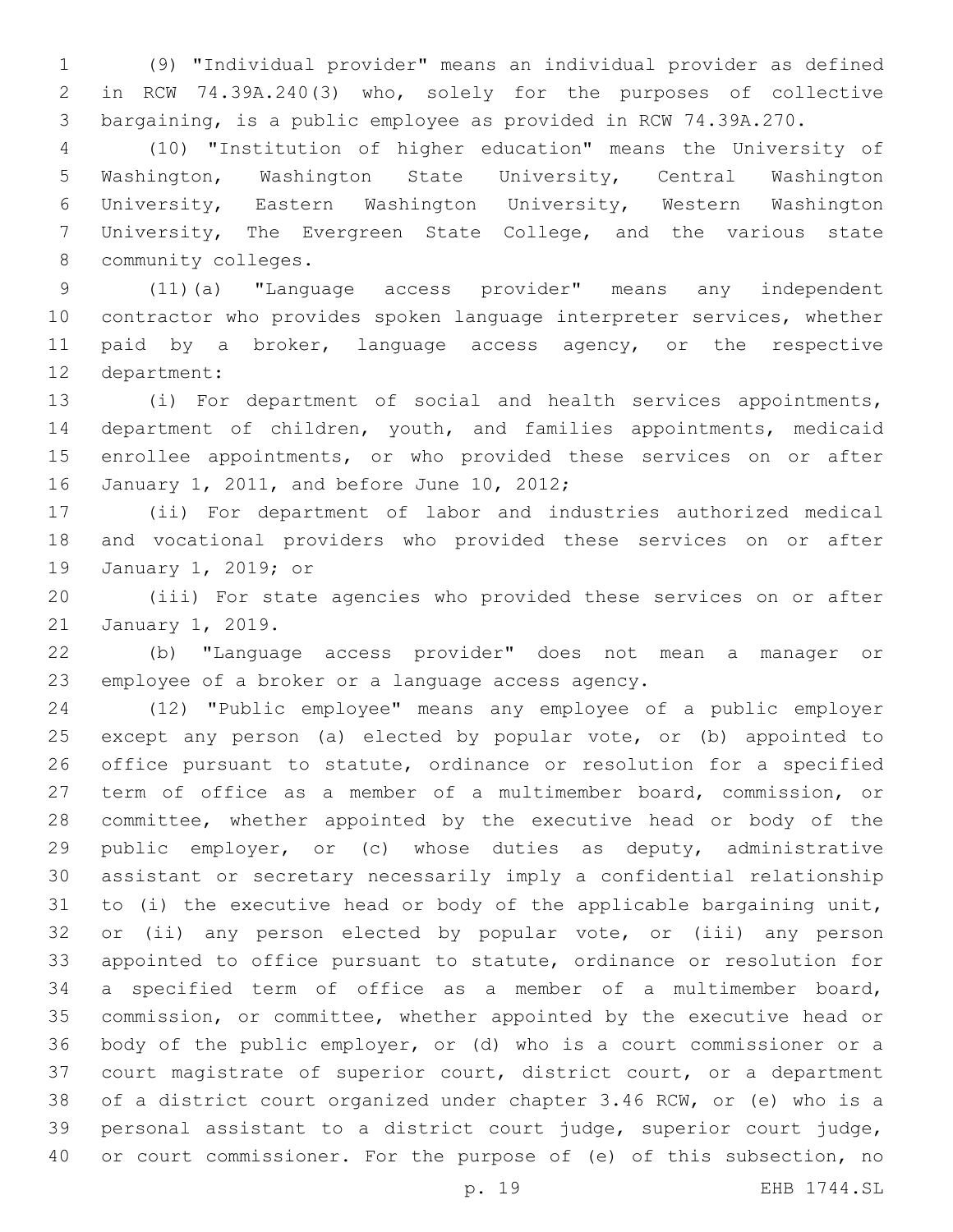more than one assistant for each judge or commissioner may be 2 excluded from a bargaining unit.

 (13) "Public employer" means any officer, board, commission, council, or other person or body acting on behalf of any public body governed by this chapter, or any subdivision of such public body. For the purposes of this section, the public employer of district court or superior court employees for wage-related matters is the respective county legislative authority, or person or body acting on behalf of the legislative authority, and the public employer for nonwage-related matters is the judge or judge's designee of the 11 respective district court or superior court. For the purposes of this chapter, public employer does not include a comprehensive cancer 13 center participating in a collaborative arrangement as defined in section 2 of this act that is operated in conformance with section 2 of this act.

 (14) "Uniformed personnel" means: (a) Law enforcement officers as defined in RCW 41.26.030 employed by the governing body of any city or town with a population of two thousand five hundred or more and law enforcement officers employed by the governing body of any county with a population of ten thousand or more; (b) correctional employees who are uniformed and nonuniformed, commissioned and noncommissioned security personnel employed in a jail as defined in RCW 70.48.020(9), by a county with a population of seventy thousand or more, in a correctional facility created under RCW 70.48.095, or in a detention facility created under chapter 13.40 RCW that is located in a county with a population over one million five hundred thousand, and who are trained for and charged with the responsibility of controlling and maintaining custody of inmates in the jail and safeguarding inmates from other inmates; (c) general authority Washington peace officers as defined in RCW 10.93.020 employed by a port district in a county with a population of one million or more; (d) security forces established under RCW 43.52.520; (e) firefighters as that term is defined in RCW 41.26.030; (f) employees of a port district in a county with a population of one million or more whose duties include crash fire rescue or other firefighting duties; (g) employees of fire departments of public employers who dispatch exclusively either fire or emergency medical services, or both; (h) employees in the several classes of advanced life support technicians, as defined in RCW 18.71.200, who are employed by a public employer; or (i) court 40 marshals of any county who are employed by, trained for, and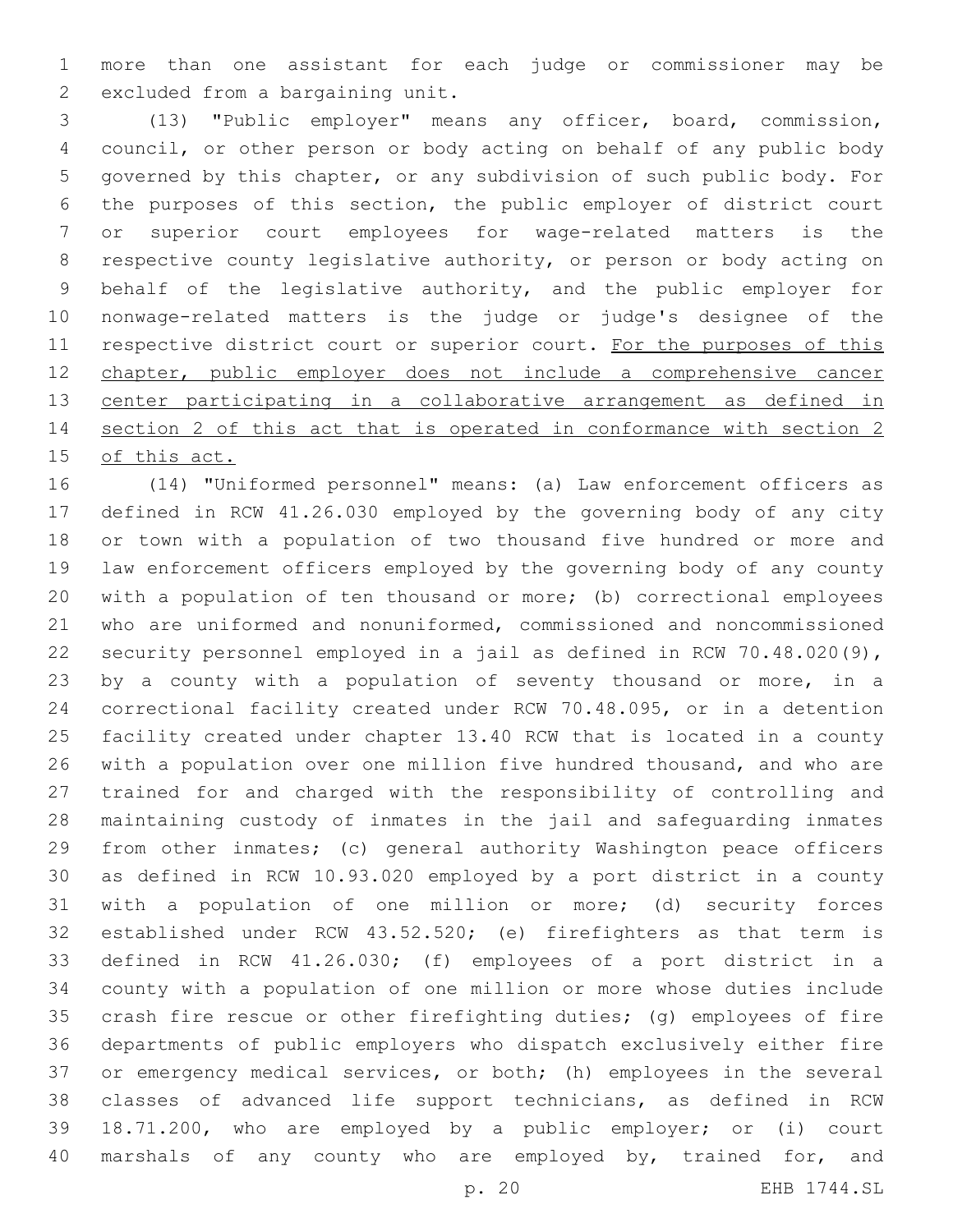commissioned by the county sheriff and charged with the responsibility of enforcing laws, protecting and maintaining security in all county-owned or contracted property, and performing any other duties assigned to them by the county sheriff or mandated by judicial 5 order.

 **Sec. 10.** RCW 41.80.005 and 2021 c 180 s 1 are each amended to 7 read as follows:

 Unless the context clearly requires otherwise, the definitions in 9 this section apply throughout this chapter.

 (1) "Agency" means any agency as defined in RCW 41.06.020 and covered by chapter 41.06 RCW. "Agency" also includes the assistant attorneys general of the attorney general's office and the 13 administrative law judges of the office of administrative hearings, regardless of whether those employees are exempt under chapter 41.06 15 RCW. "Agency" does not include a comprehensive cancer center participating in a collaborative arrangement as defined in section 2 of this act that is operated in conformance with section 2 of this act.

 (2) "Collective bargaining" means the performance of the mutual obligation of the representatives of the employer and the exclusive bargaining representative to meet at reasonable times and to bargain in good faith in an effort to reach agreement with respect to the subjects of bargaining specified under RCW 41.80.020. The obligation to bargain does not compel either party to agree to a proposal or to make a concession, except as otherwise provided in this chapter.

 (3) "Commission" means the public employment relations commission.27

 (4) "Confidential employee" means an employee who, in the regular course of his or her duties, assists in a confidential capacity persons who formulate, determine, and effectuate management policies with regard to labor relations or who, in the regular course of his or her duties, has authorized access to information relating to the effectuation or review of the employer's collective bargaining policies, or who assists or aids a manager. "Confidential employee" also includes employees who assist assistant attorneys general who advise and represent managers or confidential employees in personnel 37 or labor relations matters.

 (5) "Director" means the director of the public employment 39 relations commission.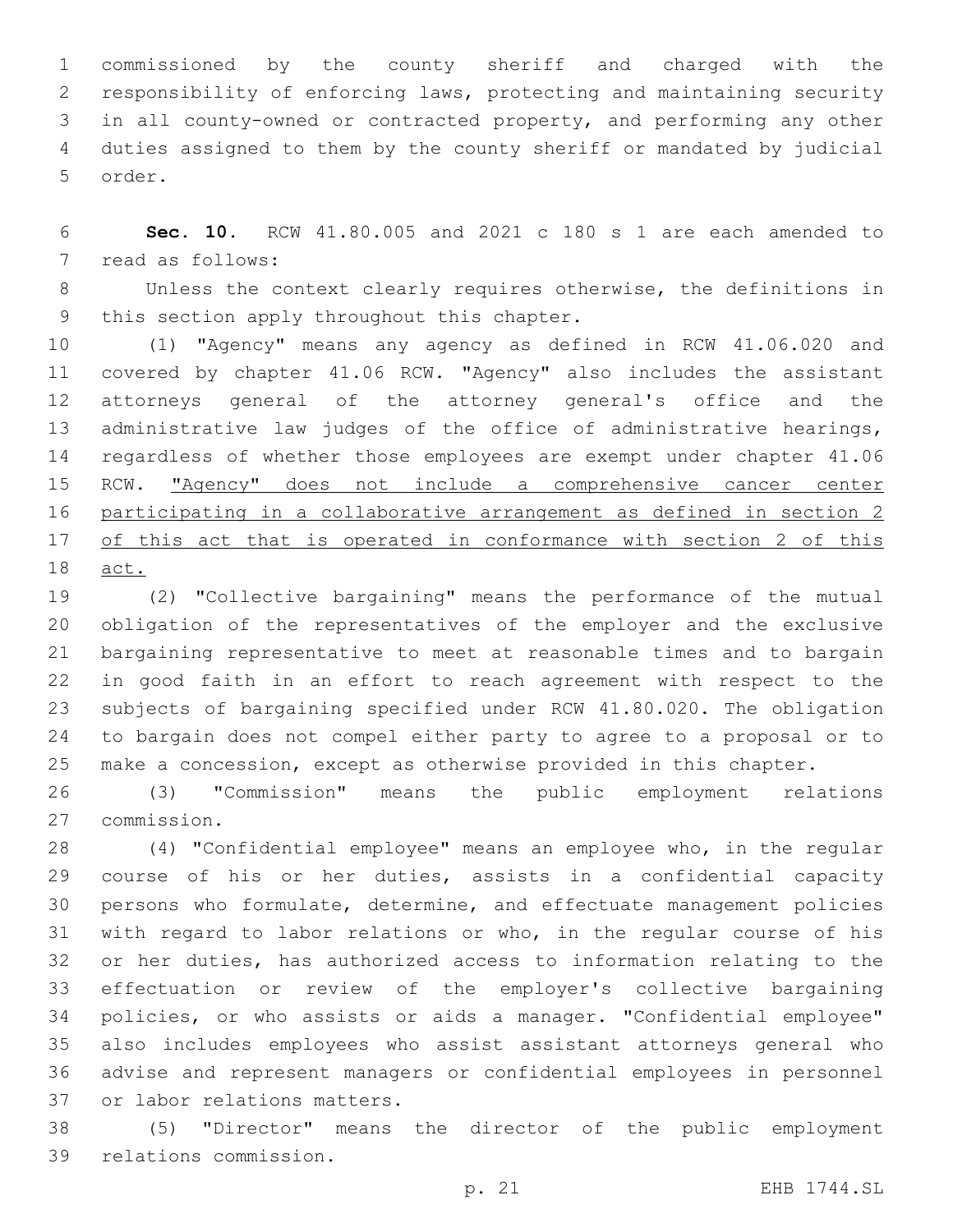(6) "Employee" means any employee, including employees whose work has ceased in connection with the pursuit of lawful activities protected by this chapter, covered by chapter 41.06 RCW. "Employee" includes assistant attorneys general of the office of the attorney general and administrative law judges of the office of administrative hearings, regardless of their exemption under chapter 41.06 RCW. 7 "Employee" does not include:

 (a) Employees covered for collective bargaining by chapter 41.56 9 RCW;

10 (b) Confidential employees;

(c) Members of the Washington management service;

12 (d) Internal auditors in any agency; or

 (e) Any employee of the commission, the office of financial management, or the office of risk management within the department of 15 enterprise services.

 (7) "Employee organization" means any organization, union, or association in which employees participate and that exists for the purpose, in whole or in part, of collective bargaining with 19 employers.

(8) "Employer" means the state of Washington.20

 (9) "Exclusive bargaining representative" means any employee organization that has been certified under this chapter as the representative of the employees in an appropriate bargaining unit.

 (10) "Institutions of higher education" means the University of Washington, Washington State University, Central Washington University, Eastern Washington University, Western Washington University, The Evergreen State College, and the various state 28 community colleges.

 (11) "Labor dispute" means any controversy concerning terms, tenure, or conditions of employment, or concerning the association or representation of persons in negotiating, fixing, maintaining, changing, or seeking to arrange terms or conditions of employment with respect to the subjects of bargaining provided in this chapter, regardless of whether the disputants stand in the proximate relation 35 of employer and employee.

(12) "Manager" means "manager" as defined in RCW 41.06.022.

 (13) "Supervisor" means an employee who has authority, in the interest of the employer, to hire, transfer, suspend, lay off, recall, promote, discharge, direct, reward, or discipline employees, 40 or to adjust employee grievances, or effectively to recommend such

p. 22 EHB 1744.SL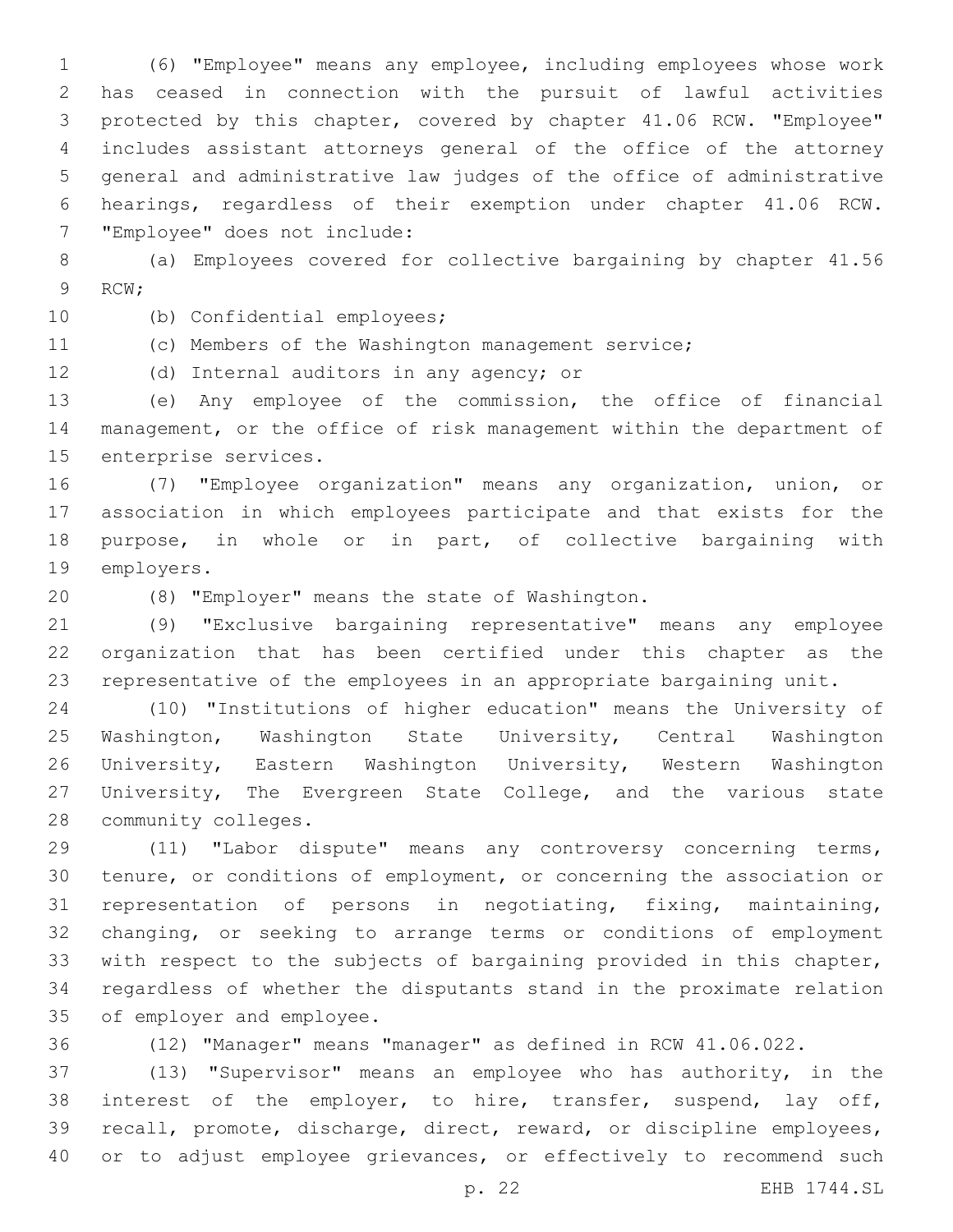action, if the exercise of the authority is not of a merely routine nature but requires the consistent exercise of individual judgment. However, no employee who is a member of the Washington management service may be included in a collective bargaining unit established 5 under this section.

 (14) "Unfair labor practice" means any unfair labor practice 7 listed in RCW 41.80.110.

 (15) "Uniformed personnel" means duly sworn police officers employed as members of a police force established pursuant to RCW 10 28B.10.550.

 **Sec. 11.** RCW 42.30.020 and 1985 c 366 s 1 are each amended to 12 read as follows:

As used in this chapter unless the context indicates otherwise:

14 (1) "Public agency" means:

 (a) Any state board, commission, committee, department, educational institution, or other state agency which is created by or 17 pursuant to statute, other than courts and the legislature. This does not include a comprehensive cancer center participating in a collaborative arrangement as defined in section 2 of this act that is 20 operated in conformance with section 2 of this act;

 (b) Any county, city, school district, special purpose district, or other municipal corporation or political subdivision of the state 23 of Washington;

 (c) Any subagency of a public agency which is created by or pursuant to statute, ordinance, or other legislative act, including but not limited to planning commissions, library or park boards, 27 commissions, and agencies;

 (d) Any policy group whose membership includes representatives of publicly owned utilities formed by or pursuant to the laws of this state when meeting together as or on behalf of participants who have contracted for the output of generating plants being planned or built 32 by an operating agency.

 (2) "Governing body" means the multimember board, commission, committee, council, or other policy or rule-making body of a public agency, or any committee thereof when the committee acts on behalf of the governing body, conducts hearings, or takes testimony or public comment.37

 (3) "Action" means the transaction of the official business of a public agency by a governing body including but not limited to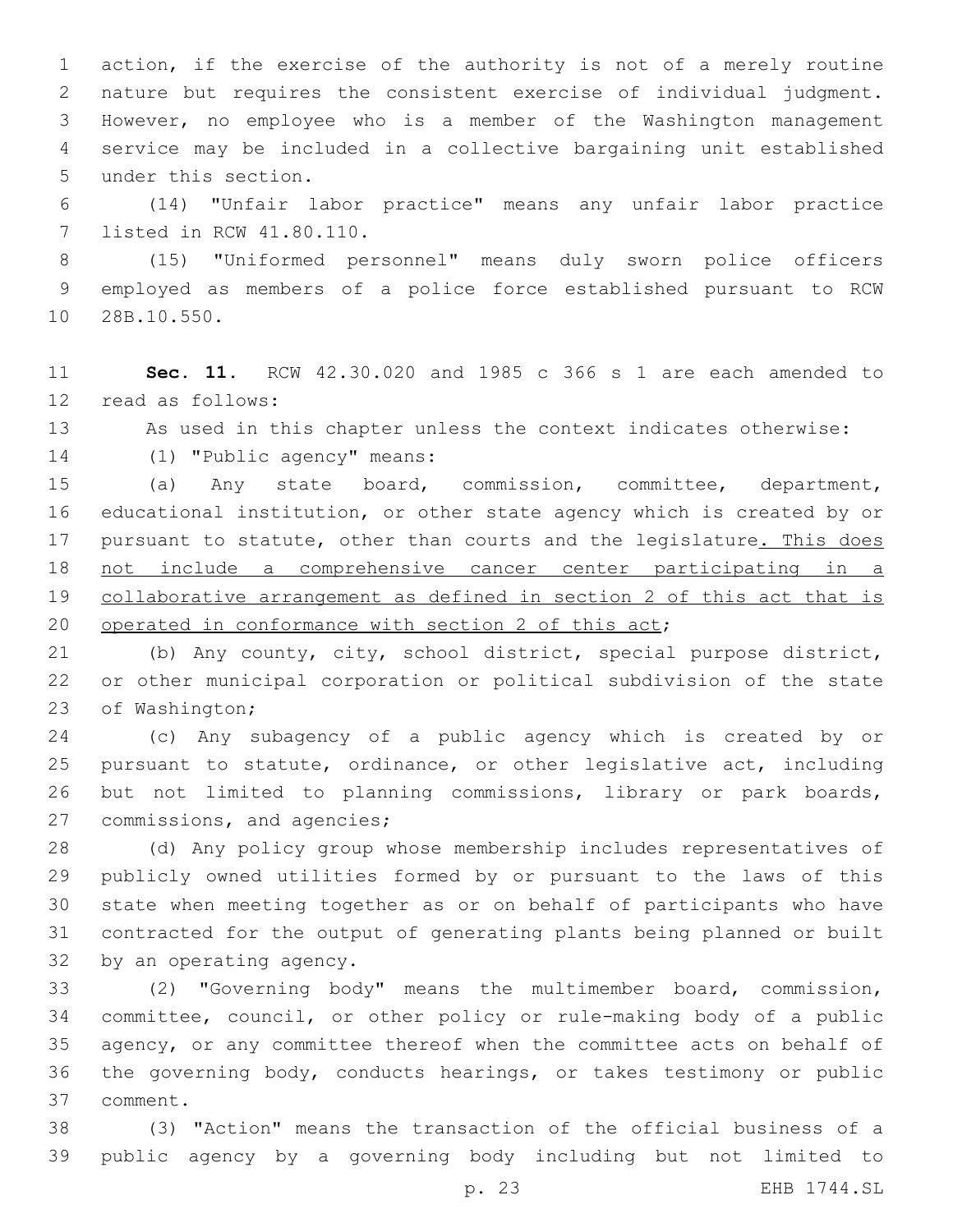receipt of public testimony, deliberations, discussions, considerations, reviews, evaluations, and final actions. "Final action" means a collective positive or negative decision, or an actual vote by a majority of the members of a governing body when sitting as a body or entity, upon a motion, proposal, resolution, 6 order, or ordinance.

(4) "Meeting" means meetings at which action is taken.

 **Sec. 12.** RCW 39.26.010 and 2015 c 79 s 5 are each amended to 9 read as follows:

 The definitions in this section apply throughout this chapter 11 unless the context clearly requires otherwise.

 (1) "Agency" means any state office or activity of the executive 13 and judicial branches of state government, including state agencies, departments, offices, divisions, boards, commissions, institutions of higher education as defined in RCW 28B.10.016, and correctional and 16 other types of institutions. "Agency" does not include a comprehensive cancer center participating in a collaborative arrangement as defined in section 2 of this act that is operated in conformance with section 2 of this act.

 (2) "Bid" means an offer, proposal, or quote for goods or services in response to a solicitation issued for such goods or services by the department or an agency of Washington state 23 government.

 (3) "Bidder" means an individual or entity who submits a bid, quotation, or proposal in response to a solicitation issued for such goods or services by the department or an agency of Washington state 27 government.

 (4) "Client services" means services provided directly to agency clients including, but not limited to, medical and dental services, employment and training programs, residential care, and subsidized 31 housing.

 (5) "Community rehabilitation program of the department of social 33 and health services" means any entity that:

 (a) Is registered as a nonprofit corporation with the secretary 35 of state; and

 (b) Is recognized by the department of social and health services, division of vocational rehabilitation as eligible to do 38 business as a community rehabilitation program.

p. 24 EHB 1744.SL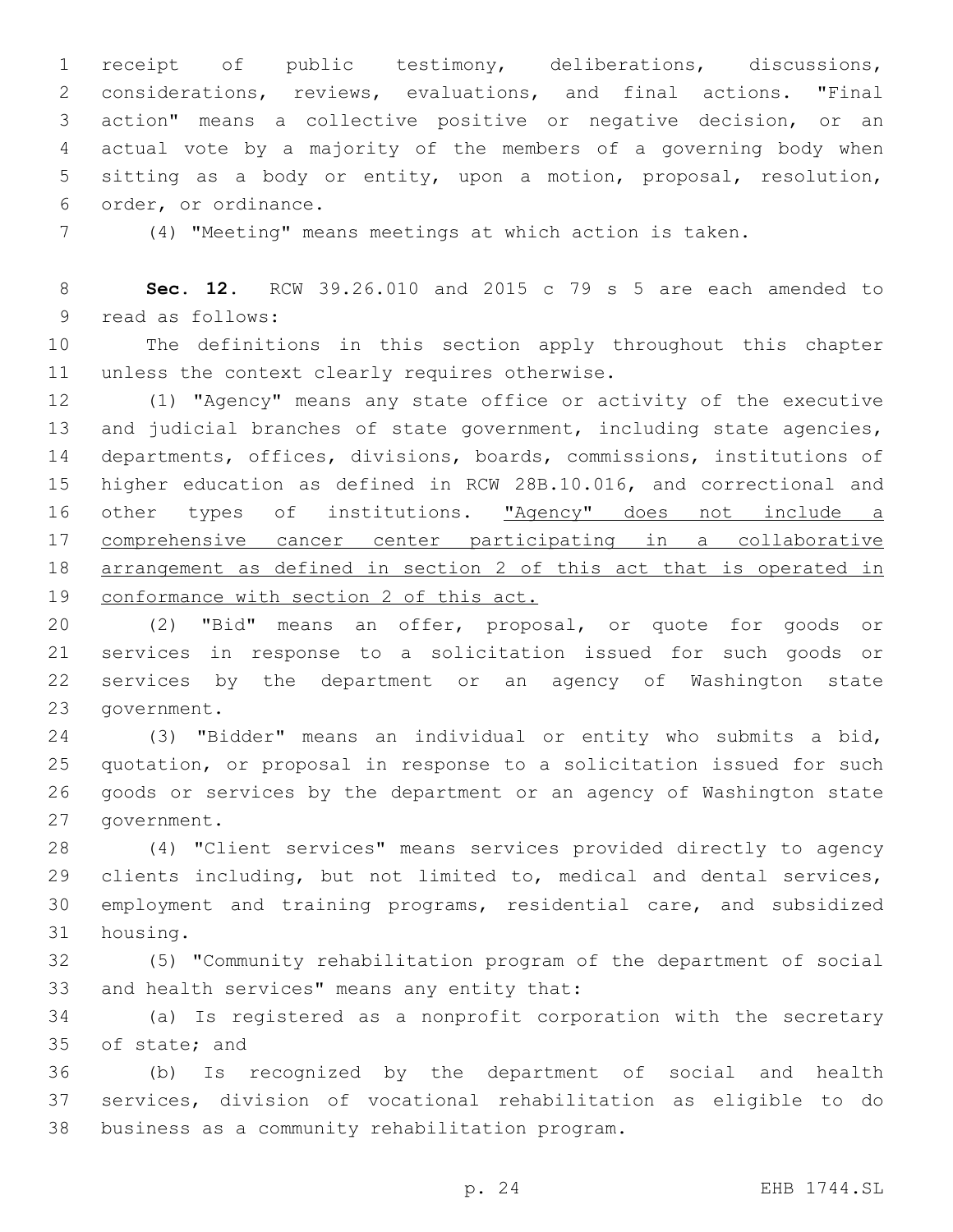(6) "Competitive solicitation" means a documented formal process providing an equal and open opportunity to bidders and culminating in 3 a selection based on predetermined criteria.

 (7) "Contractor" means an individual or entity awarded a contract with an agency to perform a service or provide goods.

 (8) "Debar" means to prohibit a contractor, individual, or other entity from submitting a bid, having a bid considered, or entering into a state contract during a specified period of time as set forth 9 in a debarment order.

(9) "Department" means the department of enterprise services.

 (10) "Director" means the director of the department of 12 enterprise services.

 (11) "Estimated useful life" of an item means the estimated time from the date of acquisition to the date of replacement or disposal, 15 determined in any reasonable manner.

 (12) "Goods" means products, materials, supplies, or equipment 17 provided by a contractor.

 (13) "In-state business" means a business that has its principal 19 office located in Washington.

 (14) "Life-cycle cost" means the total cost of an item to the state over its estimated useful life, including costs of selection, acquisition, operation, maintenance, and where applicable, disposal, as far as these costs can reasonably be determined, minus the salvage 24 value at the end of its estimated useful life.

 (15) "Master contracts" means a contract for specific goods or services, or both, that is solicited and established by the department in accordance with procurement laws and rules on behalf of and for general use by agencies as specified by the department.

 (16) "Microbusiness" means any business entity, including a sole proprietorship, corporation, partnership, or other legal entity, that: (a) Is owned and operated independently from all other businesses; and (b) has a gross revenue of less than one million dollars annually as reported on its federal tax return or on its 34 return filed with the department of revenue.

 (17) "Minibusiness" means any business entity, including a sole proprietorship, corporation, partnership, or other legal entity, that: (a) Is owned and operated independently from all other businesses; and (b) has a gross revenue of less than three million dollars, but one million dollars or more annually as reported on its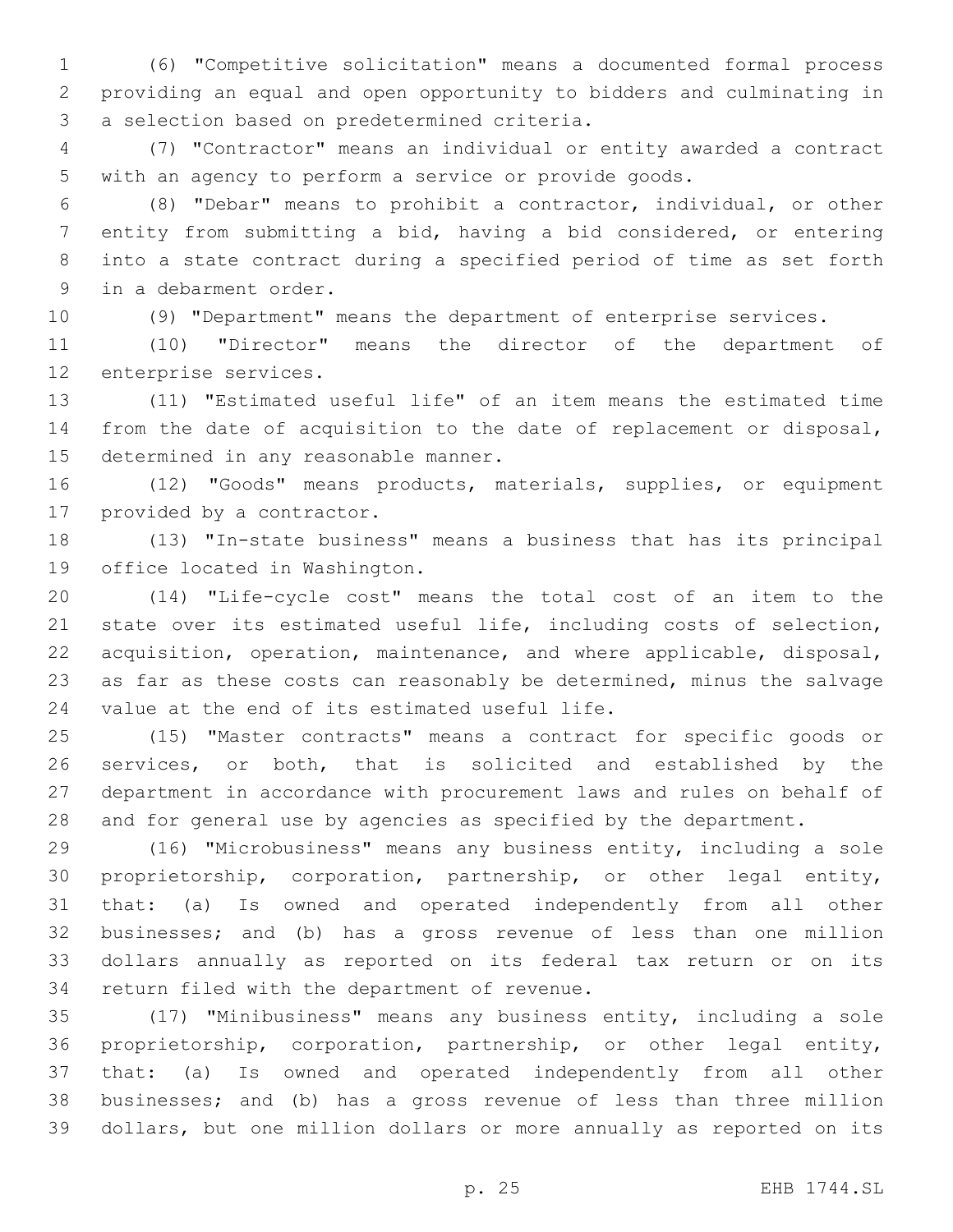federal tax return or on its return filed with the department of 2 revenue.

 (18) "Polychlorinated biphenyls" means any polychlorinated 4 biphenyl congeners and homologs.

 (19) "Practical quantification limit" means the lowest concentration that can be reliably measured within specified limits of precision, accuracy, representativeness, completeness, and comparability during routine laboratory operating conditions.

 (20) "Purchase" means the acquisition of goods or services, 10 including the leasing or renting of goods.

 (21) "Services" means labor, work, analysis, or similar activities provided by a contractor to accomplish a specific scope of 13 work.

 (22) "Small business" means an in-state business, including a 15 sole proprietorship, corporation, partnership, or other legal entity, 16 that:

 (a) Certifies, under penalty of perjury, that it is owned and operated independently from all other businesses and has either:

19 (i) Fifty or fewer employees; or

 (ii) A gross revenue of less than seven million dollars annually as reported on its federal income tax return or its return filed with 22 the department of revenue over the previous three consecutive years; 23 or

 (b) Is certified with the office of women and minority business 25 enterprises under chapter 39.19 RCW.

 (23) "Sole source" means a contractor providing goods or services of such a unique nature or sole availability at the location required that the contractor is clearly and justifiably the only practicable 29 source to provide the goods or services.

(24) "Washington grown" has the definition in RCW 15.64.060.

 **Sec. 13.** RCW 41.06.020 and 2015 3rd sp.s. c 1 s 314 are each 32 amended to read as follows:

 Unless the context clearly indicates otherwise, the words used in this chapter have the meaning given in this section.

 (1) "Affirmative action" means a procedure by which racial minorities, women, persons in the protected age category, persons with disabilities, Vietnam-era veterans, and disabled veterans are provided with increased employment opportunities. It shall not mean 39 any sort of quota system.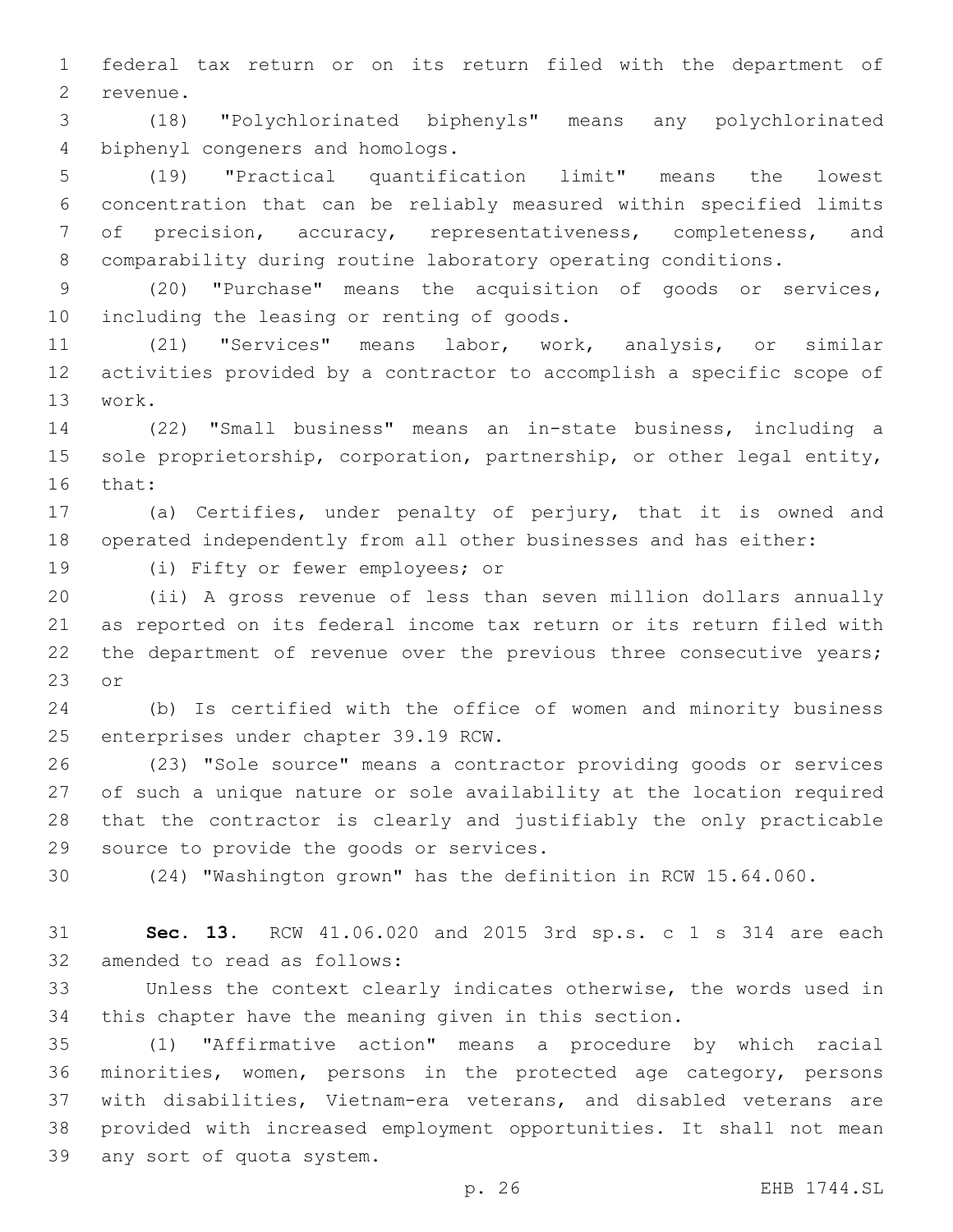(2) "Agency" means an office, department, board, commission, or other separate unit or division, however designated, of the state government and all personnel thereof; it includes any unit of state government established by law, the executive officer or members of which are either elected or appointed, upon which the statutes confer powers and impose duties in connection with operations of either a governmental or proprietary nature. "Agency" does not include a comprehensive cancer center participating in a collaborative arrangement as defined in section 2 of this act that is operated in 10 conformance with section 2 of this act.

 (3) "Board" means the Washington personnel resources board established under the provisions of RCW 41.06.110, except that this definition does not apply to the words "board" or "boards" when used 14 in RCW 41.06.070.

 (4) "Career development" means the progressive development of employee capabilities to facilitate productivity, job satisfaction, and upward mobility through work assignments as well as education and training that are both state-sponsored and are achieved by individual employee efforts, all of which shall be consistent with the needs and 20 obligations of the state and its agencies.

 (5) "Classified service" means all positions in the state service 22 subject to the provisions of this chapter.

 (6) "Comparable worth" means the provision of similar salaries for positions that require or impose similar responsibilities, judgments, knowledge, skills, and working conditions.

 (7) "Competitive service" means all positions in the classified service for which a competitive examination is required as a 28 condition precedent to appointment.

 (8) "Department" means an agency of government that has as its governing officer a person, or combination of persons such as a commission, board, or council, by law empowered to operate the agency responsible either to (a) no other public officer or (b) the 33 qovernor.

 (9) "Director" means the director of financial management or the 35 director's designee.

 (10) "Institutions of higher education" means the University of Washington, Washington State University, Central Washington University, Eastern Washington University, Western Washington University, The Evergreen State College, and the various state 40 community colleges.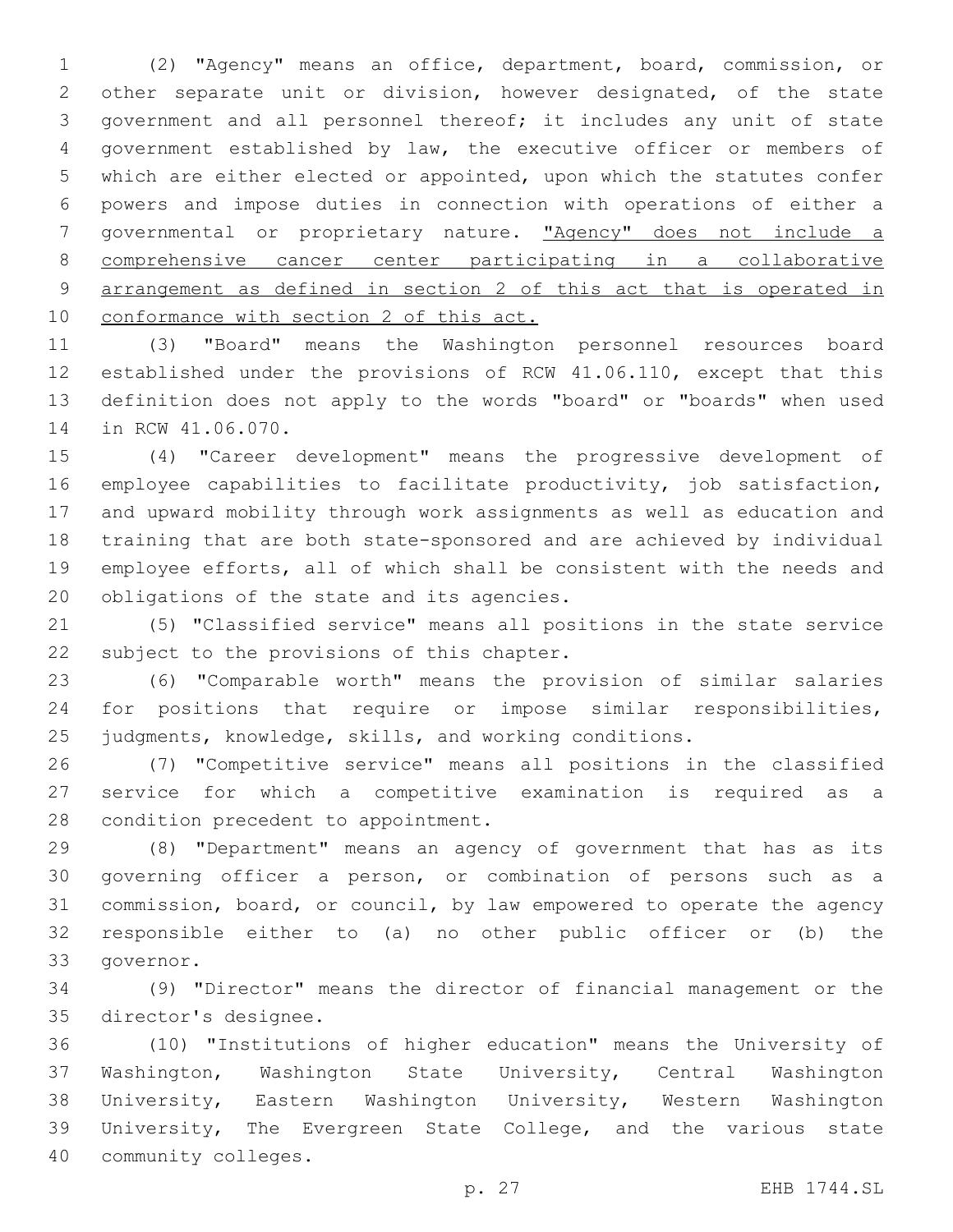(11) "Noncompetitive service" means all positions in the classified service for which a competitive examination is not 3 required.

 (12) "Related boards" means the state board for community and technical colleges; and such other boards, councils, and commissions 6 related to higher education as may be established.

 (13) "Training" means activities designed to develop job-related 8 knowledge and skills of employees.

 **Sec. 14.** RCW 42.17A.005 and 2020 c 152 s 2 are each amended to read as follows:10

 The definitions in this section apply throughout this chapter 12 unless the context clearly requires otherwise.

 (1) "Actual malice" means to act with knowledge of falsity or 14 with reckless disregard as to truth or falsity.

 (2) "Agency" includes all state agencies and all local agencies. "State agency" includes every state office, department, division, 17 bureau, board, commission, or other state agency. "Local agency" includes every county, city, town, municipal corporation, quasi- municipal corporation, or special purpose district, or any office, department, division, bureau, board, commission, or agency thereof, 21 or other local public agency. "Agency" does not include a comprehensive cancer center participating in a collaborative arrangement as defined in section 2 of this act that is operated in 24 conformance with section 2 of this act.

 (3) "Authorized committee" means the political committee authorized by a candidate, or by the public official against whom 27 recall charges have been filed, to accept contributions or make expenditures on behalf of the candidate or public official.

 (4) "Ballot proposition" means any "measure" as defined by RCW 29A.04.091, or any initiative, recall, or referendum proposition proposed to be submitted to the voters of the state or any municipal corporation, political subdivision, or other voting constituency from and after the time when the proposition has been initially filed with the appropriate election officer of that constituency before its 35 circulation for signatures.

 (5) "Benefit" means a commercial, proprietary, financial, economic, or monetary advantage, or the avoidance of a commercial, proprietary, financial, economic, or monetary disadvantage.

(6) "Bona fide political party" means:39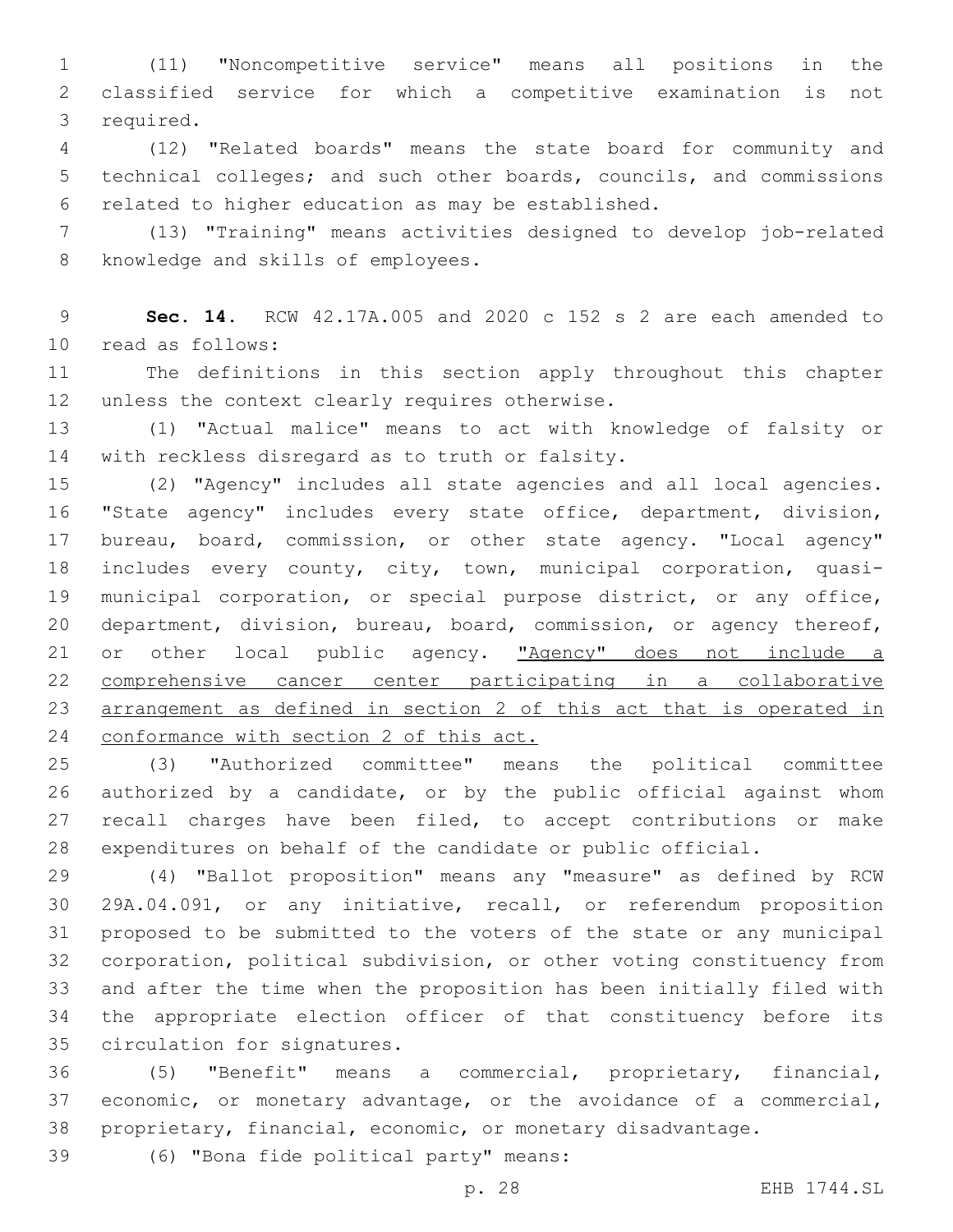(a) An organization that has been recognized as a minor political 2 party by the secretary of state;

 (b) The governing body of the state organization of a major political party, as defined in RCW 29A.04.086, that is the body authorized by the charter or bylaws of the party to exercise 6 authority on behalf of the state party; or

 (c) The county central committee or legislative district committee of a major political party. There may be only one legislative district committee for each party in each legislative 10 district.

11 (7) "Books of account" means:

 (a) In the case of a campaign or political committee, a ledger or similar listing of contributions, expenditures, and debts, such as a campaign or committee is required to file regularly with the 15 commission, current as of the most recent business day; or

 (b) In the case of a commercial advertiser, details of political advertising or electioneering communications provided by the advertiser, including the names and addresses of persons from whom it accepted political advertising or electioneering communications, the exact nature and extent of the services rendered and the total cost 21 and the manner of payment for the services.

 (8) "Candidate" means any individual who seeks nomination for election or election to public office. An individual seeks nomination 24 or election when the individual first:

 (a) Receives contributions or makes expenditures or reserves space or facilities with intent to promote the individual's candidacy 27 for office:

28 (b) Announces publicly or files for office;

 (c) Purchases commercial advertising space or broadcast time to 30 promote the individual's candidacy; or

 (d) Gives consent to another person to take on behalf of the individual any of the actions in (a) or (c) of this subsection.

 (9) "Caucus political committee" means a political committee organized and maintained by the members of a major political party in the state senate or state house of representatives.

 (10) "Commercial advertiser" means any person that sells the service of communicating messages or producing material for broadcast or distribution to the general public or segments of the general public whether through brochures, fliers, newspapers, magazines, television, radio, billboards, direct mail advertising, printing,

p. 29 EHB 1744.SL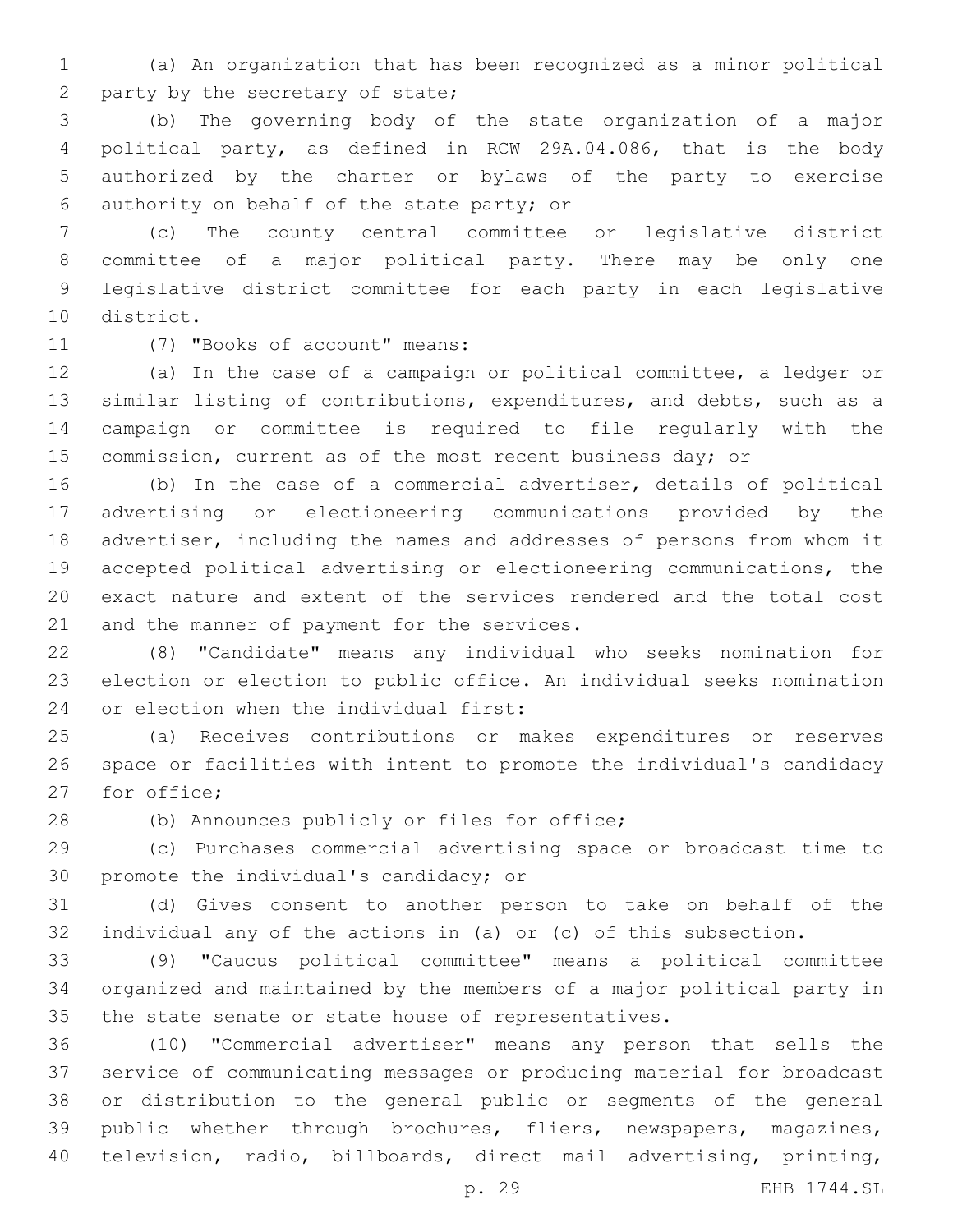paid internet or digital communications, or any other means of mass communications used for the purpose of appealing, directly or indirectly, for votes or for financial or other support in any 4 election campaign.

 (11) "Commission" means the agency established under RCW 42.17A.100.6

 (12) "Committee" unless the context indicates otherwise, includes a political committee such as a candidate, ballot proposition, recall, political, or continuing political committee.

 (13) "Compensation" unless the context requires a narrower meaning, includes payment in any form for real or personal property or services of any kind. For the purpose of compliance with RCW 42.17A.710, "compensation" does not include per diem allowances or other payments made by a governmental entity to reimburse a public official for expenses incurred while the official is engaged in the 16 official business of the governmental entity.

 (14) "Continuing political committee" means a political committee that is an organization of continuing existence not limited to participation in any particular election campaign or election cycle.

20 (15)(a) "Contribution" includes:

 (i) A loan, gift, deposit, subscription, forgiveness of indebtedness, donation, advance, pledge, payment, transfer of funds, or anything of value, including personal and professional services 24 for less than full consideration;

 (ii) An expenditure made by a person in cooperation, 26 consultation, or concert with, or at the request or suggestion of, a candidate, a political or incidental committee, the person or persons named on the candidate's or committee's registration form who direct expenditures on behalf of the candidate or committee, or their 30 agents;

 (iii) The financing by a person of the dissemination, distribution, or republication, in whole or in part, of broadcast, written, graphic, digital, or other form of political advertising or electioneering communication prepared by a candidate, a political or 35 incidental committee, or its authorized agent;

 (iv) Sums paid for tickets to fund-raising events such as dinners and parties, except for the actual cost of the consumables furnished 38 at the event.

(b) "Contribution" does not include:39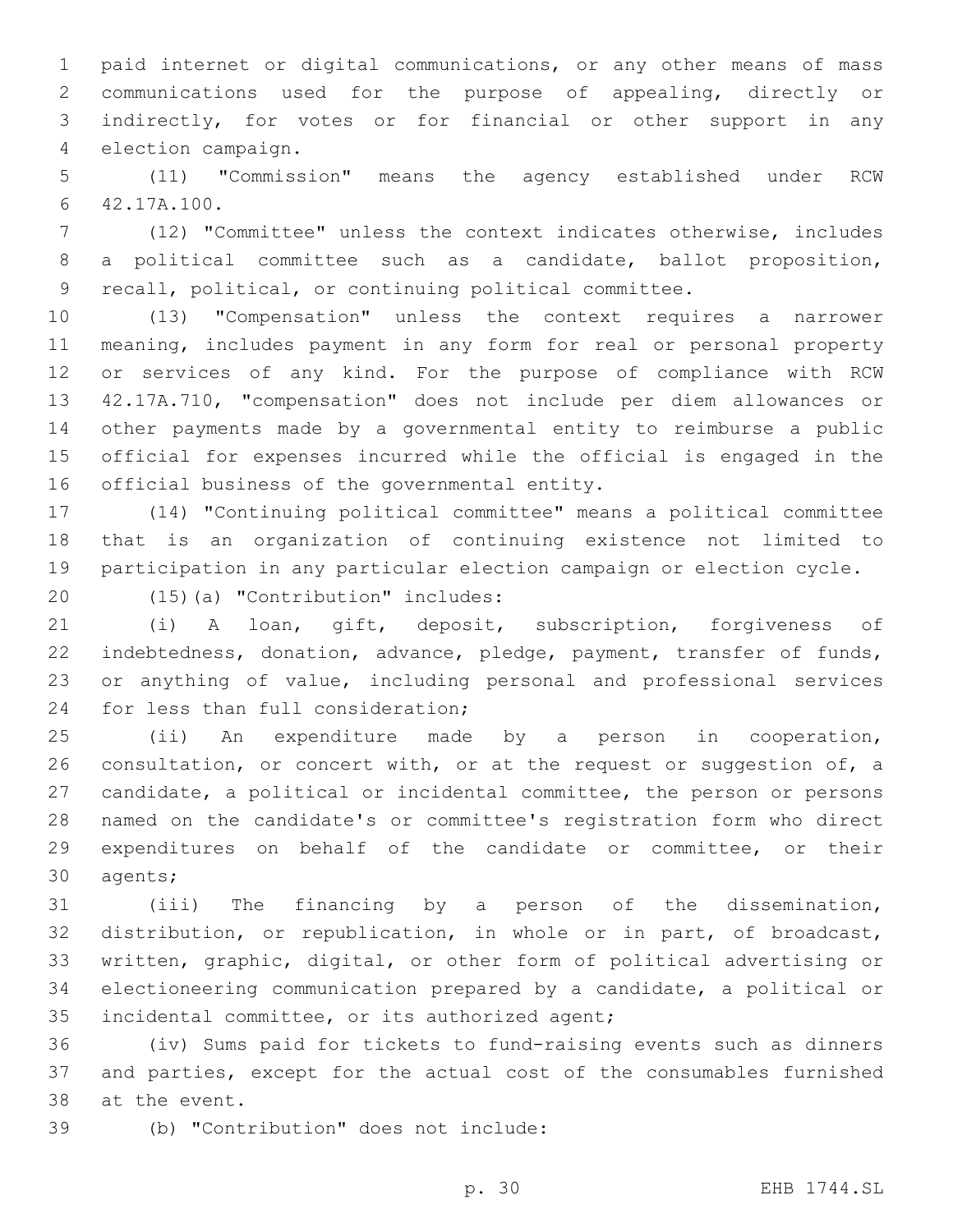(i) Accrued interest on money deposited in a political or 2 incidental committee's account;

3 (ii) Ordinary home hospitality;

 (iii) A contribution received by a candidate or political or incidental committee that is returned to the contributor within ten business days of the date on which it is received by the candidate or 7 political or incidental committee;

 (iv) A news item, feature, commentary, or editorial in a regularly scheduled news medium that is of interest to the public, that is in a news medium controlled by a person whose business is that news medium, and that is not controlled by a candidate or a 12 political or incidental committee;

 (v) An internal political communication primarily limited to the members of or contributors to a political party organization or 15 political or incidental committee, or to the officers, management staff, or stockholders of a corporation or similar enterprise, or to 17 the members of a labor organization or other membership organization;

 (vi) The rendering of personal services of the sort commonly performed by volunteer campaign workers, or incidental expenses personally incurred by volunteer campaign workers not in excess of fifty dollars personally paid for by the worker. "Volunteer services," for the purposes of this subsection, means services or labor for which the individual is not compensated by any person;

 (vii) Messages in the form of reader boards, banners, or yard or window signs displayed on a person's own property or property occupied by a person. However, a facility used for such political advertising for which a rental charge is normally made must be reported as an in-kind contribution and counts toward any applicable contribution limit of the person providing the facility;

(viii) Legal or accounting services rendered to or on behalf of:

 (A) A political party or caucus political committee if the person paying for the services is the regular employer of the person 33 rendering such services; or

 (B) A candidate or an authorized committee if the person paying for the services is the regular employer of the individual rendering the services and if the services are solely for the purpose of ensuring compliance with state election or public disclosure laws; or

 (ix) The performance of ministerial functions by a person on behalf of two or more candidates or political or incidental committees either as volunteer services defined in (b)(vi) of this

p. 31 EHB 1744.SL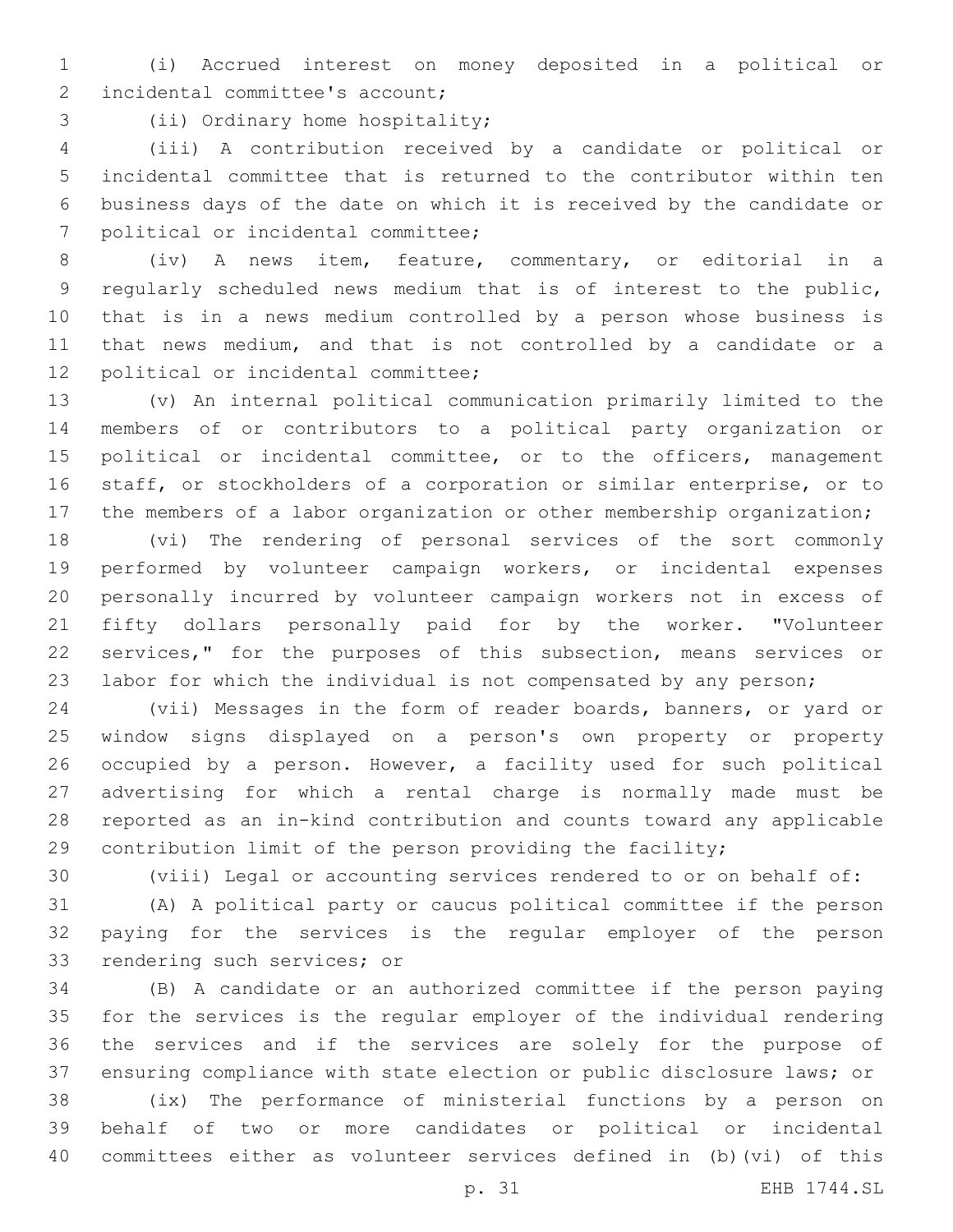subsection or for payment by the candidate or political or incidental committee for whom the services are performed as long as:

(A) The person performs solely ministerial functions;

 (B) A person who is paid by two or more candidates or political or incidental committees is identified by the candidates and political committees on whose behalf services are performed as part of their respective statements of organization under RCW 42.17A.205; 8 and

 (C) The person does not disclose, except as required by law, any information regarding a candidate's or committee's plans, projects, activities, or needs, or regarding a candidate's or committee's contributions or expenditures that is not already publicly available from campaign reports filed with the commission, or otherwise engage in activity that constitutes a contribution under (a)(ii) of this 15 subsection.

 A person who performs ministerial functions under this subsection (15)(b)(ix) is not considered an agent of the candidate or committee as long as the person has no authority to authorize expenditures or make decisions on behalf of the candidate or committee.

 (c) Contributions other than money or its equivalent are deemed to have a monetary value equivalent to the fair market value of the contribution. Services or property or rights furnished at less than their fair market value for the purpose of assisting any candidate or political committee are deemed a contribution. Such a contribution must be reported as an in-kind contribution at its fair market value and counts towards any applicable contribution limit of the provider.

 (16) "Depository" means a bank, mutual savings bank, savings and loan association, or credit union doing business in this state.

 (17) "Elected official" means any person elected at a general or special election to any public office, and any person appointed to 31 fill a vacancy in any such office.

 (18) "Election" includes any primary, general, or special election for public office and any election in which a ballot proposition is submitted to the voters. An election in which the qualifications for voting include other than those requirements set forth in Article VI, section 1 (Amendment 63) of the Constitution of the state of Washington shall not be considered an election for 38 purposes of this chapter.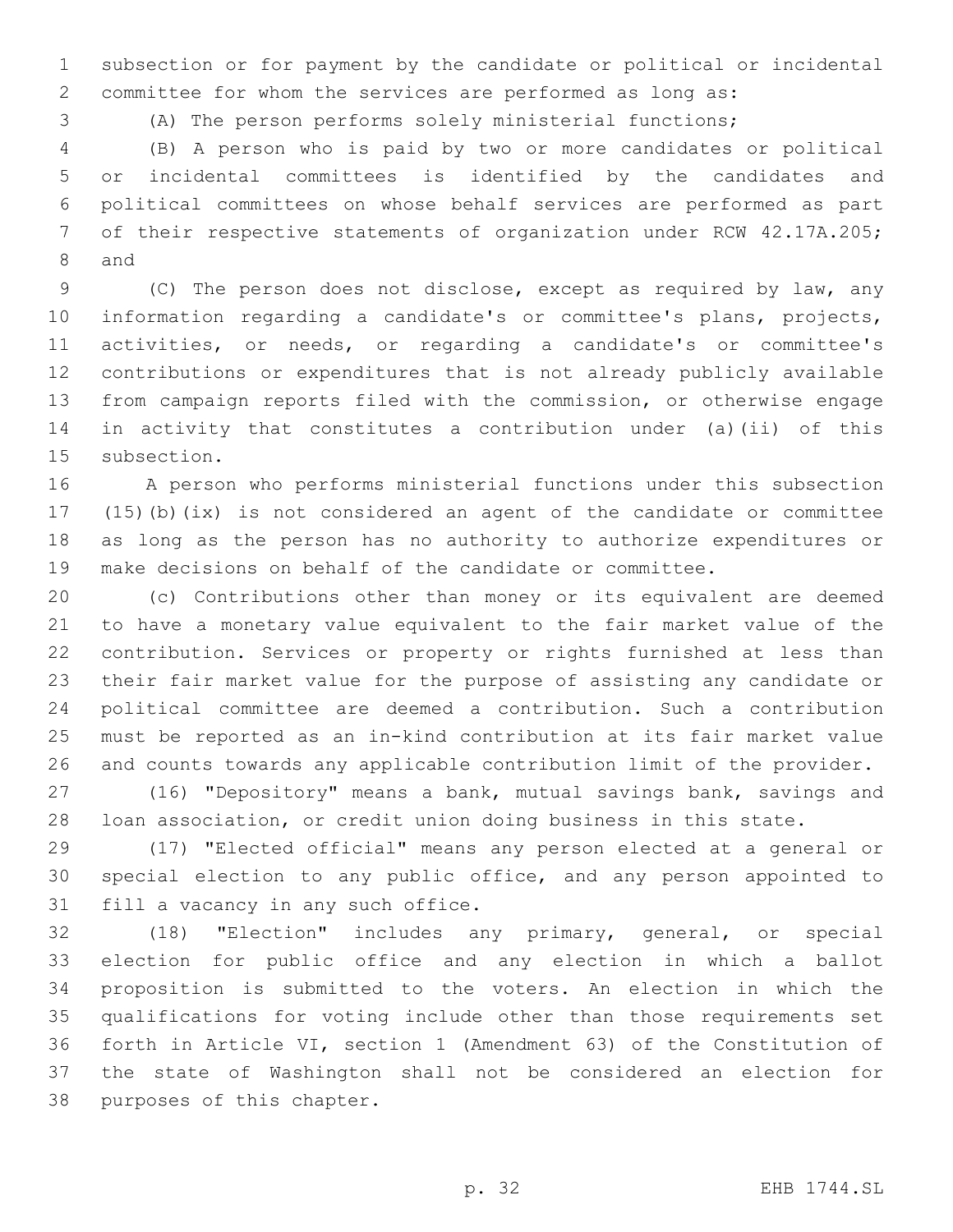(19) "Election campaign" means any campaign in support of or in opposition to a candidate for election to public office and any campaign in support of, or in opposition to, a ballot proposition.

 (20) "Election cycle" means the period beginning on the first day of January after the date of the last previous general election for the office that the candidate seeks and ending on December 31st after the next election for the office. In the case of a special election to fill a vacancy in an office, "election cycle" means the period beginning on the day the vacancy occurs and ending on December 31st 10 after the special election.

 (21)(a) "Electioneering communication" means any broadcast, cable, or satellite television, radio transmission, digital communication, United States postal service mailing, billboard, 14 newspaper, or periodical that:

 (i) Clearly identifies a candidate for a state, local, or judicial office either by specifically naming the candidate, or 17 identifying the candidate without using the candidate's name;

 (ii) Is broadcast, transmitted electronically or by other means, mailed, erected, distributed, or otherwise published within sixty days before any election for that office in the jurisdiction in which 21 the candidate is seeking election; and

 (iii) Either alone, or in combination with one or more communications identifying the candidate by the same sponsor during the sixty days before an election, has a fair market value or cost of 25 one thousand dollars or more.

(b) "Electioneering communication" does not include:

 (i) Usual and customary advertising of a business owned by a candidate, even if the candidate is mentioned in the advertising when the candidate has been regularly mentioned in that advertising appearing at least twelve months preceding the candidate becoming a 31 candidate;

 (ii) Advertising for candidate debates or forums when the advertising is paid for by or on behalf of the debate or forum sponsor, so long as two or more candidates for the same position have been invited to participate in the debate or forum;

 (iii) A news item, feature, commentary, or editorial in a 37 regularly scheduled news medium that is:

38 (A) Of interest to the public;

 (B) In a news medium controlled by a person whose business is 40 that news medium; and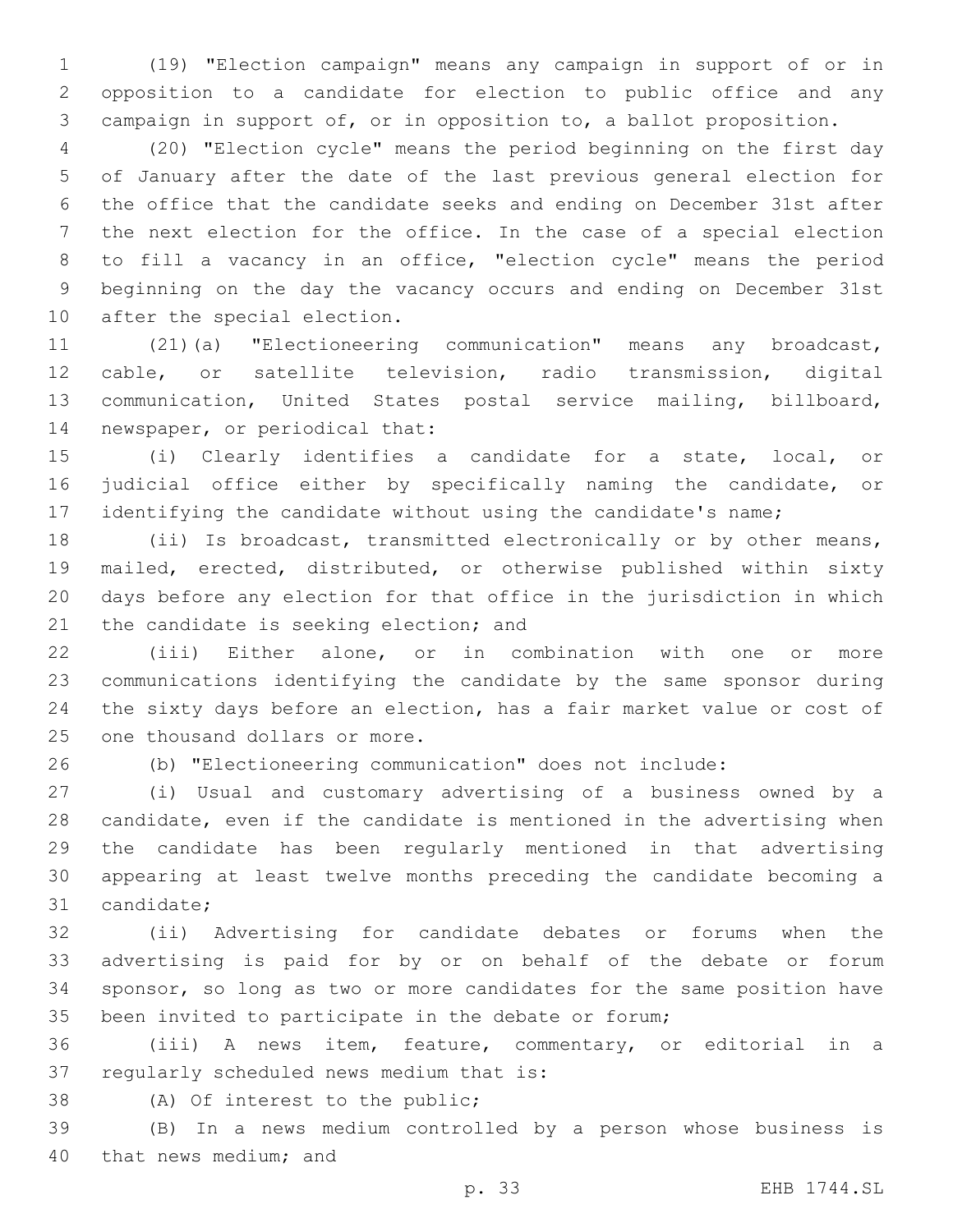(C) Not a medium controlled by a candidate or a political or 2 incidental committee;

3 (iv) Slate cards and sample ballots;

 (v) Advertising for books, films, dissertations, or similar works (A) written by a candidate when the candidate entered into a contract for such publications or media at least twelve months before becoming 7 a candidate, or (B) written about a candidate;

8 (vi) Public service announcements;

 (vii) An internal political communication primarily limited to the members of or contributors to a political party organization or political or incidental committee, or to the officers, management staff, or stockholders of a corporation or similar enterprise, or to 13 the members of a labor organization or other membership organization;

 (viii) An expenditure by or contribution to the authorized committee of a candidate for state, local, or judicial office; or

 (ix) Any other communication exempted by the commission through 17 rule consistent with the intent of this chapter.

 (22) "Expenditure" includes a payment, contribution, subscription, distribution, loan, advance, deposit, or gift of money or anything of value, and includes a contract, promise, or agreement, 21 whether or not legally enforceable, to make an expenditure. "Expenditure" also includes a promise to pay, a payment, or a transfer of anything of value in exchange for goods, services, property, facilities, or anything of value for the purpose of assisting, benefiting, or honoring any public official or candidate, or assisting in furthering or opposing any election campaign. For the purposes of this chapter, agreements to make expenditures, contracts, and promises to pay may be reported as estimated obligations until actual payment is made. "Expenditure" shall not include the partial or complete repayment by a candidate or political or incidental committee of the principal of a loan, the receipt of which loan has 32 been properly reported.

 (23) "Final report" means the report described as a final report 34 in RCW 42.17A.235(11)(a).

(24) "Foreign national" means:35

 (a) An individual who is not a citizen of the United States and 37 is not lawfully admitted for permanent residence;

(b) A government, or subdivision, of a foreign country;

39 (c) A foreign political party; and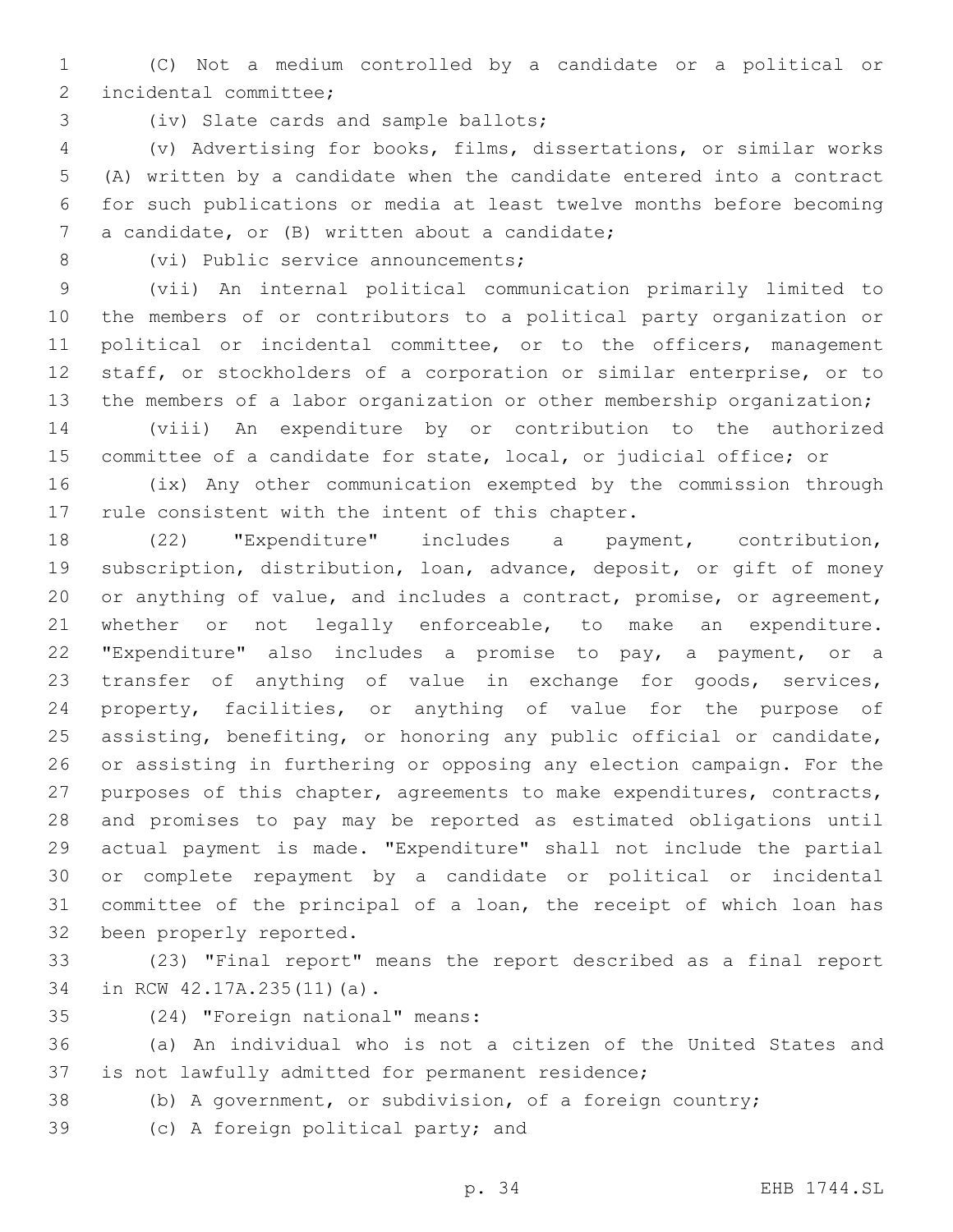(d) Any entity, such as a partnership, association, corporation, organization, or other combination of persons, that is organized under the laws of or has its principal place of business in a foreign country.4

 (25) "General election" for the purposes of RCW 42.17A.405 means the election that results in the election of a person to a state or 7 local office. It does not include a primary.

(26) "Gift" has the definition in RCW 42.52.010.

 (27) "Immediate family" includes the spouse or domestic partner, dependent children, and other dependent relatives, if living in the household. For the purposes of the definition of "intermediary" in this section, "immediate family" means an individual's spouse or domestic partner, and child, stepchild, grandchild, parent, stepparent, grandparent, brother, half brother, sister, or half sister of the individual and the spouse or the domestic partner of any such person and a child, stepchild, grandchild, parent, stepparent, grandparent, brother, half brother, sister, or half sister of the individual's spouse or domestic partner and the spouse 19 or the domestic partner of any such person.

 (28) "Incidental committee" means any nonprofit organization not otherwise defined as a political committee but that may incidentally make a contribution or an expenditure in excess of the reporting thresholds in RCW 42.17A.235, directly or through a political committee. Any nonprofit organization is not an incidental committee if it is only remitting payments through the nonprofit organization in an aggregated form and the nonprofit organization is not required to report those payments in accordance with this chapter.

 (29) "Incumbent" means a person who is in present possession of 29 an elected office.

 (30)(a) "Independent expenditure" means an expenditure that has 31 each of the following elements:

 (i) It is made in support of or in opposition to a candidate for 33 office by a person who is not:

34 (A) A candidate for that office;

 (B) An authorized committee of that candidate for that office; 36 and

 (C) A person who has received the candidate's encouragement or approval to make the expenditure, if the expenditure pays in whole or in part for political advertising supporting that candidate or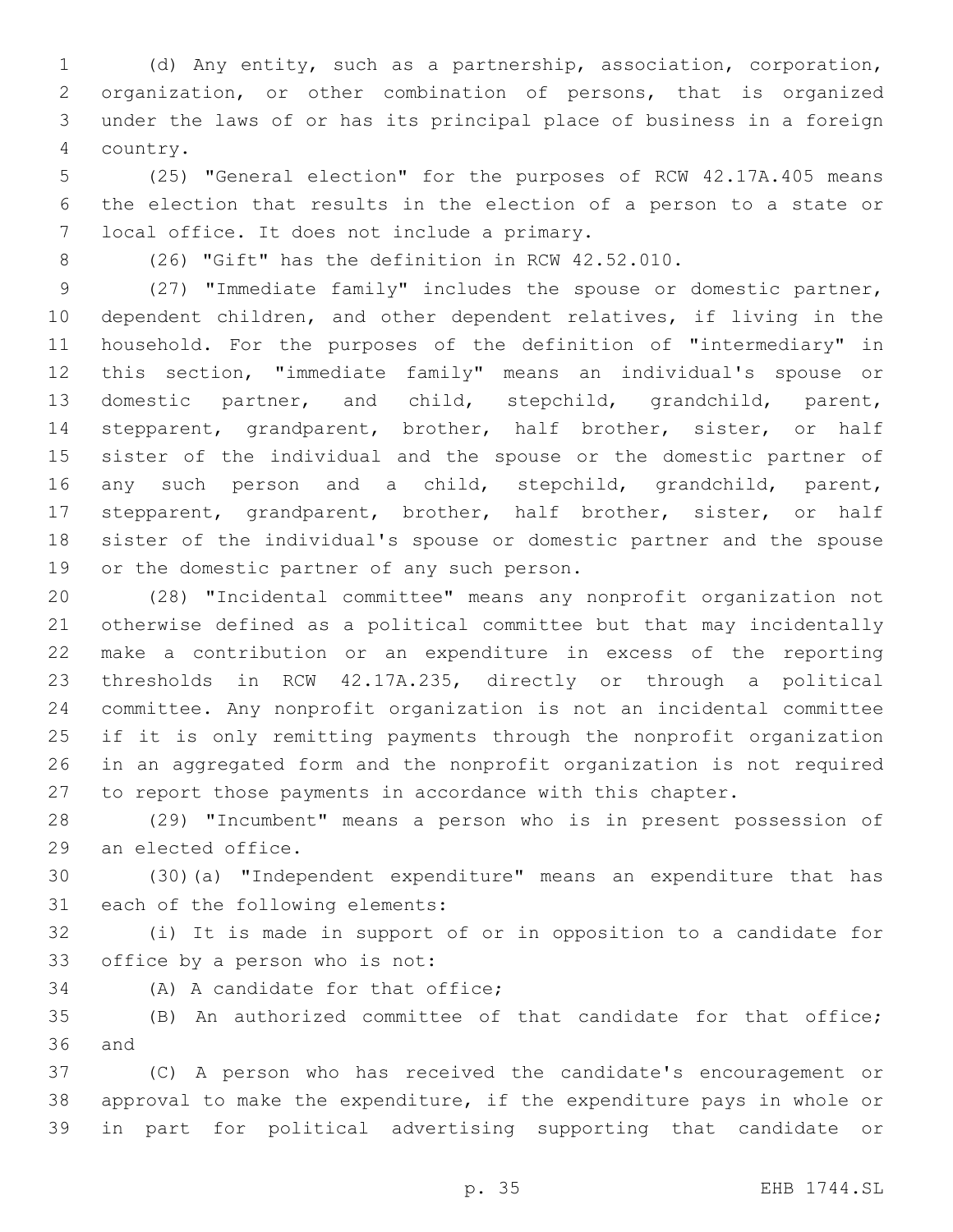promoting the defeat of any other candidate or candidates for that 2 office;

 (ii) It is made in support of or in opposition to a candidate for office by a person with whom the candidate has not collaborated for the purpose of making the expenditure, if the expenditure pays in whole or in part for political advertising supporting that candidate or promoting the defeat of any other candidate or candidates for that 8 office;

 (iii) The expenditure pays in whole or in part for political advertising that either specifically names the candidate supported or opposed, or clearly and beyond any doubt identifies the candidate 12 without using the candidate's name; and

 (iv) The expenditure, alone or in conjunction with another expenditure or other expenditures of the same person in support of or opposition to that candidate, has a value of one thousand dollars or more. A series of expenditures, each of which is under one thousand dollars, constitutes one independent expenditure if their cumulative 18 value is one thousand dollars or more.

 (b) "Independent expenditure" does not include: Ordinary home hospitality; communications with journalists or editorial staff designed to elicit a news item, feature, commentary, or editorial in a regularly scheduled news medium that is of primary interest to the general public, controlled by a person whose business is that news medium, and not controlled by a candidate or a political committee; participation in the creation of a publicly funded voters' pamphlet statement in written or video form; an internal political communication primarily limited to contributors to a political party organization or political action committee, the officers, management staff, and stockholders of a corporation or similar enterprise, or the members of a labor organization or other membership organization; or the rendering of personal services of the sort commonly performed by volunteer campaign workers or incidental expenses personally incurred by volunteer campaign workers not in excess of two hundred 34 fifty dollars personally paid for by the worker.

 (31)(a) "Intermediary" means an individual who transmits a contribution to a candidate or committee from another person unless the contribution is from the individual's employer, immediate family, or an association to which the individual belongs.

 (b) A treasurer or a candidate is not an intermediary for purposes of the committee that the treasurer or candidate serves.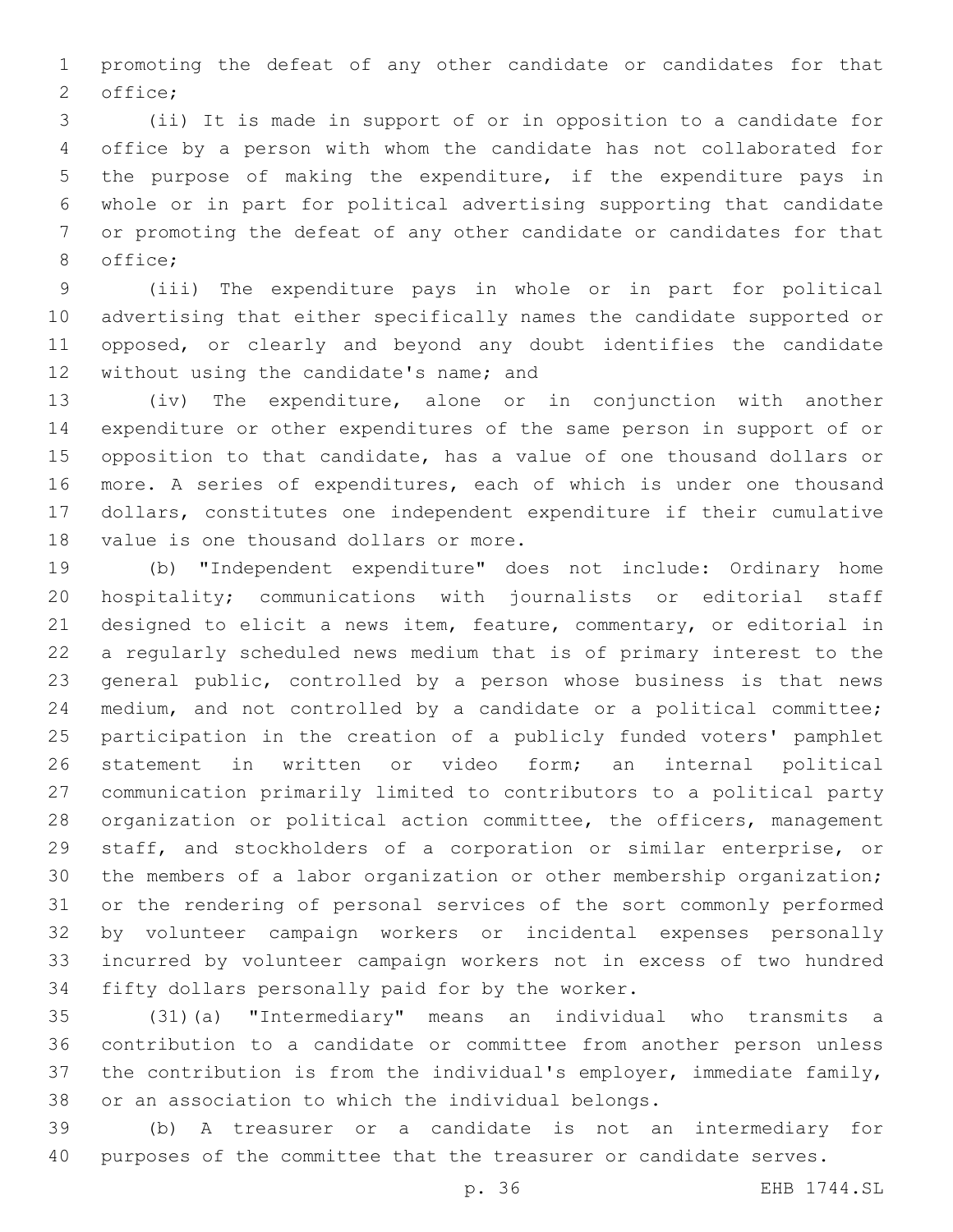(c) A professional fund-raiser is not an intermediary if the fund-raiser is compensated for fund-raising services at the usual and 3 customary rate.

 (d) A volunteer hosting a fund-raising event at the individual's home is not an intermediary for purposes of that event.

 (32) "Legislation" means bills, resolutions, motions, amendments, nominations, and other matters pending or proposed in either house of the state legislature, and includes any other matter that may be the subject of action by either house or any committee of the legislature 10 and all bills and resolutions that, having passed both houses, are 11 pending approval by the governor.

 (33) "Legislative office" means the office of a member of the state house of representatives or the office of a member of the state 14 senate.

 (34) "Lobby" and "lobbying" each mean attempting to influence the passage or defeat of any legislation by the legislature of the state of Washington, or the adoption or rejection of any rule, standard, rate, or other legislative enactment of any state agency under the state administrative procedure act, chapter 34.05 RCW. Neither "lobby" nor "lobbying" includes an association's or other organization's act of communicating with the members of that 22 association or organization.

 (35) "Lobbyist" includes any person who lobbies either on the 24 person's own or another's behalf.

 (36) "Lobbyist's employer" means the person or persons by whom a lobbyist is employed and all persons by whom the lobbyist is 27 compensated for acting as a lobbyist.

 (37) "Ministerial functions" means an act or duty carried out as part of the duties of an administrative office without exercise of 30 personal judgment or discretion.

 (38) "Participate" means that, with respect to a particular 32 election, an entity:

 (a) Makes either a monetary or in-kind contribution to a 34 candidate;

 (b) Makes an independent expenditure or electioneering communication in support of or opposition to a candidate;

 (c) Endorses a candidate before contributions are made by a subsidiary corporation or local unit with respect to that candidate 39 or that candidate's opponent;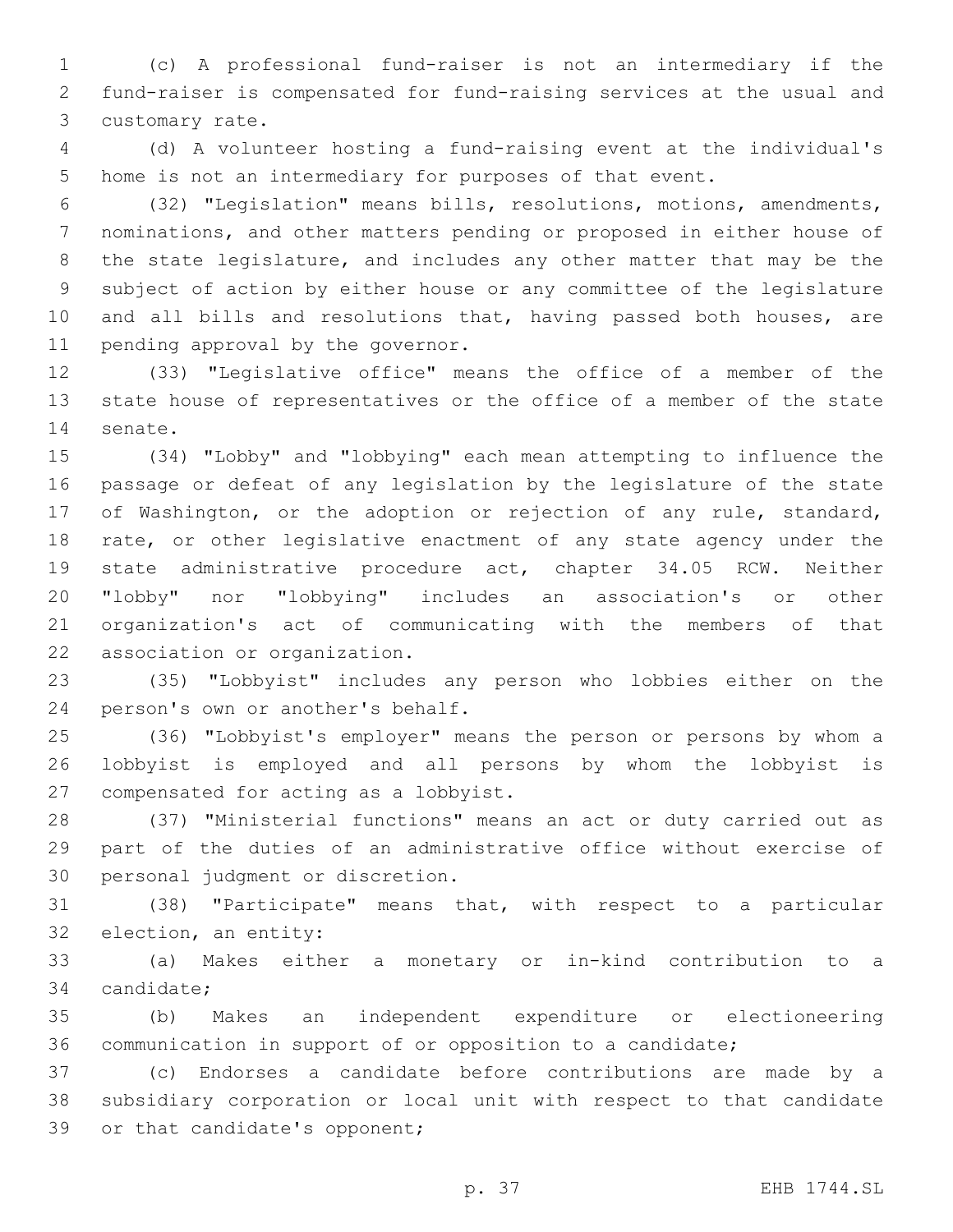(d) Makes a recommendation regarding whether a candidate should be supported or opposed before a contribution is made by a subsidiary corporation or local unit with respect to that candidate or that 4 candidate's opponent; or

 (e) Directly or indirectly collaborates or consults with a subsidiary corporation or local unit on matters relating to the support of or opposition to a candidate, including, but not limited to, the amount of a contribution, when a contribution should be given, and what assistance, services or independent expenditures, or electioneering communications, if any, will be made or should be made 11 in support of or opposition to a candidate.

 (39) "Person" includes an individual, partnership, joint venture, public or private corporation, association, federal, state, or local governmental entity or agency however constituted, candidate, committee, political committee, political party, executive committee thereof, or any other organization or group of persons, however 17 organized.

 (40) "Political advertising" includes any advertising displays, newspaper ads, billboards, signs, brochures, articles, tabloids, flyers, letters, radio or television presentations, digital communication, or other means of mass communication, used for the purpose of appealing, directly or indirectly, for votes or for financial or other support or opposition in any election campaign.

 (41) "Political committee" means any person (except a candidate or an individual dealing with the candidate's or individual's own funds or property) having the expectation of receiving contributions 27 or making expenditures in support of, or opposition to, any candidate 28 or any ballot proposition.

 (42) "Primary" for the purposes of RCW 42.17A.405 means the procedure for nominating a candidate to state or local office under chapter 29A.52 RCW or any other primary for an election that uses, in large measure, the procedures established in chapter 29A.52 RCW.

 (43) "Public office" means any federal, state, judicial, county, city, town, school district, port district, special district, or other state political subdivision elective office.

(44) "Public record" has the definition in RCW 42.56.010.

 (45) "Recall campaign" means the period of time beginning on the date of the filing of recall charges under RCW 29A.56.120 and ending 39 thirty days after the recall election.

p. 38 EHB 1744.SL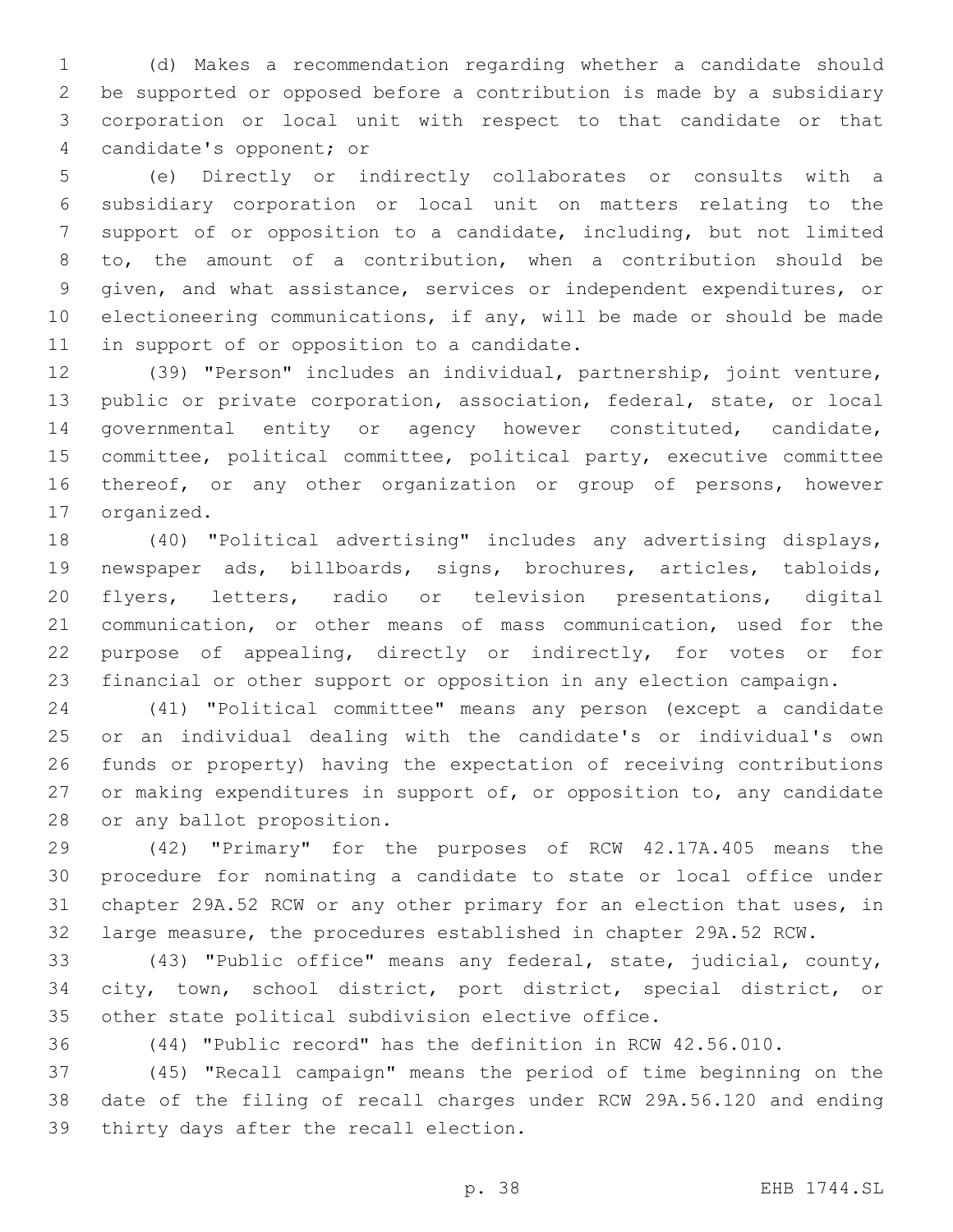(46) "Remediable violation" means any violation of this chapter 2 that:

 (a) Involved expenditures or contributions totaling no more than the contribution limits set out under RCW 42.17A.405(2) per election, or one thousand dollars if there is no statutory limit;

(b) Occurred:6

 (i) More than thirty days before an election, where the commission entered into an agreement to resolve the matter; or

 (ii) At any time where the violation did not constitute a material violation because it was inadvertent and minor or otherwise has been cured and, after consideration of all the circumstances, 12 further proceedings would not serve the purposes of this chapter;

 (c) Does not materially harm the public interest, beyond the harm to the policy of this chapter inherent in any violation; and

(d) Involved:15

16 (i) A person who:

 (A) Took corrective action within five business days after the commission first notified the person of noncompliance, or where the commission did not provide notice and filed a required report within twenty-one days after the report was due to be filed; and

 (B) Substantially met the filing deadline for all other required reports within the immediately preceding twelve-month period; or

23 (ii) A candidate who:

24 (A) Lost the election in question; and

 (B) Did not receive contributions over one hundred times the contribution limit in aggregate per election during the campaign in 27 question.

 (47)(a) "Sponsor" for purposes of an electioneering communications, independent expenditures, or political advertising means the person paying for the electioneering communication, independent expenditure, or political advertising. If a person acts 32 as an agent for another or is reimbursed by another for the payment, the original source of the payment is the sponsor.

 (b) "Sponsor," for purposes of a political or incidental committee, means any person, except an authorized committee, to whom 36 any of the following applies:

 (i) The committee receives eighty percent or more of its contributions either from the person or from the person's members, 39 officers, employees, or shareholders;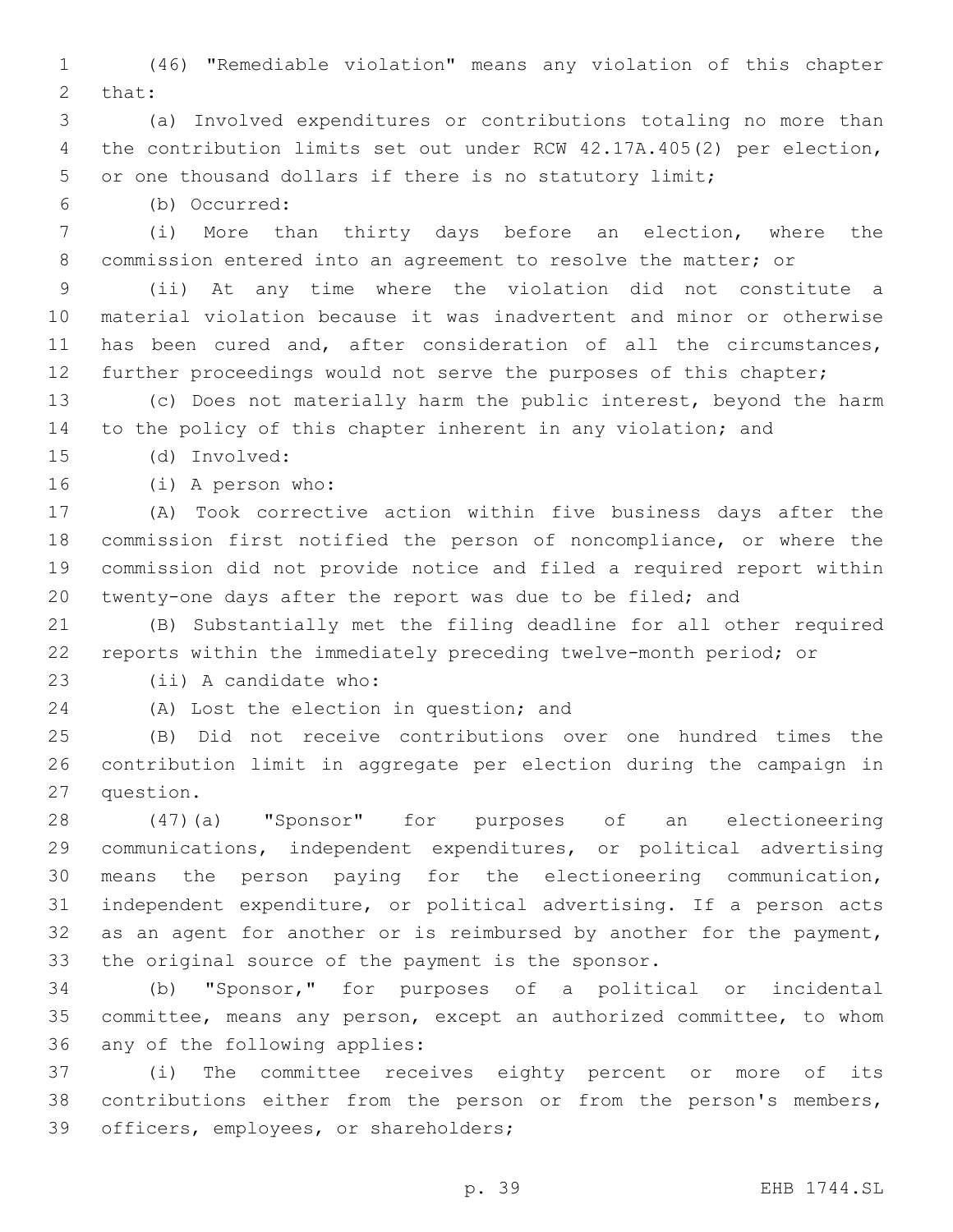(ii) The person collects contributions for the committee by use of payroll deductions or dues from its members, officers, or 3 employees.

 (48) "Sponsored committee" means a committee, other than an authorized committee, that has one or more sponsors.

 (49) "State office" means state legislative office or the office of governor, lieutenant governor, secretary of state, attorney general, commissioner of public lands, insurance commissioner, superintendent of public instruction, state auditor, or state 10 treasurer.

(50) "State official" means a person who holds a state office.

 (51) "Surplus funds" mean, in the case of a political committee or candidate, the balance of contributions that remain in the possession or control of that committee or candidate subsequent to 15 the election for which the contributions were received, and that are in excess of the amount necessary to pay remaining debts or expenses incurred by the committee or candidate with respect to that election. In the case of a continuing political committee, "surplus funds" mean those contributions remaining in the possession or control of the committee that are in excess of the amount necessary to pay all remaining debts or expenses when it makes its final report under RCW 22 42.17A.255.

 (52) "Technical correction" means the correction of a minor or ministerial error in a required report that does not materially harm the public interest and needs to be corrected for the report to be in full compliance with the requirements of this chapter.

 (53) "Treasurer" and "deputy treasurer" mean the individuals appointed by a candidate or political or incidental committee, pursuant to RCW 42.17A.210, to perform the duties specified in that 30 section.

 (54) "Violation" means a violation of this chapter that is not a remediable violation, minor violation, or an error classified by the commission as appropriate to address by a technical correction.

 **Sec. 15.** RCW 42.52.010 and 2011 c 60 s 28 are each reenacted and 35 amended to read as follows:

 Unless the context clearly requires otherwise, the definitions in 37 this section apply throughout this chapter.

 (1) "Agency" means any state board, commission, bureau, committee, department, institution, division, or tribunal in the

p. 40 EHB 1744.SL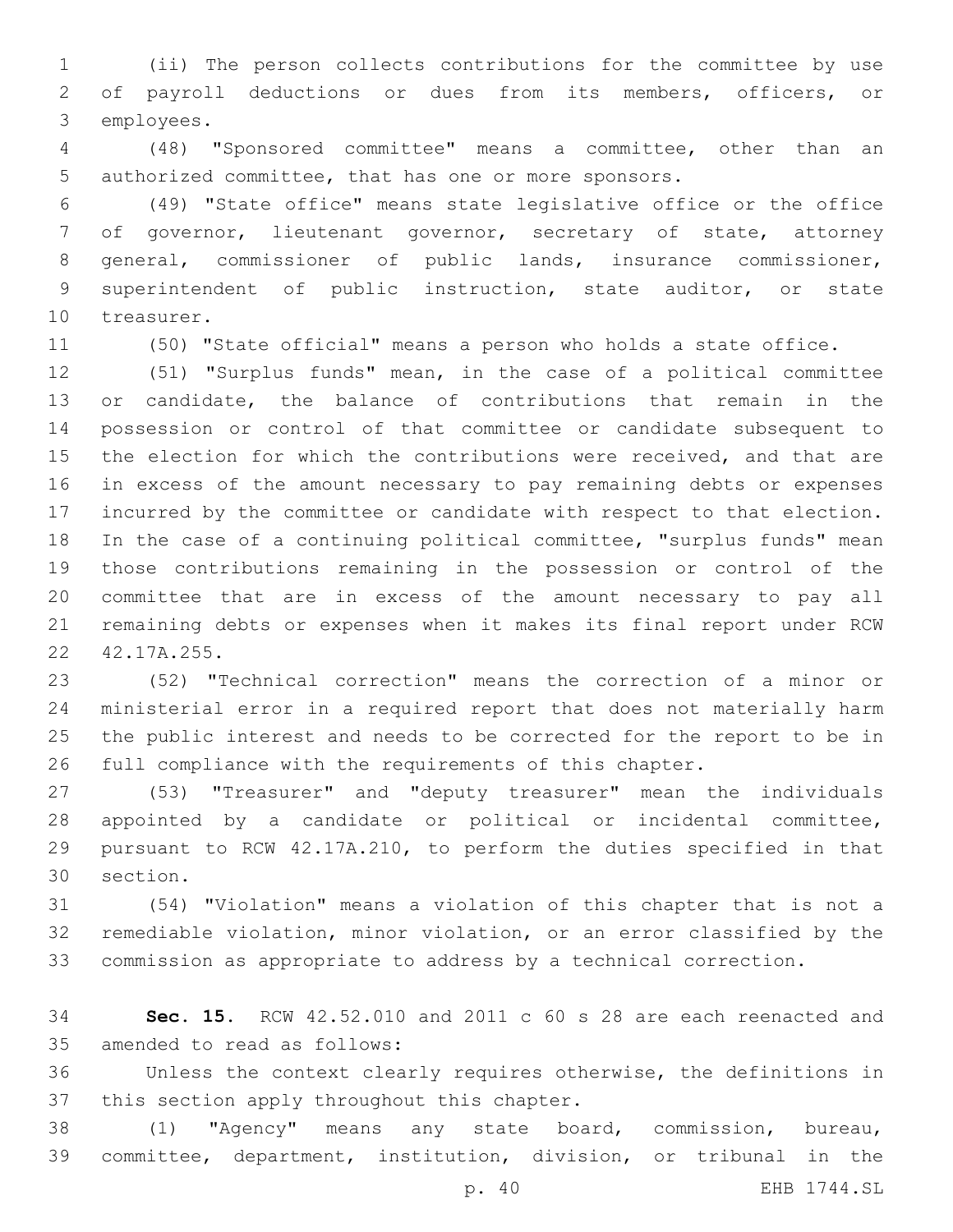legislative, executive, or judicial branch of state government. "Agency" includes all elective offices, the state legislature, those institutions of higher education created and supported by the state government, and those courts that are parts of state government. "Agency" does not include a comprehensive cancer center participating in a collaborative arrangement as defined in section 2 of this act that is operated in conformance with section 2 of this act.

 (2) "Assist" means to act, or offer or agree to act, in such a way as to help, aid, advise, furnish information to, or otherwise provide assistance to another person, believing that the action is of help, aid, advice, or assistance to the person and with intent so to 12 assist such person.

 (3) "Beneficial interest" has the meaning ascribed to it under the Washington case law. However, an ownership interest in a mutual fund or similar investment pooling fund in which the owner has no management powers does not constitute a beneficial interest in the 17 entities in which the fund or pool invests.

 (4) "Compensation" means anything of economic value, however designated, that is paid, loaned, granted, or transferred, or to be paid, loaned, granted, or transferred for, or in consideration of, 21 personal services to any person.

 (5) "Confidential information" means (a) specific information, rather than generalized knowledge, that is not available to the general public on request or (b) information made confidential by law.25

 (6) "Contract" or "grant" means an agreement between two or more persons that creates an obligation to do or not to do a particular thing. "Contract" or "grant" includes, but is not limited to, an employment contract, a lease, a license, a purchase agreement, or a 30 sales agreement.

 (7) "Ethics boards" means the commission on judicial conduct, the legislative ethics board, and the executive ethics board.

 (8) "Family" has the same meaning as "immediate family" in RCW 34 42.17A.005.

 (9) "Gift" means anything of economic value for which no 36 consideration is given. "Gift" does not include:

 (a) Items from family members or friends where it is clear beyond a reasonable doubt that the gift was not made as part of any design to gain or maintain influence in the agency of which the recipient is 40 an officer or employee;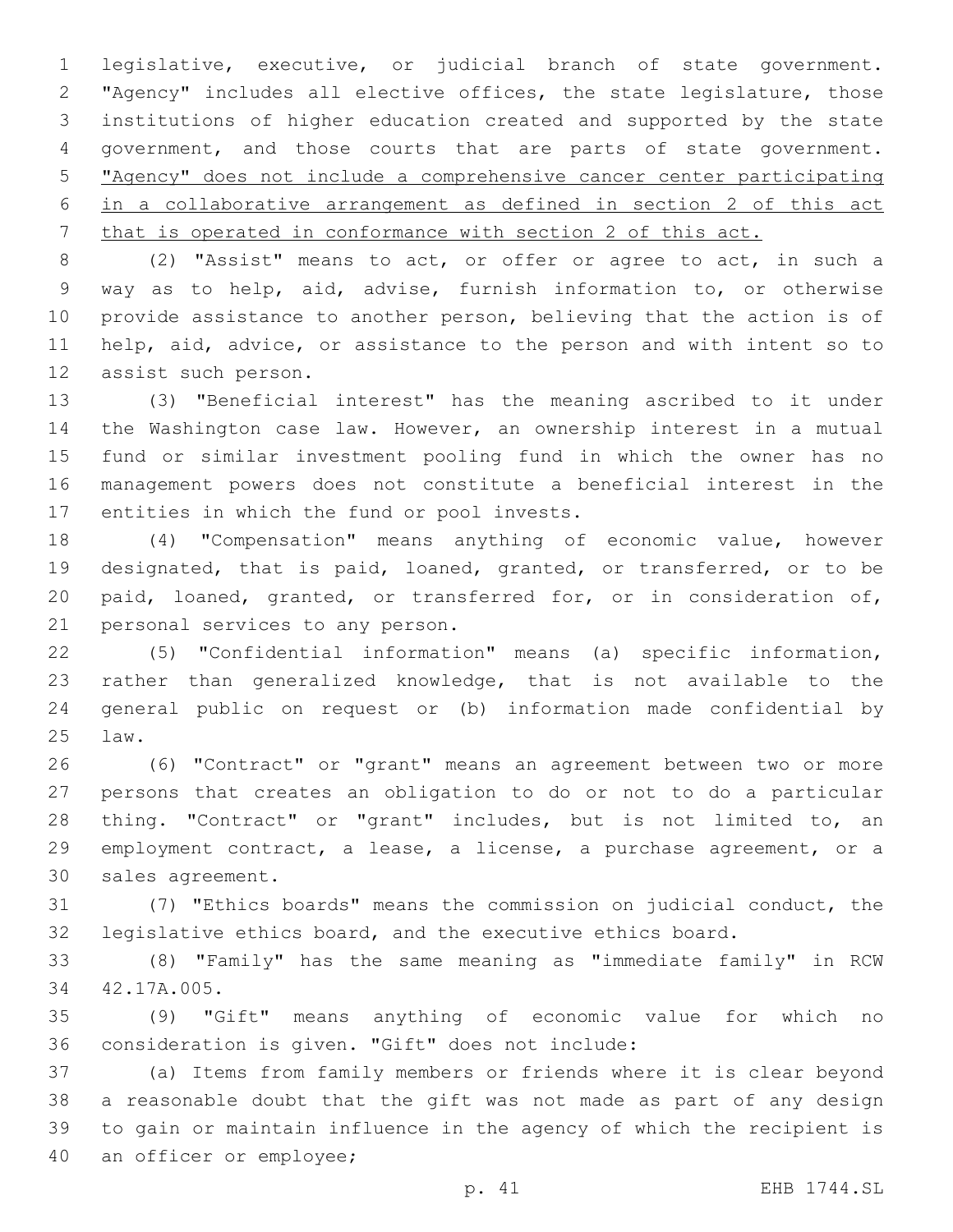(b) Items related to the outside business of the recipient that are customary and not related to the recipient's performance of 3 official duties;

 (c) Items exchanged among officials and employees or a social event hosted or sponsored by a state officer or state employee for coworkers;6

 (d) Payments by a governmental or nongovernmental entity of reasonable expenses incurred in connection with a speech, presentation, appearance, or trade mission made in an official capacity. As used in this subsection, "reasonable expenses" are limited to travel, lodging, and subsistence expenses incurred the day 12 before through the day after the event;

 (e) Items a state officer or state employee is authorized by law 14 to accept;

 (f) Payment of enrollment and course fees and reasonable travel expenses attributable to attending seminars and educational programs sponsored by a bona fide governmental or nonprofit professional, educational, trade, or charitable association or institution. As used in this subsection, "reasonable expenses" are limited to travel, lodging, and subsistence expenses incurred the day before through the 21 day after the event;

 (g) Items returned by the recipient to the donor within thirty days of receipt or donated to a charitable organization within thirty 24 days of receipt;

(h) Campaign contributions reported under chapter 42.17A RCW;

 (i) Discounts available to an individual as a member of an employee group, occupation, or similar broad-based group; and

 (j) Awards, prizes, scholarships, or other items provided in recognition of academic or scientific achievement.

 (10) "Head of agency" means the chief executive officer of an agency. In the case of an agency headed by a commission, board, committee, or other body consisting of more than one natural person, agency head means the person or board authorized to appoint agency 34 employees and regulate their conduct.

 (11) "Honorarium" means money or thing of value offered to a state officer or state employee for a speech, appearance, article, or similar item or activity in connection with the state officer's or 38 state employee's official role.

 (12) "Official duty" means those duties within the specific scope of employment of the state officer or state employee as defined by

p. 42 EHB 1744.SL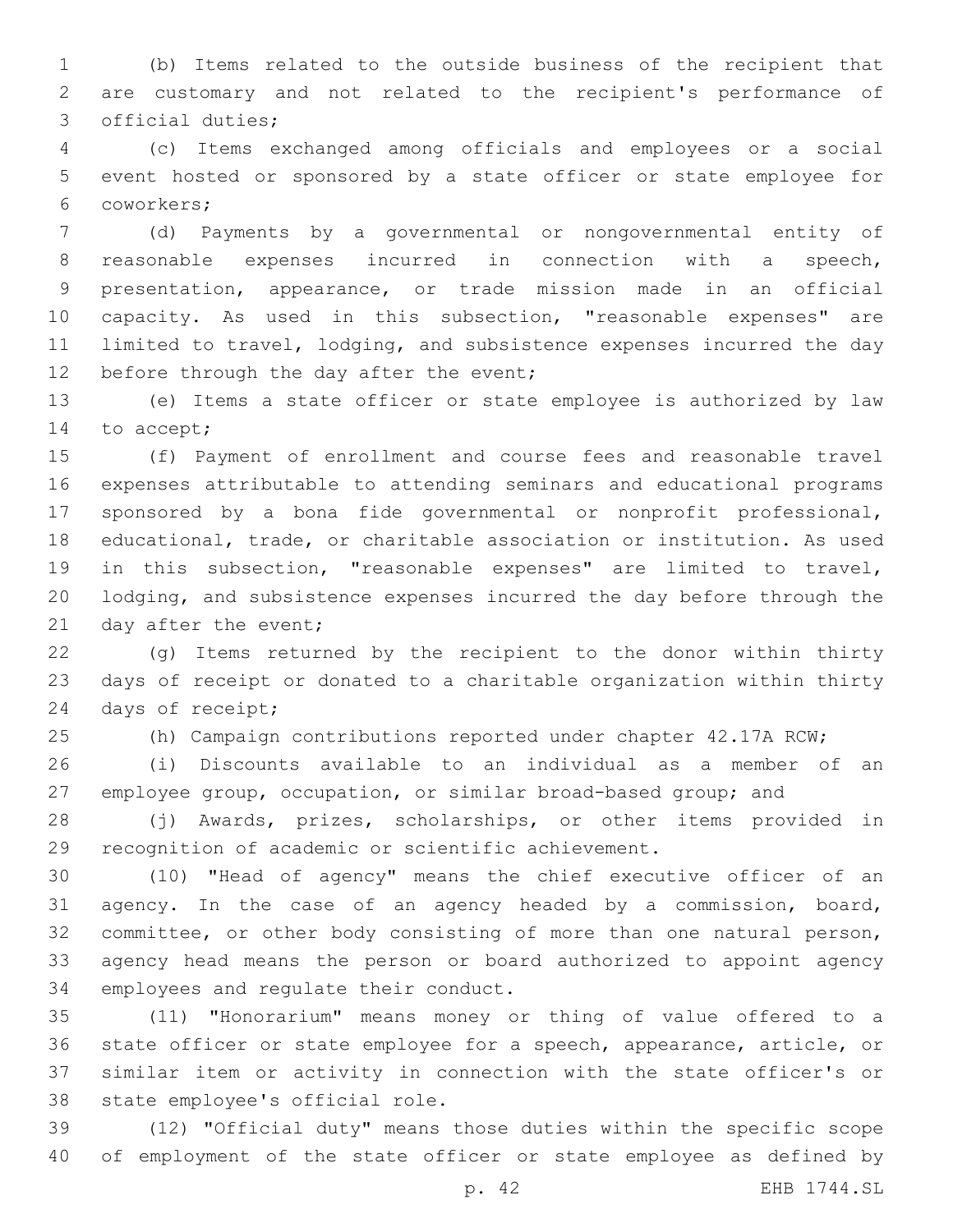the officer's or employee's agency or by statute or the state 2 Constitution.

 (13) "Participate" means to participate in state action or a proceeding personally and substantially as a state officer or state employee, through approval, disapproval, decision, recommendation, the rendering of advice, investigation, or otherwise but does not include preparation, consideration, or enactment of legislation or 8 the performance of legislative duties.

 (14) "Person" means any individual, partnership, association, corporation, firm, institution, or other entity, whether or not 11 operated for profit.

 (15) "Regulatory agency" means any state board, commission, department, or officer, except those in the legislative or judicial branches, authorized by law to conduct adjudicative proceedings, issue permits or licenses, or to control or affect interests of 16 identified persons.

 (16) "Responsibility" in connection with a transaction involving 18 the state, means the direct administrative or operating authority, whether intermediate or final, and either exercisable alone or through subordinates, effectively to approve, disapprove, or otherwise direct state action in respect of such transaction.

 (17) "State action" means any action on the part of an agency, 23 including, but not limited to:

(a) A decision, determination, finding, ruling, or order; and

 (b) A grant, payment, award, license, contract, transaction, sanction, or approval, or the denial thereof, or failure to act with respect to a decision, determination, finding, ruling, or order.

 (18) "State employee" means an individual who is employed by an agency in any branch of state government. For purposes of this chapter, employees of the superior courts are not state officers or 31 state employees.

 (19) "State officer" means every person holding a position of public trust in or under an executive, legislative, or judicial office of the state. "State officer" includes judges of the superior court, judges of the court of appeals, justices of the supreme court, members of the legislature together with the secretary of the senate and the chief clerk of the house of representatives, holders of elective offices in the executive branch of state government, chief executive officers of state agencies, members of boards, commissions, or committees with authority over one or more state agencies or

p. 43 EHB 1744.SL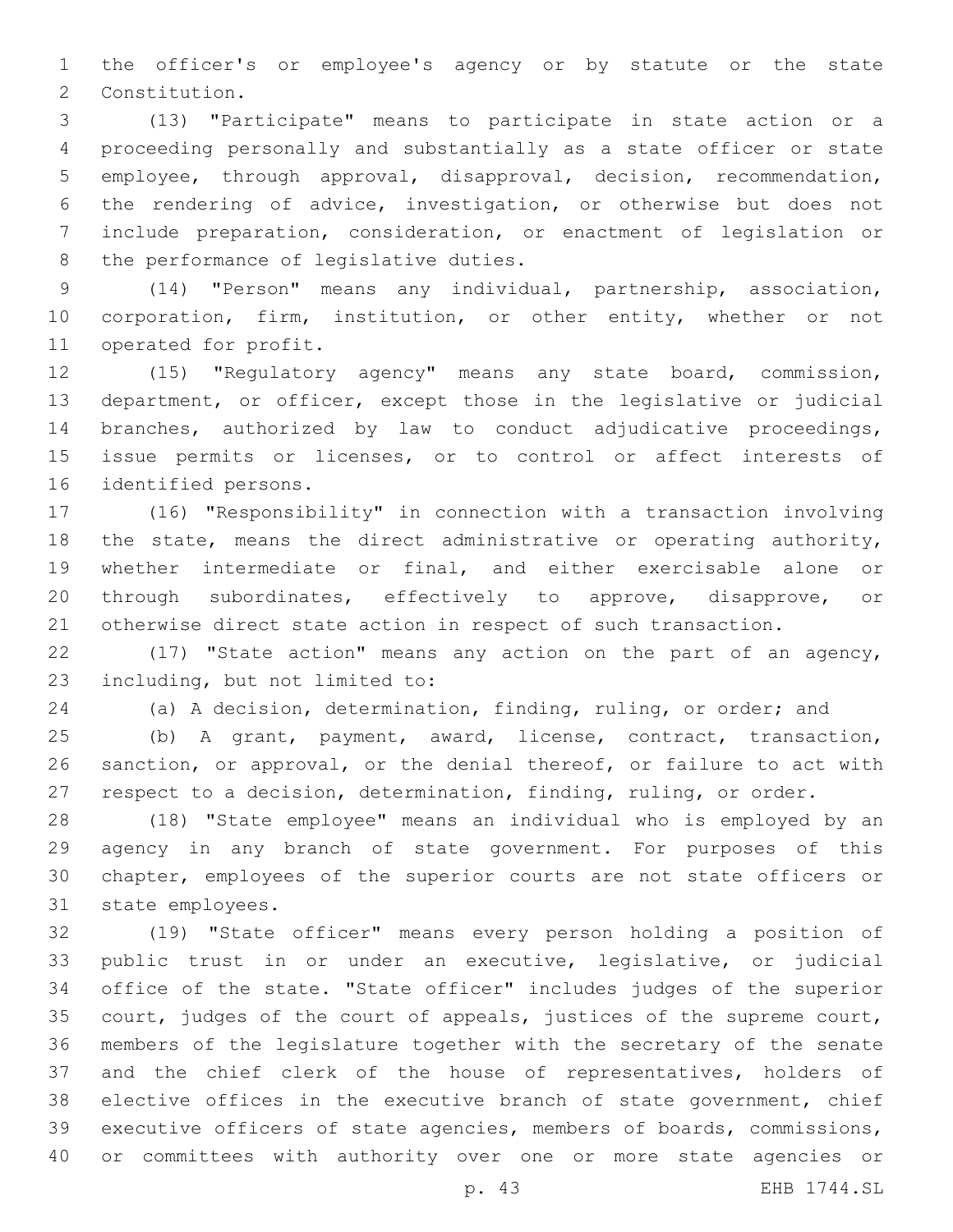institutions, and employees of the state who are engaged in supervisory, policy-making, or policy-enforcing work. For the purposes of this chapter, "state officer" also includes any person exercising or undertaking to exercise the powers or functions of a 5 state officer.

 (20) "Thing of economic value," in addition to its ordinary 7 meaning, includes:

 (a) A loan, property interest, interest in a contract or other chose in action, and employment or another arrangement involving a 10 right to compensation;

 (b) An option, irrespective of the conditions to the exercise of 12 the option; and

 (c) A promise or undertaking for the present or future delivery 14 or procurement.

 (21)(a) "Transaction involving the state" means a proceeding, application, submission, request for a ruling or other determination, contract, claim, case, or other similar matter that the state officer, state employee, or former state officer or state employee in 19 question believes, or has reason to believe:

(i) Is, or will be, the subject of state action; or

(ii) Is one to which the state is or will be a party; or

 (iii) Is one in which the state has a direct and substantial 23 proprietary interest.

 (b) "Transaction involving the state" does not include the following: Preparation, consideration, or enactment of legislation, including appropriation of moneys in a budget, or the performance of legislative duties by an officer or employee; or a claim, case, lawsuit, or similar matter if the officer or employee did not participate in the underlying transaction involving the state that is 30 the basis for the claim, case, or lawsuit.

 (22) "University" includes "state universities" and "regional universities" as defined in RCW 28B.10.016 and also includes any 33 research or technology institute affiliated with a university( $(\tau)$  including without limitation, the Spokane intercollegiate research 35 and technology institute and the Washington technology center)).

 (23) "University research employee" means a state officer or state employee employed by a university, but only to the extent the state officer or state employee is engaged in research, technology transfer, approved consulting activities related to research and technology transfer, or other incidental activities.